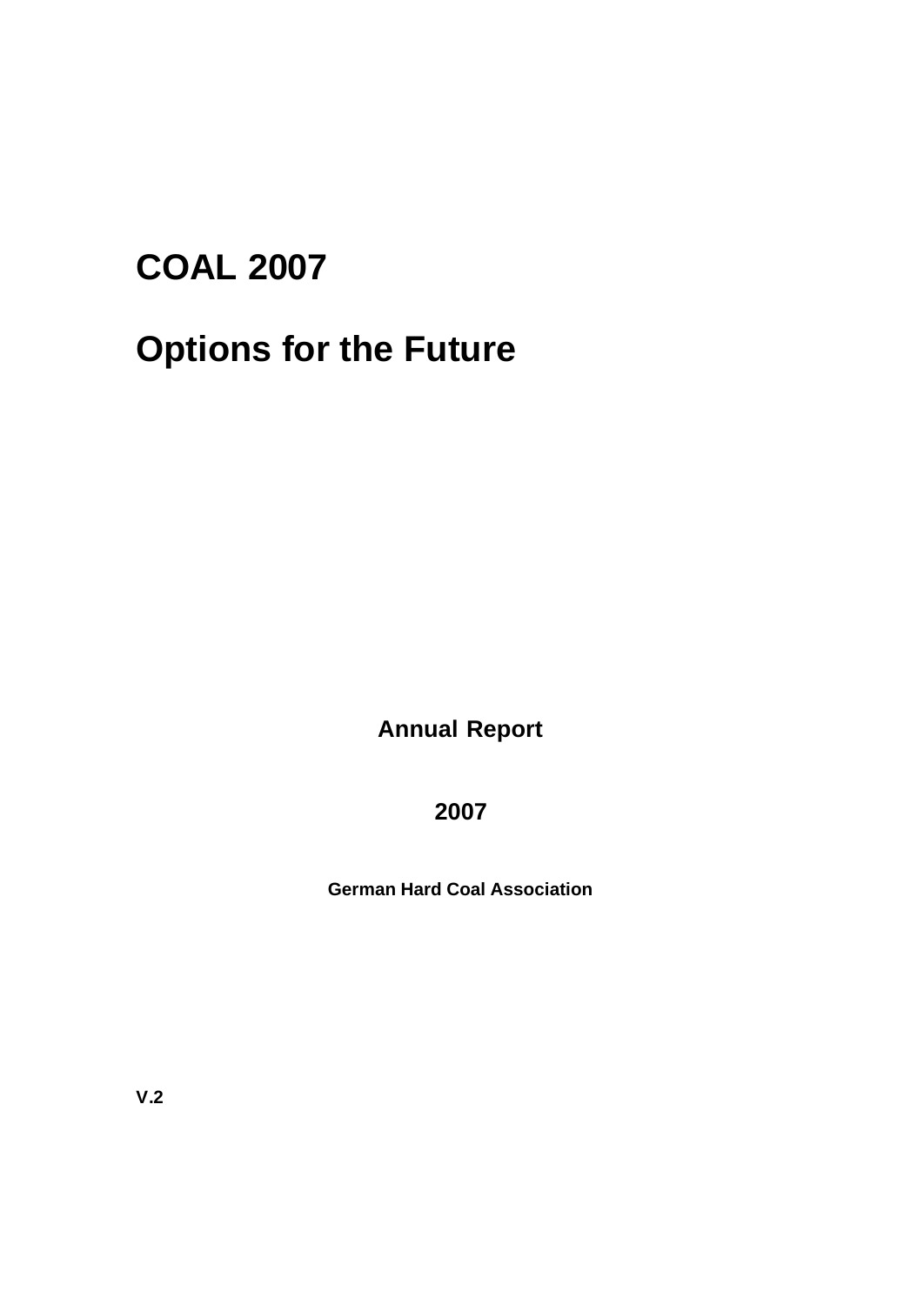# **Foreword**

'Options for the future' is the title of this year's Annual Report and the key theme for the 2007 annual convention of the German Hard Coal Association. The historic course that has been set this year for the German coal industry and for the companies that have emerged from it will create new potential and generate new opportunities for the future.

This year has seen a broad-based political understanding reached on the domestic coal mining industry. This will guarantee the legal and contractual basis needed br funding the socially acceptable restructuring of the industry until the year 2018. Subsidised coal mining in Germany will then cease and the last colliery will have to close – unless there objectives are amended as part of the parliamentary review process scheduled for 2012. From the current viewpoint all focus is on planning for the run-down, and especially workforce downsizing. We should not be speculating about the nature of the economic, energy and environment situation in 2012 and that is not exactly the object of the review clause for 2012. By then it may well be that we have to look at things from a different perspective. The most important aspect of the understanding that has been reached is that there will be no compulsory redundancies for our mineworkers. Moreover, the newly established RAG Foundation will provide the coverage needed to meet the ongoing liabilities inherited from the mining industry. This Foundation will at the same time promote education and training, science and culture in the coalfield regions insofar as these activities are linked to the German mining industry . The Foundation's assets will be generated from the sale of shares in the 'white part' of the former RAG Group (chemicals, energy and real estate), which will develop a momentum of its own as a new integrated company that is now also trading under a new name.

In September this year we saw a new arrival – Evonik Industries AG. This means that the Ruhr Area will soon have a new listed contestant in the German share index (DAX). The company will take-on additional regional responsibility for property and real estate operations and will provide homes for more than one hundred and fifty thousand people, while at the same time acting as a creative and politics-free industrial group with a remit to provide cutting-edge products designed to meet global mega-trends in the chemicals and energy market s. In addition to being global market leaders in certain speciality chemicals the company also provides energy efficiency solutions and innovative technologies for the renewables sector. Evonik Industries is now the fifth-largest electricity producer in Germany and market leader in the field of biomass power plant; it also builds and operates state-of-the-art coal fired power stations and installations designed for mine gas-based power generation. Here too we see coal forging the link between progress and tradition – and in all-new purple-coloured livery. But the really important thing is that we now have a framework that finally allows us to put lots of new ideas into practice and to exploit our opportunities for growth with renewed vigour.

Essen, October 2007 Dr Werner Müller Chairman of the Management Board of the German Hard Coal Association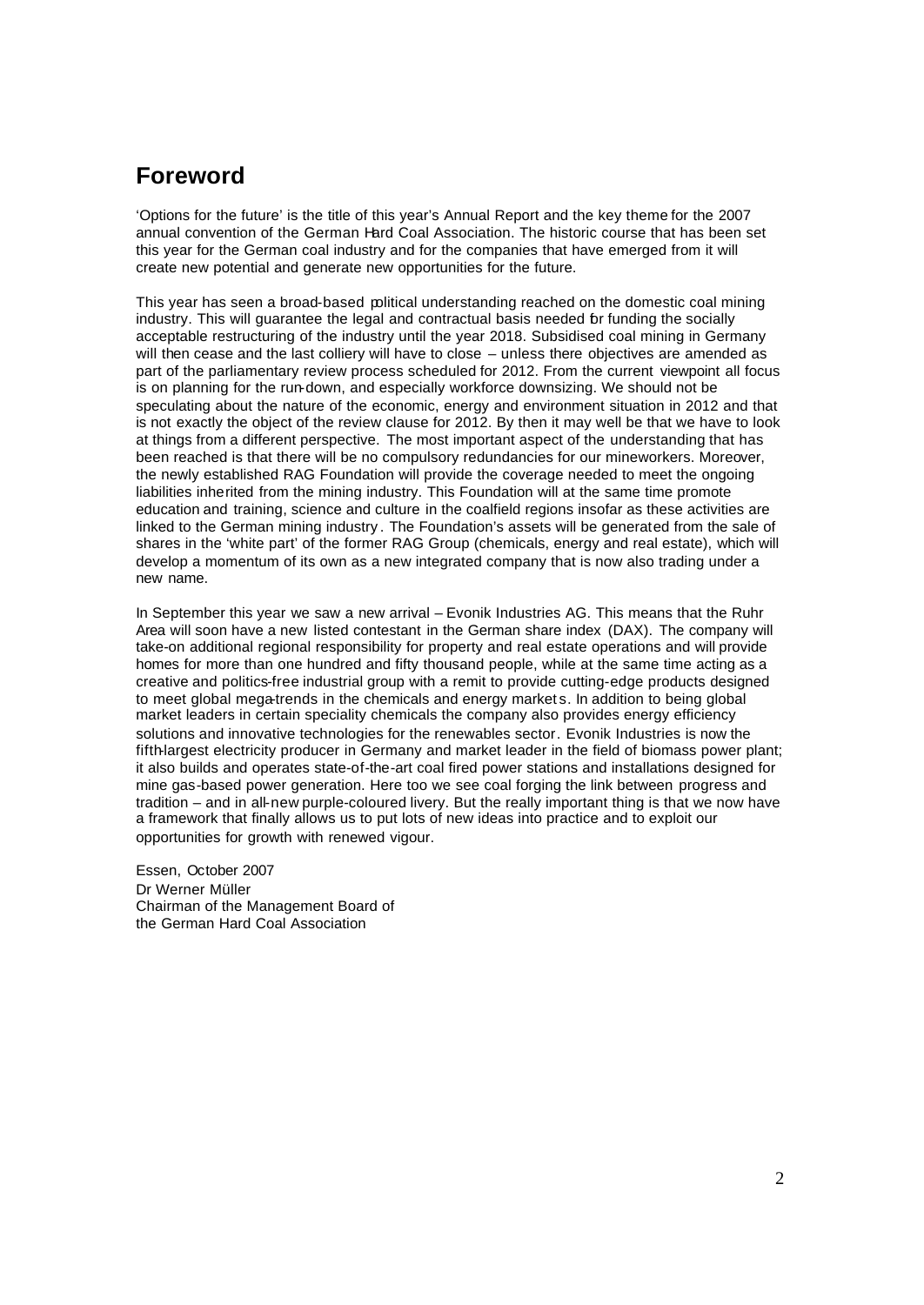# **Contents**

# *Options for the future*

# **The German coal industry – on its way out or still an option for the future?**

Restructuring – the story so far and the current state of the mining industry The coal policy decisions of February 2007 – socially acceptable withdrawal by 2018 with a review clause to take effect in 2012 Indigenous coal from the perspective of security of supply, climate protection and economics Regional, fiscal and other impacts of the 2018withdrawal scenario (Prognos study based on the Ruhr mining industry) Mining technology

# **Climate and energy**

German climate policy under the Kyoto Protocol The current climate debate for the post-Kyoto phase Climate change and  $CO<sub>2</sub>$  avoidance costs Renewable energies: huge cost differential Climate protection and future energy supply in Germany Climate protection and low- $CO<sub>2</sub>$  coal-fired generation Climate protection with coal: favourable prospects worldwide

# **Raw materials and security of supply**

German industry is calling for a security of supply strategy for raw materials Growing world population – rising demand for raw materials and energy Raw materials and energy – vital resources for combating hunger and poverty BRIC countries and developing nations want to be part of the affluent society China: now the number-one absorber of raw materials Price trends in key global resources markets Growing tensions in the raw materials and energy supply markets Energy reserves and consumption: oil, gas, coal Geostrategic risks for oil and gas supplies Alternative uses for raw materials: coal hydrogenation The great white hope: underground coal gasification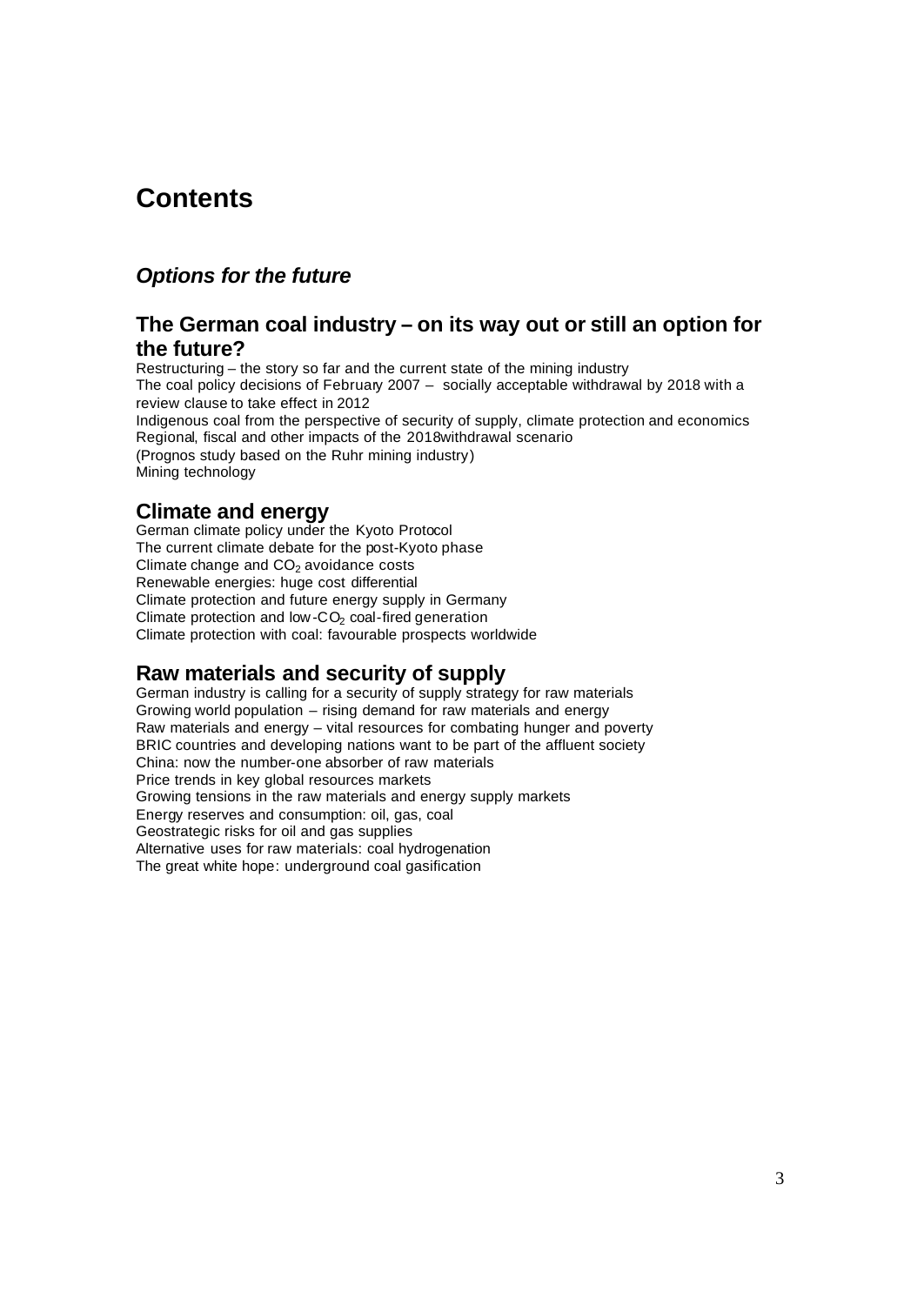# *Options for the future*

*"The Federal government, North Rhine-Westphalia (NRW) and Saarland reached an understanding on terminating subsidised coal production in Germany until the end of 2018 in a socially acceptable manner…. In 2012 the German parliament will review this understanding on the termination of subsidised coal production whether or not the German coal industry will continue to be financially supported under consideration of the aspects of economic viability, energy-supply security and the other energy-policy objectives."*

Extract from the 'Coal-policy understanding' of 7 February 2007

*"In this form the foundation will be a winner for everyone"* Homepage of the RAG Foundation, September 2007

*"Germany competing for natural resources"* Handelsblatt, March 2007

*"Scientists sounding the alarm: thirteen years to the climate turning point"* Rheinische Post, 22 February 2007

*"You can prescribe any CO2 reduction you want for Germany and you will eventually achieve your target – even if it means industry packing its bags. Then of course you will also need fewer power stations."*

Werner Müller interviewed in 'manager magazin', April 2007

*"Coal? Yes, coal – Never mind global warming"* Business Week, May 2007

"Everyone's talking about the weather – except us!" This advertising slogan from Deutsche Bahn was on everyone's lips in the ea rly 1970s. Change it around slightly and it could be the leitmotiv for the political debate now under way in 2007: "Everyone's talking about the climate – and they are talking about nothing else." No other topic has so preoccupied the public debate this year than that of the climate, in all its various forms. It has now become the main challenge facing the coal industry and the German Hard Coal Association (GVSt) too – and in Europe the future of the world's most important fuel will be determined to a large degree by environmental and climate policy decisions taken in Berlin and, more significantly, in Brussels. GVSt's stance is clear and unambiguous: a precautionary climate and environment policy is essential for Europe, but this has to be agreed at an international level and must be developed within an economic framework so as to permit a balanced energy mix. And coal – the number-one fuel for electricity production – must be part of this.

Of course another topic has been dominating the energy agenda in Germany this year – and this is still the key issue affecting the German coal industry: the understanding that has been reached between all the parties concerned – namely the Federal Government, the coalfield regions of North Rhine-Westphalia and Saarland, the mining companies and the IG BCE union – as to the future of the German coal industry. This contract, which was laid down in the 'Key Points Paper' of 7 February 2007, has been labelled as the "termination of subsidised coal production in Germany". And in fact the course that has been set now for the first time allows a general consensus to be reached on how to solve problem of inherited liabilities.

These two critical issues – climate and environment policies and the future of the German mining industry – have dominated the activities of the German Hard Coal Association throughout the year. They also feature largely in this year's Annual Report. The line of argument adopted by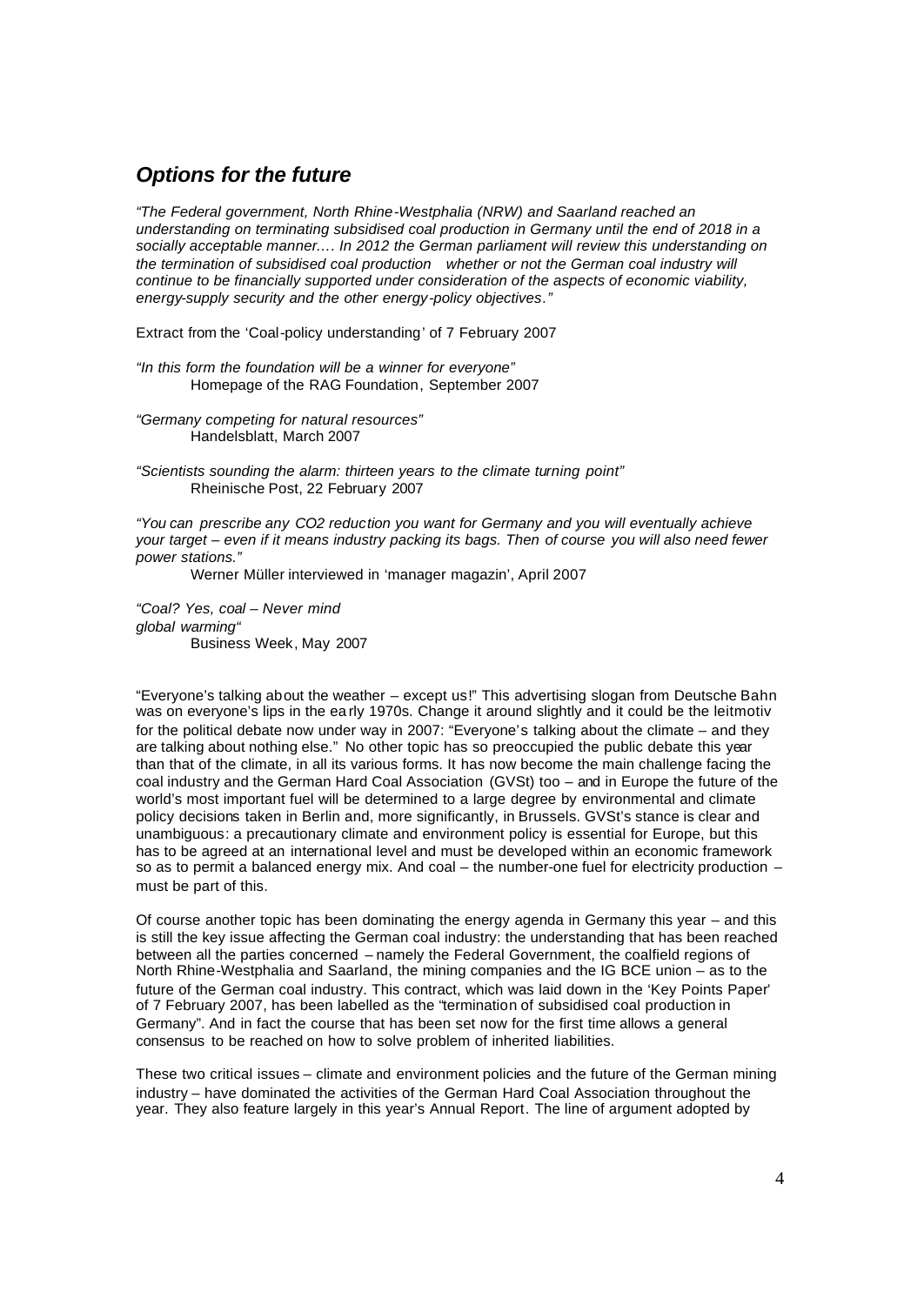GVSt and in the Report therefore takes account of the various viewpoints that under the Coal Industry Financing Act should serve as a guide for reviewing the 'termination decision' in 2012: these relate to competitiveness, energy supply security and other objective of energy policy.

Let us recall what has taken place: after months of discussion, and much media-hyped attention, the Federal Government, the Länder Governments of North Rhine-Westphalia and Saarland, RAG Aktiengesellschaft and the IG BCE reached an understanding on 7 February 2007 to accept the 'key points of a coal-policy understanding. This essentially provides for the socially acceptable phasing-out of the German coal industry until the end of 2018, with this decision to be reviewed by the Bundestag in 2012 (the 'review clause'), and for the setting-up of the RAG Foundation to take care of inherited liabilities – including creating the conditions needed for the 'white part' of the former RAG Beteiligungs-AG, acting under its new name of Evonik Industries AG since 12 September, to be listed on the stock exchange. The Federal Government and the Länder Governments of North Rhine-Westphalia and Saarland will be providing a joint package of aid to finance the entire phasing-out process – apart from the various charges taken over by the RAG Foundation. The principle of social compatibility has been recognised by all parties.

The current act of parliament is one of three pillars of the agreed provisions that are laid down and detailed in the coal-policy understanding. The other two pillars are the 'Framework Agreement' and the 'Inherited Liabilities Contract'. From 2009 these will assume responsibility for the total financing package, which is to comprise:

- aid provided by the Federal Government that is managed throughy the Coal Industry Financing Act (up to  $\in$  15.6 bn),

- aid approved by the two coalfield regions under the terms of the Framework Agreementbetween the Federal Government, North Rhine -Westphalia, Saarland and RAG AG, along with the copayment that will be made by RAG AG, and

- the funding of 'inherited liabilities' after the closure of the coal industry, which is to be the responsibility of the RAG Foundation under the terms of the Inherited Liabilities Contract between the Foundation and the coalfield regions.

These three regulatory instruments are closely synchronised and extremely complex and are also dependent on each other. For example, the Framework Agreement is conditional on the Coal Industry Financing Act, the Inherited Liabilities Contract is coordinated by the Federal Government and the Coal Industry Financing Act and the aid provisions contained therein are subject to approval from the European Commission. The Federal Government is to notify the Commission of the details of the entire financial framework. Here account has to be taken of the fact that the current EU Regulation on aid to the coal industry expires in 2010 and that no decision has yet been taken on a follow-up regime and on its structure.

This means that some really big wheels will be turning for the coal industry over the next few years. For one thing it means – after months of uncertainty – long-term social security for the mining industry and its workforce: the funding has now been secured for the peri od to 2018 and beyond. And we will find out in 2012 whether Germany will have any collieries after this date that can continue to produce German coal with the help of state aid. In June 2012 the German Bundestag will take the final decision on whether 2018 really spells the end for the subsidised German coal industry, or whether mining will still have a future that will at the very least ensure continued access to the coal reserves at the highest technical level. This decision will be taken in the light of the global energy and raw-materials situation prevailing at the time and in consideration of the price trends on the world coal markets and will also be based on independent scientific reports and after consultation with the coal industry and the IG BCE. It is evident that key parties involved in the coal-policy understnding of February 2007 tend to see the reversal of the termination decision as no more than a theoretical possibility. Furthermore, the entire instrument is based on the phasing-out of the industry. But we need to be clear about one thing: the review takes place in 2012 – not today.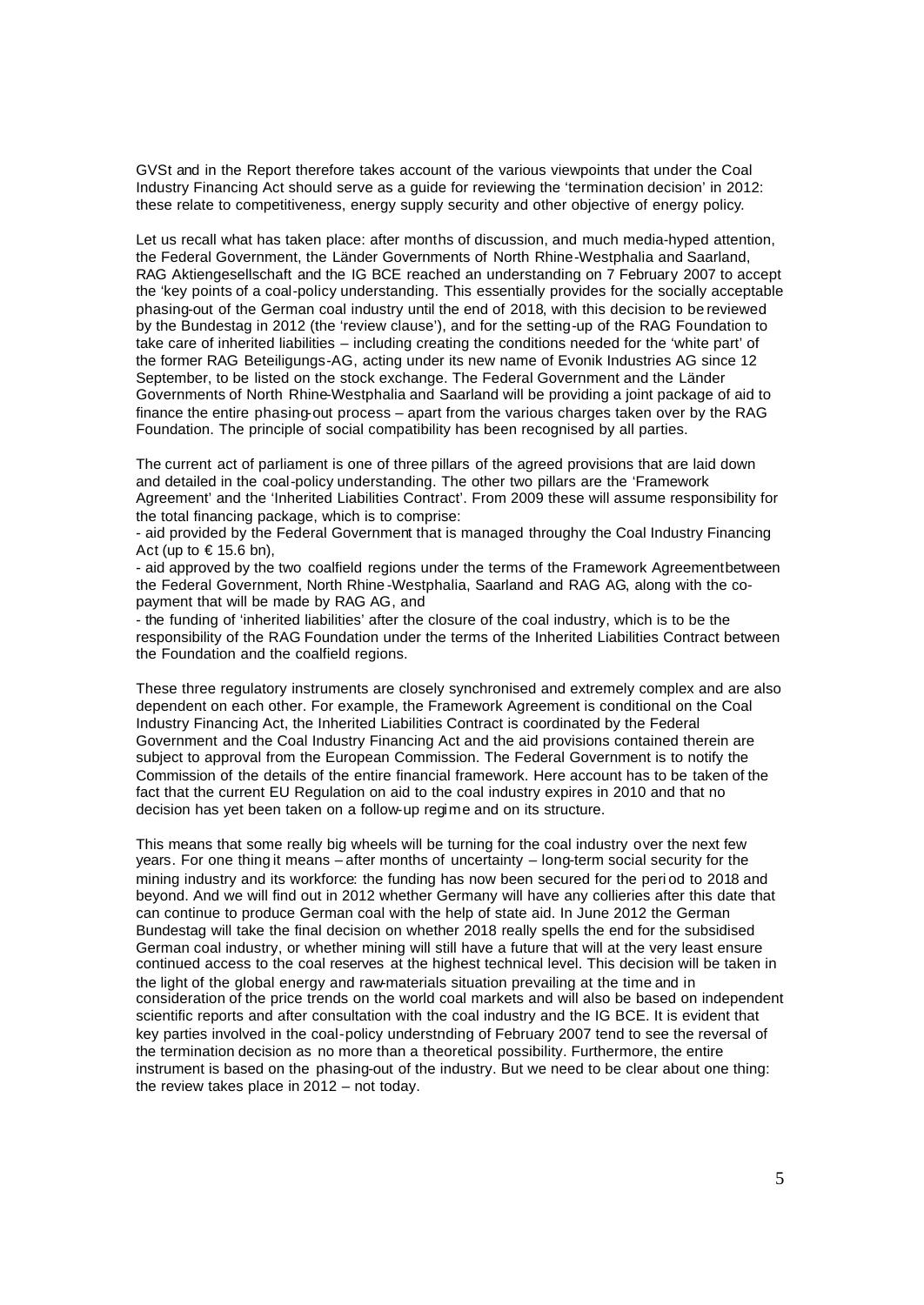If we look at current developments in the raw-materials and energy markets there is no disputing that coal is the world's number-one fuel and that the world coal trade is seeing increasing demand-driven competition and at the same time a growing concentration of supply.

Above all China has now become a net importer of coal. Some supplier countries – and even those serving the Atlantic market – are exposed to considerable risk. When planning new mining projects investors are no longer taking the 'whatever the cost' approach of just a few years ago because those involved are predominantly acting purely out of business considerations and the infrastructure available for coal loading and transport in the main exporting countries is already overstretched. Add to this the fact that the high global demand for raw materials has created a general shortfall in freight capacity for seaborne coal, while the shipyards have order-books that are likely to remain full for years to come. The world coal market is witnessing structural change on a scale that is likely to create increasing shortage problems, with the result that at the very least we should not be ruling out the option of exploiting our own indigenous deposits.

The German coal industry therefore has a real option for a longer-term future. Exploiting this potential will also be of benefit to the mining suppliers who have succeeded in establishing themselves as global market leaders thanks to the tough working conditions encountered in German collieries. If this position is to be safeguarded there is no alternative to the domestic 'test bed' industry, as has been confirmed by independent experts. And the know-how – both in terms of technology and workplace safety – that the German coal industry has acquired from working at deep levels is now used all over the world. Measures to prevent the kind of events that are almost reported on a daily basis by large producers like China, including rockbursts of the type experienced this summer in the USA, are part of the daily working routine of the German miner and have been developed to a high level of refinement.

The future of coal mining in Europe and its regional significance for the Ruhr area have been the subject of two in-depth studies that were published by Prognos AG in the latter half of the year. The Europe-wide analysis was commissioned by Euracoal, the European Association for Coal and Lignite, while the regional report was commissioned by GVSt.

According to the study 'The future role of coal in Europe', which was produced by Prognos in the summer of 2007 and published by Euracoal, coal has excellent long-term prospects – seen purely in economic terms – as a power generation feedstock in the EU-27. This assessment applies equally to coal and to lignite. The Brussels-based Association, which represents the European coal and lignite industry, commissioned the report in 2005 – in collaboration with many European member companies and associations (including GVSt) representing the European mining and power supply sectors – in order to evaluate the opportunities and risks for coal-based electricity generation in the EU in the light of current climate and energy related requirements and challenges . As part of its remit Prognos also investigated the role that coal plays as a power generation fuel in the EU-27 and analysed potential developments and trends leading to the target date 2030 against the background of various scenarios.

The positive conclusions drawn by the study initially seem to contradict the widely-held view that coal is in conflict with the climate protection targets that have been set for Europe and, more particularly, for Germany, and for this reason coal will in future decline in importance and will only play a limited role in the long term. There is now growing opposition to the building of coal fired power stations. And yet the findings only appear to be surprising. If sufficient and affordable  $CO<sub>2</sub>$ allowances are made available in an efficiently functioning market, based on the fact that the most cost-effective possibilities for reducing emissions are exploited first – especially in the developing countries – then coal will have potential. The criticism generally directed at coal-based power generation in Germany undervalues the technical possibilities that exist for bringing coal into line with the growing environmental requirements. Furthermore, it overlooks the very important role that coal-fired electricity generation currently plays in many EU member states (and in Germany too) and the enormous benefits that it provides in respect of competitiveness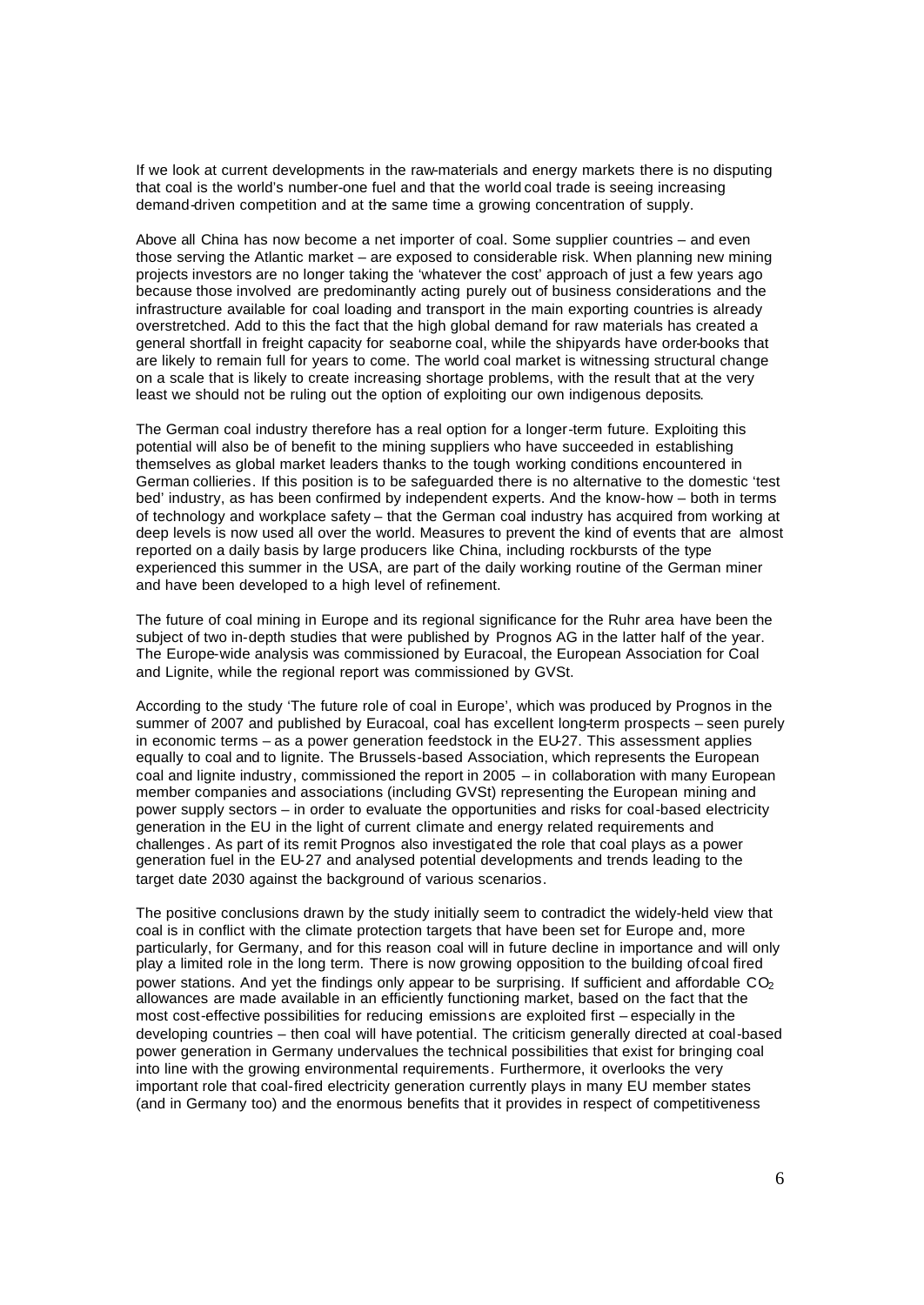and security of supply in a deregulated European electricity market. Of real significance is the fact that in the power generation sector coal has real competitive advantages over its main rival, gas.

This year's Annual Report will be reporting on the findings of the study and on the conclusions drawn by Prognos in another survey that was commissioned by the German Hard Coal Association in 2006. This latter study , which is entitled 'Regional and economic impact of coal mining in North Rhine -Westphalia', follows-on from an earlier Prognos report commissioned by the ZAK ('Coalfield Communities Action Group') in 1999 and entitled 'Interdependence between coal mining and economic structure in the Ruhr coalfield', but takes account of the latest industry figures and developments and has also been methodically revised. It contains a series of future scenarios based on the coal-policy understanding of early 2007. The termination scenario of 2018 is hypothetically contrasted with the continuation of the German coal industry at its 2006 level and in some respects with the immediate shut-down of the industry in 2006. The main findings of the study can be summed-up as follows:

- The persistently high average unemployment rate in the Ruhr area – which is worse than in other regions of North Rhine-Westphalia, especially in the manufacturing sector – can largely be attributed to the structural decline in mining jobs .

- It has been calculated that the indirect and induced employment impact of the mining industry means that for every job that exists in coal mining there are 1.3 additional jobs created in other sectors nationwide. In the Ruhr coalfield for every mineworker there is another employee working somewhere in the wider economy.

- Without coal mining unemployment in the Ruhr area would be about two percentage points higher on average; in some individual communities the unemployment figure would even rise by up to 50%. On the basis of these employment relationships the shut-down of the mining industry in 2018 would mean over forty thousand job losses in North Rhine-Westphalia. According to Prognos, the autonomous growth in employment anticipated in other sectors will by then only be sufficient to offset about half of these losses.

- - The closure of the coal mining industry will clearly result in financial savings by way of the subsidies paid-out from the public budget, which in some cases are fairly considerable. However, its loss as an ec onomic and employment factor will at the same time mean a decrease in income for the public purse (by way of income, business and corporate taxes) and an increase in expenditure (type I and type II unemployment benefits). Based on the termination scenario for 2018 the disappearance of mining from the Ruhr area alone will produce fiscal on-costs of nearly € 1.3 bn nationwide.

- As far as the public authorities are concerned the withdrawal scenario up to 2018 and beyond will not, on balance, result in financial savings. According to the Prognos study the aid saved has to be set against additional (non-recurrent) expenditure required to cover the cost of colliery closures along with (long term) fiscal on-costs "of a similar or higher magnitude". The tables would only be turned when replacement jobs are being created at a rate of 9% a year. However this seems illusory, since even the UK has only managed to achieve a rate of 4.5% a year. The decision to shape the withdrawal process in as socially-acceptable a manner as possible and to stretch it out over time was therefore absolutely correct.

Coal, climate, future – irreconcilable? Certainly not – coal utilisation, environmental protection and future opportunities do not have to be mutually exclusive. The decisive thing is to take an unbiased view and to think in every direction. In the many-sided and multi-voiced political and public debate that has surrounded the decisions and declarations of intent on climate policy at national and at EU level one thing has recently become quite clear:  $CO<sub>2</sub>$  reduction and avoidance is now inextricably linked to power station technology. In 2007 Berlin and Brussels adopted a whole series of climate-policy decisions – including the ambitious  $CO<sub>2</sub>$  reduction targets set by the Federal Government and by the EU – which impose huge challenges on industry in general, and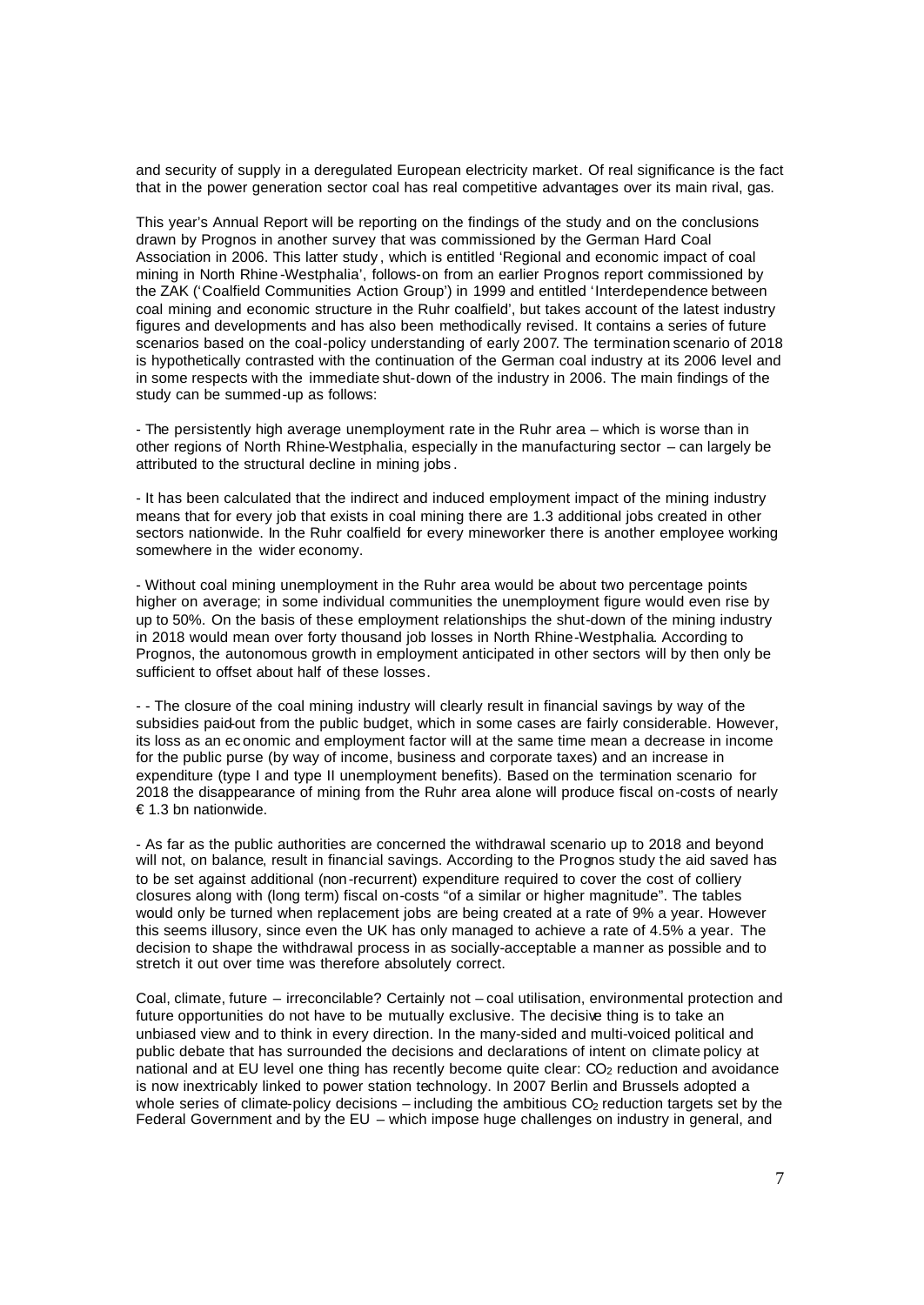especially the manufacturing and energy supply sectors, and in future will also impact on the car industry and private households . The key principle is that the lowest fruit are to be harvested first, in other words emission reduction measures are to be employed where they can do most good a policy that does not conflict with the promotion of new technology.

The power generation system of the future therefore stands at a critical crossroads: the political guidelines that are now to be set will determine whether solid fuel – that is to say coal and lignite – will in future have a level playing ground on which to demonstrate its advantages and merits for electricity generation. For it would seem that as far as solid fuel is concerned everything depends on being able to employ CCS technology (carbon dioxide capture and storage) at power stations in order to capture and store  $CO<sub>2</sub>$ . The Federal Government is also banking on the development and implementation of CCS technologies for climate and energy -policy reasons: only this could give coal-fired power stations a medium and long-term future – even faced with increasingly stringent  $CO<sub>2</sub>$  reduction targets. However, it has to be said that there are still knowledge gaps to be filled in the overall CCS programme and experts believe that it will be 2020 at least before this technology is commercially available. It is still too early to predict which particular system will prove to be mos t effective, especially in terms of longer-term international competitiveness. As well as the economic aspects various problems of a technical and legal nature still have to be resolved as quickly as possible before a realistic CCS system is available for use. We must not put the cart before the horse by opting for a technology that has not been properly tried and tested.

GVSt and its member company Evonik Steag GmbH – now the energy division of Evonik Industries AG – have overtly stressed this point in 2007. The technical achievements of German power station technology – particularly in respect of new materials, scrubber systems and improved efficiency – have already resulted in significant  $CO<sub>2</sub>$  reductions and there is more to come. Under the heading 'Clean Coal Technology' (CCT) we now have an eco-friendly, economically efficient and viable system for coal-fired electricity generation that is not only currently available but also competitive. CCT is now accepted practice in Germany, and the same cannot be said for many other countries – including leading coal consumers like China. Even the USA and the UK have still not achieved the same level of development as Germany when it comes to Clean Coal Technology. Greater use of German CCT technology worldwide would result in a significant reduction in  $CO<sub>2</sub>$  emissions – and not in 2020 but right now.

From an energy policy point of view it is to balance up the pros and the cons: on one hand CCS may provide an opportunity to increase coal's general acceptance as a power station fuel. We therefore need to develop the technical and legal framework as a matter of some urgency. On the other hand CCS risks being seen as a cure-all that at the end of the day could not live up to expectations. CCT, by comparison, is now available for use, while in view of the many unresolved issues involved it would be irresponsible at the present time to prescribe CCS as the only mandatory standard for new power stations. This year's Annual Report will examine this theme in some detail against the general issue of climate and climate protection.

Coal, climate, future – these three issues are all linked. The coal industry in Germany – and elsewhere around the world – has a whole series of new questions and challenges to face both now and for the foreseeable future. And these may well determine its long-term role and its image as an acceptable fuel. It is at this point that we need to mention the whole range of sciences associated with coal processing and upgrading – a subject that is also examined in the Annual Report. The German Hard Coal Association – which was founded in December 1968 as the Gesamtverband des deutschen Steinkohlenbergbaus – is committed to tackling these challenges and making the most of the opportunities arising, and intends to participate proactively in all the relevant public debates. In view of the depth and scale of these discussions the Association took the decision this year to change its name to 'Gesamtverband Steinkohle'.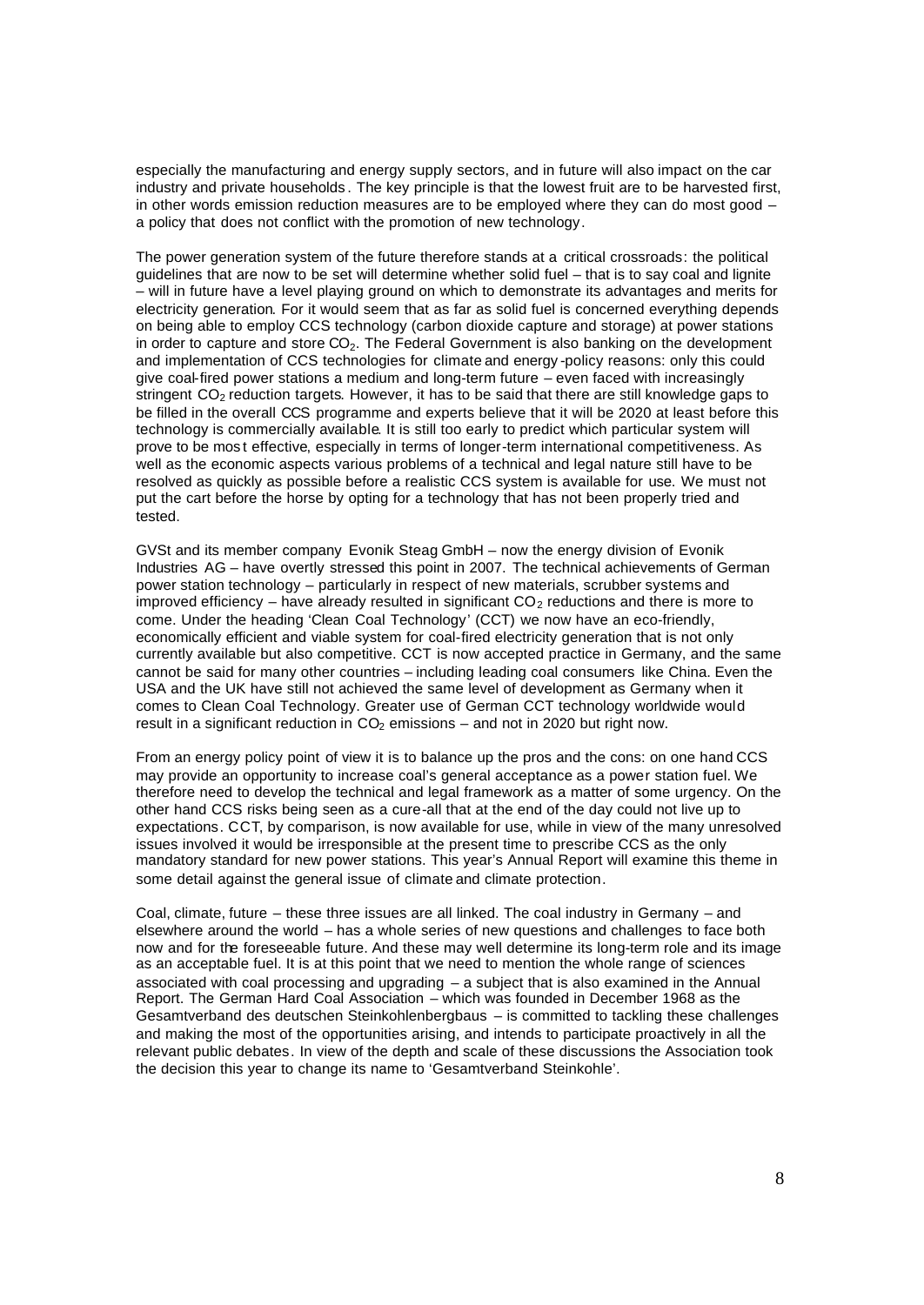# **The German coal industry – on its way out or still an option for the future?**

# **Restructuring – the story so far and the current state of the mining industry**

In 2007 the German coal industry is expected to produce some 22 million tce from its three production areas, which are the Ruhr, Saar and Ibben büren coalfields, which means little or no change from the previous year's output. Most of this production is destined for power stations, while about 4 million t will be delivered as coking coal and coke to the steel industry and the remainder will be purchased by the heat generating sector.

The year 2007 therefore constitutes a brief period of stabilisation in a long process of restructuring that has lasted many years, and one that in the years ahead will see further downsizing until, in 2018, the industry finally ceases production completely according to the current perspective.

Figures for 2006 show that annual coal production has declined by 86% since the industry's heyday after the Second World War when, in 1956, Germany recorded a peak output of some 151 million t. And here are some other figures: in 1980 annual production was 87 million t, while in 1990 – the year of German reunification – it was still nearly 70 million. Even in the year 2000 Germany was still producing around 33 million t of coal. The German coal industry once numbered more than 170 mines. Pit closures and a number of colliery mergers have reduced this to eight.

Manpower downsizing has been even more dramatic when viewed over the years. By the end of 2007 the coal industry will have some 33,000 men on books – a 94% reduction on the 1956 figure. Back then coal mining employed more than 600,000 people in Germany. Even in 1990 the workforce still numbered 130,000, and in 2000 some 58,000.

This restructuring process, which is unmatched anywhere in west-German industry, has been achieved in a socially-acceptable way thanks largely to political backing. This has meant no compulsory redundancies to date – an achievement that has called for and will call for the application of all available instruments.

The various coal companies have also been subjected to a root-and-branch reorganisation. The entire German coal mining industry, except for the small Saar-based Merchweiler mining company (which will cease production in 2008), has for a number of years been managed by Deutsche Steinkohle AG (DSK) and as a result it has been possible to restructure the entire industry 'under one roof' as it were.

DSK is a subsidiary of RAG AG, formerly Ruhrkohle AG, which has long since outgrown the status of a mining company through the development of its investment division – which is referred-to as the 'white part' of the business (as opposed to the 'black part', which involves the mining operations). The main emphasis of the RAG Group, both in terms of its employee base and its share of turnover, is now on the more profitable 'white' activities – which means chemicals (formerly Degussa), energy (formerly STEAG) and property. In 2007, as part of the new coal policy understanding, an agreement was reached with the Government to make the white part of RAG an independent company and to float it on the capital market as a new integrated group trading under the name Evonik Industries. This is all due to happen during the first six months of 2008. At the same time RAG will again become a 'black' company with the focus on coal mining and as a result will have a big say in the future restructuring of the industry.

The coalfield regions too have undergone profound structural change that has now seen a complete transformation of the mining industry and its deep-rooted historical potential. While at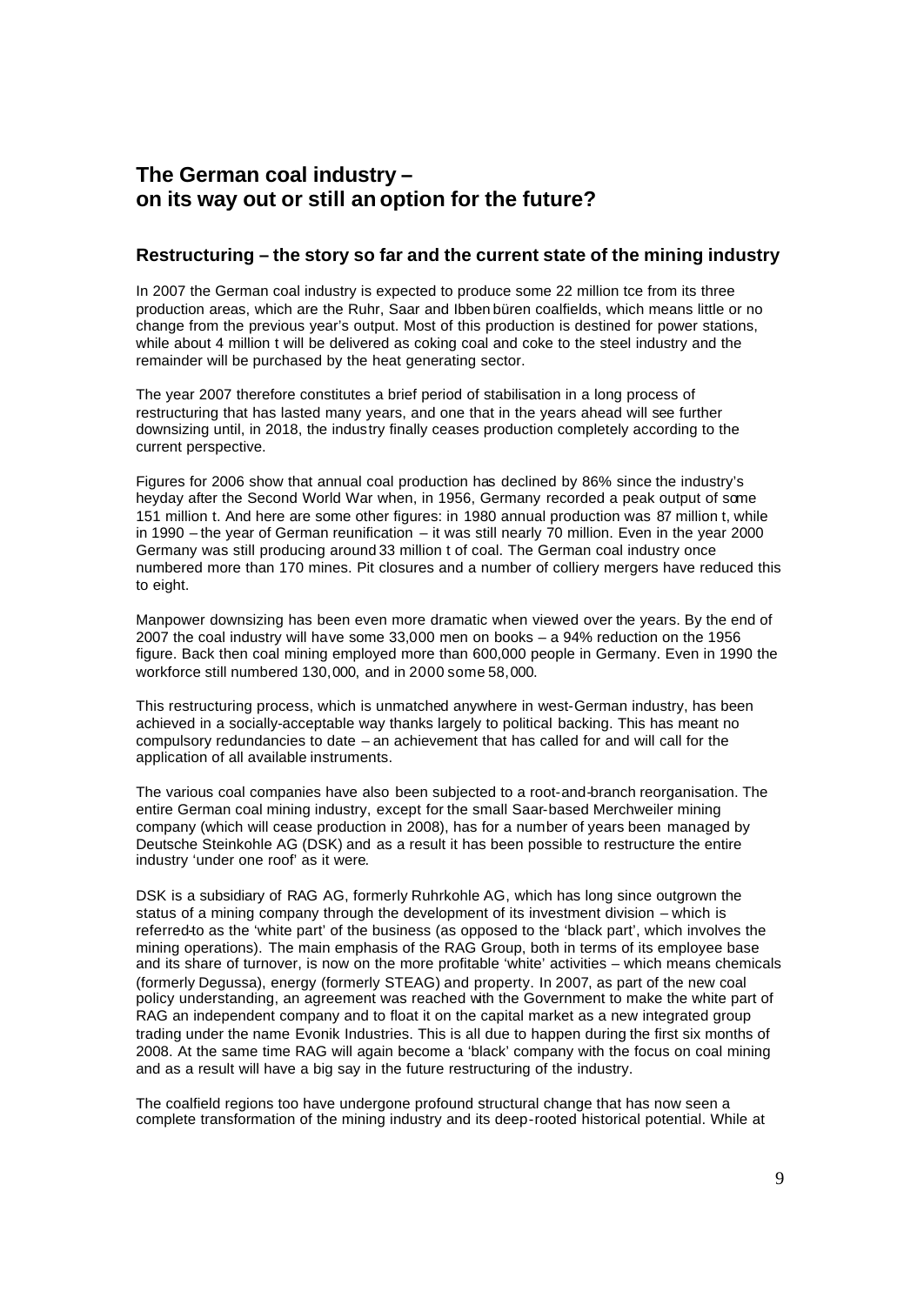one time every one worker in five in the Ruhr area was a coal-miner, the figure now has dwindled to one in fifty. The coal industry has long since stopped being the most important structural factor in the coal producing regions, but neither has it been an obstacle to structural change. Several tens of thousand of jobs in the general business community still depend on mining and these tend to be regionally concentrated in much the same way as the coal industry itself.

The compelling reasons for coal industry restructuring are widely known. While historically coal mining was Germany's most important branch of industry and the nation's number-one source of primary energy, operating costs have long since deprived it of its ability to compete with imported coal and other rival forms of energy – apart from in the fairly small heat market – with the result that it has become reliant on state subsidy for its continued existence and in order to cushion the impact of restructuring. Nevertheless, the level of aid provided has been reduced significantly in recent years. In 2006 the coal industry was granted € 2.5 bn in public aid – ten years previously the figure was more than twice this. The subsidy cut-backs introduced since the 'coal compromise' of 1997 are unprecedented in German history.

Over the next few years coal-industry subsidies are to be methodically scaled-back – initially to a figure of just under € 1.8 bn by 2012, which represents a two-thirds reduction from the level of aid allocated in 1996. Aid to the coal industry is to be phased-out completely after 2012, unless there is a policy reversal for the period thereafter. For the time being, therefore, the indigenous coal industry is in a sense Germany's champion 'subsidy buster'.

Here it should be remembered that aid to the coal industry, unlike the quasi subsidies paid out to renewable energies under the Renewable Energies Act, is annually limited to a fixed ceiling and comprises not only aid for disposals and current production but also has to cover expenditure on colliery closures and the financial liabilities incurred from mining activities that ceased many years ago. The so-called per-capita subsidies paid out to mineworkers – figures that are much quoted in the press and media – are therefore nothing more than typically naïve miscalculations.

The ongoing subsidy cut-backs that are proposed will require the coal industry to undergo a further round of major restructuring by 2012. Of the eight remaining collieries, four will have to close and annual production will initially be reduced to 12 million t.

In spite of major capacity restructuring and the huge efforts that have been made to modernise and streamline the industry, which has brought German coal mining to the status of global technology leadership in a number of areas, the coal industry has still not been able close, on a sustained basis, the considerable gap that exists between its production costs and the prices being paid for imported coal – and hence to reduce the amount of aid required per tonne produced. In recent years production costs have been at least twice as high as the wo rld market prices for steam coal. While the cost-price difference has been less for coking coal, the gap here too is still considerable – the exception being the coking-coal crisis of 2004/2005 when international coking-coal and coke prices went through the roof. After a temporary easing-off the world prices for coking coal have in fact shown a significant upturn again this year, whereas international prices for steam coal have been moving steadily upwards since 2006. It is still too early to predict what will happen next, especially as price trends on the global markets are being determined not by the respective production costs but rather by availability of supply. As the international coal markets become tighter so imported coal also becomes in increasingly short supply and import prices can rise considerably as a result.

The relatively high production cost of indigenous coal can primarily be attributed to the difficult geological conditions prevailing in Germany. Our collieries are now working at an aver age depth of nearly 1,100 metres. Add to this the higher wage costs and the higher social-welfare, environmental and safety standards that have been put in place. For example the German coal industry's unmatched health and safety standards – which have helped eliminate the kind of mining disasters that were all to frequent in the past and are still part and parcel of mining operations in other coal producing countries – come at a price that is reflected in the higher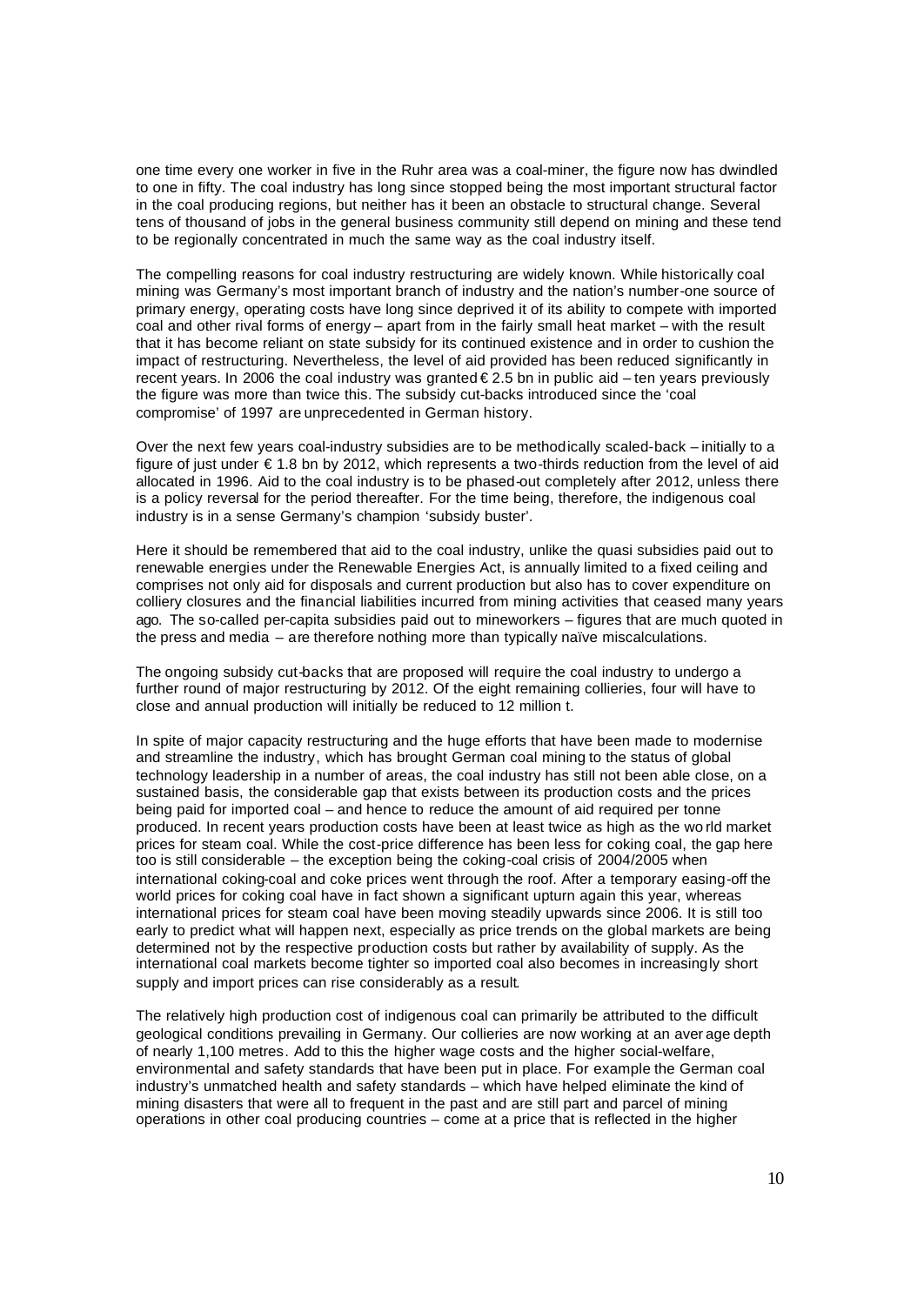production costs of our coal. Another cost factor to be taken into account involves the inherited liabilities and perpetual costs associated with inactive mines (water management, rehabilitation measures, etc.), which in Germany, unlike in many other countries, have to be included in the costs for current production. Even the cost of mine closures has to be factored into the general operating costs. Moreover, the restructuring process often generates special economic conditions of its own, such as the 'cost lag' effect and various idle-capacity costs, which reduce the potential for making carry-over payments and can relatively quickly lead to temporary cost increases – especially in an industry where production levels are in permanent decline. And all this makes the coal industry absolutely reliant on a high degree of planning predictability.

# **The coal policy decisions of February 2007 – socially acceptable withdrawal by 2018 with a review clause to take effect in 2012**

On 7 February 2007, and in accordance with a previous understanding reached by the Berlin coalition partners and involving the Federal Government, the regional Governments of North Rhine-Westphalia and Saarland, RAG AG and the IG BCE union, a coal-policy understanding was reached on "terminating subsidised coal production in Germany until the end of 2018". All parties involved committed themselves to ensuring that there would be "no compulsory redundancies until the termination of the subsidised industry".

The Federal Government and the Länder Governments of North Rhine-Westphalia and Saarland will jointly provide the funding that is required up to 2018. Under the terms of the understanding RAG AG will apply its entire investment assets towards the financing of the coal industry's 'perpetual liabilities', which in practical terms means that the proceeds from the proposed stockmarket flotation of the 'white part' of the former RAG Group are to be transferred to the newly established RAG Foundation that will in future be responsible for financing the perpetual liabilities and for undertaking certain additional activities (promotion of projects in the field of education, science and culture, provided that these are linked to coal mining). This understanding in principle is to be made legally binding in a 'framework agreement' between the Federal Government, the coalfield states and RAG. Aid to the industry will also be regulated under a Coal Industry Financing Act to be enacted by the Government .

The new coal-policy understanding also contains the provision that North Rhine-Westphalia historically the country's largest coalfield region and one that has always been involved, and fairly intensively during some periods, in the financing of aid to the coal industry – will not be required to provide financial support for current production after 2014, while the Federal Government will not be providing structural funding for the area. This special regulation will also take effect "provided the German Parliament revises this agreement in 2012 to terminate subsidsed German coal production "

The new agreement contains a review clause that is anchored in the Coal Industry Financing Act. According to this provision the German Parliament will in 2012 "on the basis of a joint report of the Federal government with the Länder governments of NRW and Saarland whether or not the German coal industry will continue to be financially supported under consideration of the aspects of economic viability, energy-supply security and the other energy-policy objectives". This report is to be submitted by June 2012 and the coal industry and the IG BCE will be heard as part of the process.

The review clause still keeps the option open that after 2012, instead of phasing-out the industry, Germany could retain a subsidised minimum coal production base for years to come. The final decision will be taken by the Bundestag on the basis of the criteria outlined below. The coal industry must and will accept this political decision and has already re-aligned its plans to take account of the new targets: socially compatible scaling-down until 2018 with the possibility of a review of the withdrawal decision in 2012.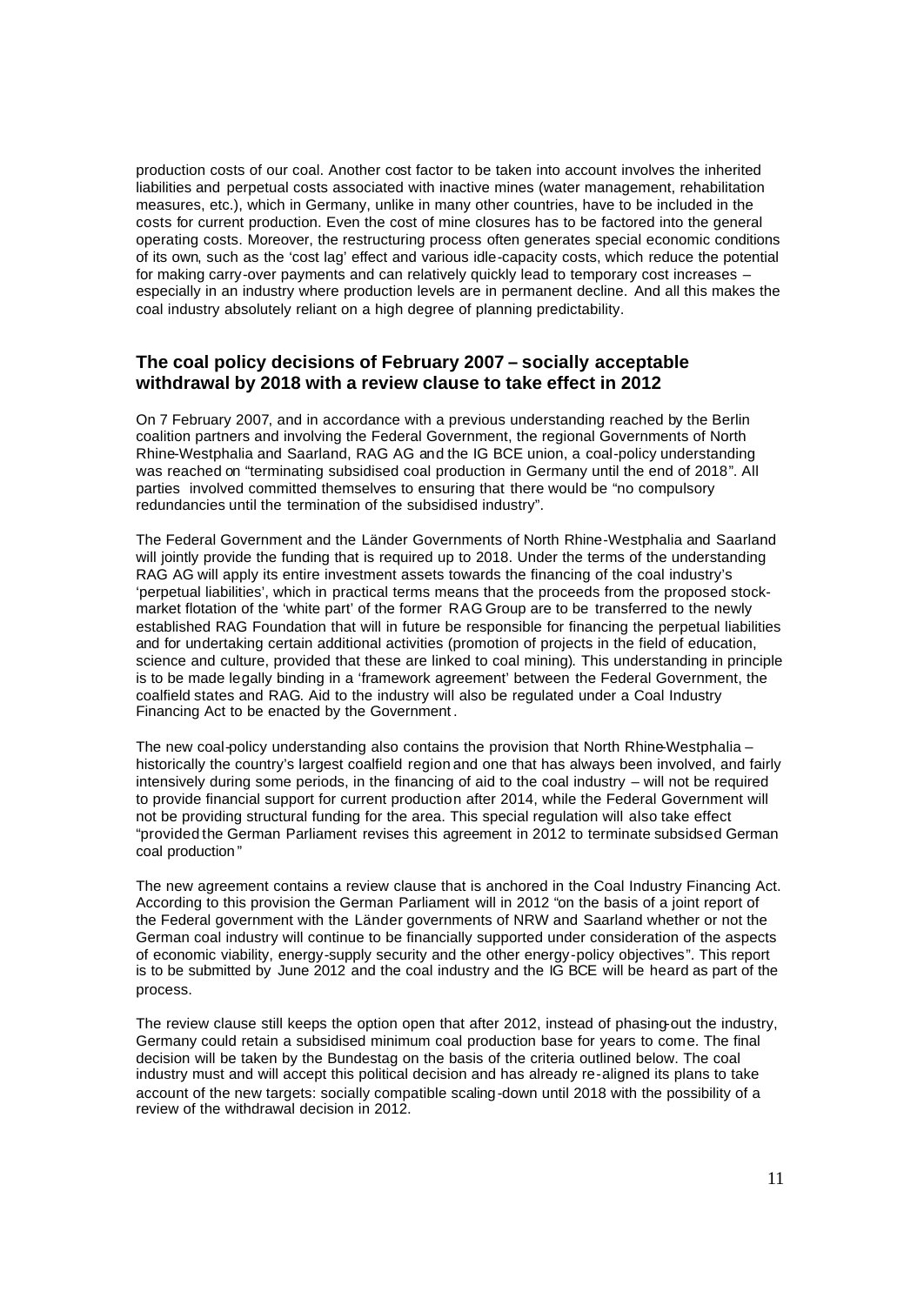#### **Key points of a coal-policy understanding of the German Federal Government, North Rhine-Westphalia (NRW) and Saarland, RAG AG and IGBCE**

1. The Federal government, North Rhine-Westphalia (NRW) and Saarland reached an understanding on terminating subsidised coal production in Germany until the end of 2018 in a socially acceptable manner. NRW will no longer contribute to the sales aid (for current production) after 2014. As a result the Federal government is exempted from providing funds for structural aid.<sup>1</sup> RAG AG and IGBCE (German Mining, Chemical and Energy Industrial Union) accepted this on the basis of the provisions agreed upon in this understanding.

In 2012 the German parliament will review this understanding on the termination of subsidised coal production on the basis of a joint report of the Federal government with the Länder governments of NRW and Saarland whether or not the German coal industry will continue to be financially supported under consideration of the aspects of economic viability, energy-supply security and the other energy-policy objectives. The report of the Federal government has to be submitted to the German parliament and the Länder parliaments of NRW and Saarland by 30 June 2012 at the latest. The coal industry and the IGBCE will be heard. The report has to be based on expert opinions of acknowledged economic research institutes, which have to be attached. Provided the German parliament revises this agreement in 2012 to terminate subsidised coal production the contribution of the coal-mining Länder to coal aid will be limited to their share in case of a phasing-out until the end of 2014 (on the basis of the model calculation existing for a phasing-out until 2018).

Until 2018 the Federal government, North Rhine-Westphalia and Saarland together will make available the funds required for the financing according to the provisions of paragraphs 1 and 2. This is also the prerequisite for the complete contribution of RAG's shareholdings to the financing of the perpetual costs. The model calculation existing for this phase-out version and the findings of the expert opinion on the costs for closure / inherited liabilities and perpetual burden form the basis for the ultimate specification of the financial volume. The aid is to be governed by an agreement between the Federal government, NRW and Saarland and by law.

- 2. According to the understanding in section 1 subsidised coal production will be phased out in a socially acceptable manner. All parties involved co-operate to prevent compulsory redundancies until the termination of the subsidised coal industry.<sup>2</sup>
- 3. The Federal government, North Rhine-Westphalia and Saarland will secure the above financing of the phaseout only under the condition that all current RAG shareholders sell their indirect and direct holdings in RAG AG – without conditions burdening the parties to this key-point understanding – for  $1 \in$  each.
- 4. To acquire all shares of RAG AG for a total of  $4 \text{ } \in$  and to restructure the RAG group a private-public law foundation will be established by a company of the RAG group which will receive the overall assets of RAG AG ("black" and "white" divisions). The statutes and the act of the foundation are agreed upon by common consent with the Federal

<sup>1</sup> RAG AG and Saarland agree that structural aid amounting to 100 m€ is made available by RAG АG.<br><sup>2</sup> т.

To this end the early-retirement schemes for employees in the coal industry already supporting the ongoing adaptation process will be continued until the termination of the coal industry, as assumed in the above calculations.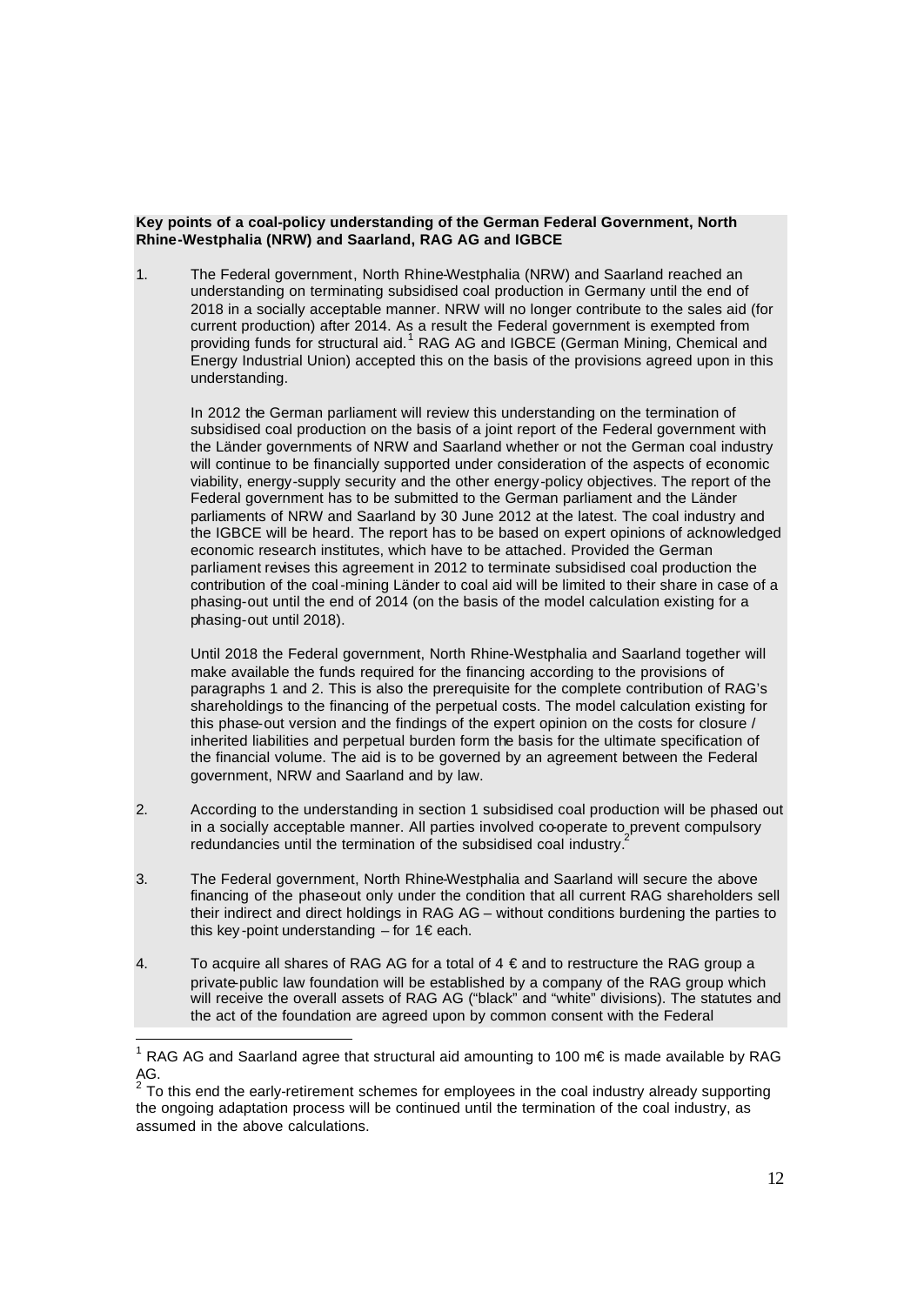government, NRW and Saarland. The joint and several liability scheme between the "black" and the "white" divisions is maintained until the decision pursuant to section 7. The purpose of the foundation shall be limited to the winding-up of the coal-mining activities of RAG AG, the use of the overall shareholdings of RAG AG pursuant to the provisions of section 7 and the support of education, science and culture in the mining regions in the Ruhr and Saar areas as long as there is a relation to the German coal industry. The Federal government, NRW, Saarland and IGBCE will be adequately represented as members of the foundation's board of trustees. The majority ratios in the board of trustees shall be designed to reflect the respective financial commitments.

5. The Federal government, NRW and Saarland will immediately enter into negotiations on details of the financing of the closure process as well as the inherited liabilities and perpetual burden of the coal-mining activities of RAG AG and on the complete inclusion of the shareholdings of RAG AG in the financing scheme:

The distribution of the financing burden, including the inherited liabilities, will be governed by a framework agreement between the Federal government, NRW and Saarland. To finance the perpetual burden NRW and Saarland will create a separate regime by means of an inherited liability contract with the foundation to be established. According to RAG's assessment and present knowledge the shareholdings of RAG AG are sufficient to this end. The inherited liability contract will be underwritten by the Länder. The Federal government will contribute one third.

- 6. On the basis of an understanding on the overall financial framework pursuant to section 5 the Federal government will submit a bill on coal financing to the German parliament specifying the annual aid volumes to be granted as from 2009 until the termination of the coal industry. On this basis RAG AG is to receive an administrative decision in 2007 on the allotment of aid for sales and closure aid to be granted as from 2009 up to and including 2012.<sup>3</sup> On the basis of this administrative decision RAG AG will adapt its mine planning to a production capacity of presumably 12 million tonnes in 2012.
- 7. A decision on the release of the joint and several liability scheme between the "black" and the "white" divisions, the specification of details for the use, with priority given to an IPO, of RAG Beteiligungs -AG and the issue of maintaining a minimum share of the foundation in the shareholdings of RAG AG will be taken as soon as the result of the expert opinion on the assessment of the RAG holding sector and on the options for use commissioned by the Federal Ministry of Economics and Technology is available.

Berlin, 07 February 2007

*Dr Jürgen Rüttgers, Minister President of North Rhine-Westphalia Dr Peter Müller, Minister President of Saarland Michael Glos, Federal Minister of Economics and Technology Peer Steinbrück , Federal Finance Minister Dr Thomas de Maizière, Head of the Federal Chancellery and Federal Minister with Special Responsibilities Dr Werner Müller, Chief Executive of RAG Aktiengesellschaft Hubertus Schmoldt, Chairman of the IG BCE (the Mining, Chemical and Energy Industrial Union)*

  $3$  The ceiling regime oriented at the development of the world market price of coal and the official statement to avoid insufficient financing continue to be valid.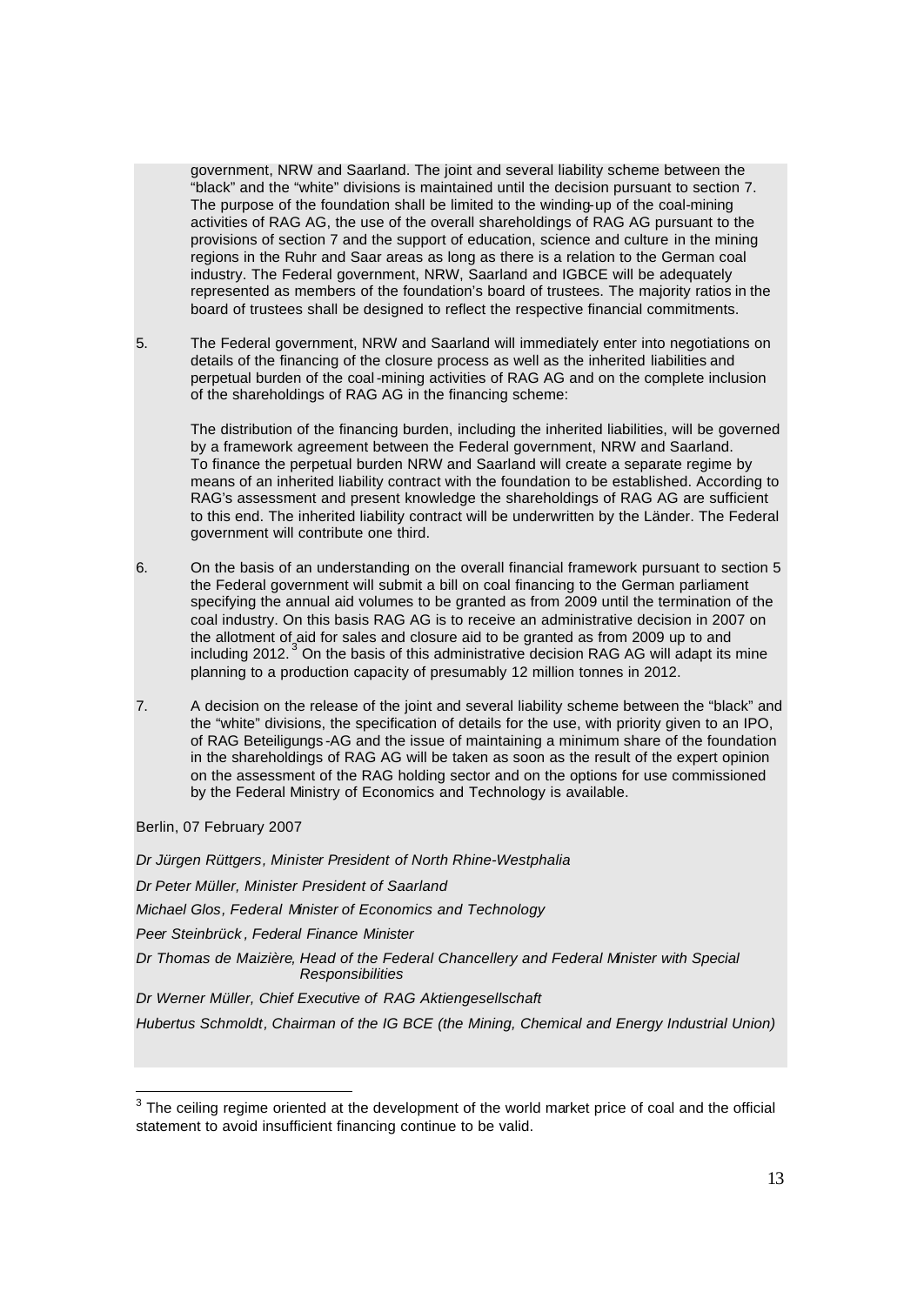A review would be dependent on the willingness of a majority of the members of the German Bundestag to provide aid to coal mining for the period beyond 2018. At the present time no such majority exists. Opinion polls conducted up to the spring of 2007, however, indicate that the public at large is broadly and solidly against any total abandonment of coal mining. The coal industry's view is that when the determining factors are examined there are, from the current perspective, objective arguments to be made in support of this position.

# **Indigenous coal from the perspective of security of supply, climate protection and economics**

#### **a) Indigenous coal and security of supply**

The argument that indigenous coal plays an important role in safeguarding energy and rawmaterials supplies in Germany is frequently countered by claims that it currently only accounts for 4% of primary energy consumption and that this figure is on the decline. It is said that the few remaining collieries can no longer act as a bulwark against potential energy crises. Moreover, coal can be imported relatively easily from any part of the world. But this is a very superficial expectation and such an assessment does not constitute a serious analysis of the recognisable and potential risks that would arise for coal supplies following a complete loss of the indigenous coal industry and the onset of 100% dependence on imports. A fact especially worth noting here is that the bulk of the steam coal supplied to Germany now comes not from North America or Australia but – apart from some supplies from Poland that are set to decline considerably in the years ahead – for the most part from South Africa, Colombia and Russia.

In the heat sector, where oil and gas dominate, coal – and even indigenous coal that is still competitive in this market – is now only regarded as a niche product, while in the transport sector coal plays no role whatsoever, and this despite the fact that liquefaction technologies have been available for many years (and indeed were first developed in Germany) for producing oil and petrol from coal feedstock. Coal liquefaction is still practised in a number of countries and largescale liquefaction projects are now being planned in the USA and China. However, coal's real significance for the German energy and raw-materials market lies in the contribution it can make towards electricity generation and steel production.

In Germany coal currently accounts for about 13% of total primary energy consumption, which means that imported coal has a 9% share of the primary energy market. But what does this ratio say about those sectors in which coal is still indispensable?

The German energy and raw-materials market is heavily reliant on imports and this is set to increase further as the indigenous mining industry is downsized. In the primary-energy sector the import quota now totals 74% (as at 2006); even if we leave out 'quasi indigenous' nuclear power the figure is still 62%. Add to this the fact that any remaining indigenous reserves of oil and gas will be used up in 15 to 20 years time. By law nuclear power will be phased-out by 2021. The planned expansion of the renewables sector, even if it were to achieve the extremely ambitious targets that have been set, will never be enough to offset the increased level of imports that are anticipated. Lignite production capacity in Germany is practically fully exploited and is coming under serious pressure from the environmental lobby. Further reductions in indigenous coal production, including the possible closure of the industry, will only increase our reliance on energy imports, and this will be for the long term.

In 2006 indigenous coal accounted for 16% of domestic primary-energy production. After lignite coal has long been the most important of all the national energy resources – which means that it plays a greater role than indigenous gas, oil and biomass and also surpasses hydro and wind power. German coal's contribution is therefore anything but insignificant.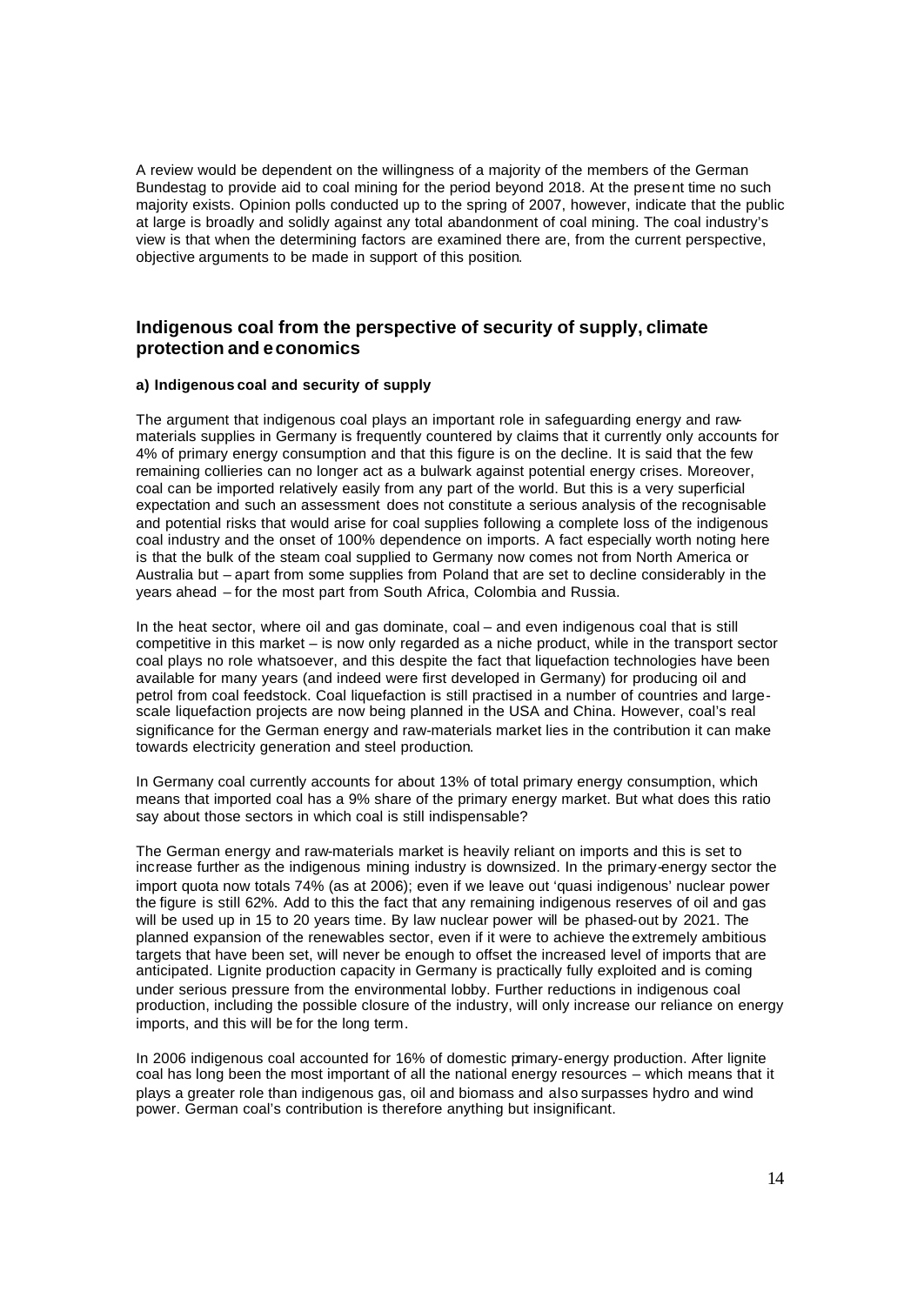The decline in indigenous coal production in recent years has clearly given imported coal an excessively dominant share of the German coal market. Nevertheless, German-mined coal currently accounts for 33% of the domestic coal market and even by 2012 it will still be making a significant contribution of about 20%. Along with imported coal it provides an energy mix that has a balancing and diversifying role to play for national coal supplies.

However, when it comes to long -term security of energy and raw-materials supply, maintaining access to our indigenous deposits is much more important that the actual figures for current production capacity and market share. For whatever happens, these coal deposits will still constitute by far and away our largest indigenous fuel reserve.

Germany's coal measures constitute almost two thirds of the nation's technically recoverable energy res erves . And a living coal industry is the gateway to these deposits. It is precisely for this reason that one of the stated aims of the current European Regulation on aid to the coal industry is to allow member states to use mining subsidies to maintain a minimum level of coal production and, as a precautionary measure, to guarantee acces s to indigenous reserves.

The review clause that forms part of the new coal-policy understanding at least keeps open the option of not nailing this access shut. Whether or not we take-up this option will depend on the political decision makers, who will in turn be influenced by future developments in the global energy and coal markets. Over the years the world coal market has without doubt been more stable than that of either oil or gas, even though – apart from the potential risks associated with imported coal – there have been isolated disruptions to supply, including the coking-coal and coke crisis of two years ago, which are to some extent linked with shortages in the freight sector.

More-recent studies conducted by the German utility industry and various independent European experts, which were published in 2007, point to significant medium and long -term risks in respect of shortages in the international coal markets.

An in-depth analysis of supply and demand trends in the global coal market (see the ZfE energyindustry magazine, issue 1/2007 ) has already corroborated the warning given last year that since about 2002 the long-prevailing 'buyers' market' for steam coal is now threatening to develop "an unstable equilibrium" that will steer the market towards a "medium -term state of shortage and undersupply". In concrete terms the study in question comes to the conclusion that in the boilerfuel sector – which is the benchmark for steam coal – supply bottlenecks are anticipated in the seaborne trade mark et after 2010 because the available supply capacity will no longer be able to meet the rapid growth in international demand after that date. And the supply situation here could well become critical already by 2009. Unless substantial countermeasures are taken in the near future and projects launched to develop additional export capacity in order to relieve the strain we shall "soon be threatened by a perceptible gap in supply that will have painful consequences for the movement of prices".

Steam-coal prices on the international market have already been rising steadily since 2005 because the available export resources are currently and persistently stretched to 90% of capacity, much more than ever before. For coal importers this will mean, among other things , that any return to the relatively low import-coal prices of the 1990s will have to remain a "mere dream" for the foreseeable future. If current trends continue "the growing supply shortfall and resulting bottlenecks will (become) increasingly visible".

The main reason for this development, which is especially alarming for those countries whose coal supplies are based increasingly or even entirely on imports, is identified as follows in the aforementioned study:

- Since the turn of the millennium the global growth in demand on the international coal market has really picked-up. And this trend is set to continue. Until now the available supply capacity has been sufficient to cover the growth in demand, while rising prices always provide motivation for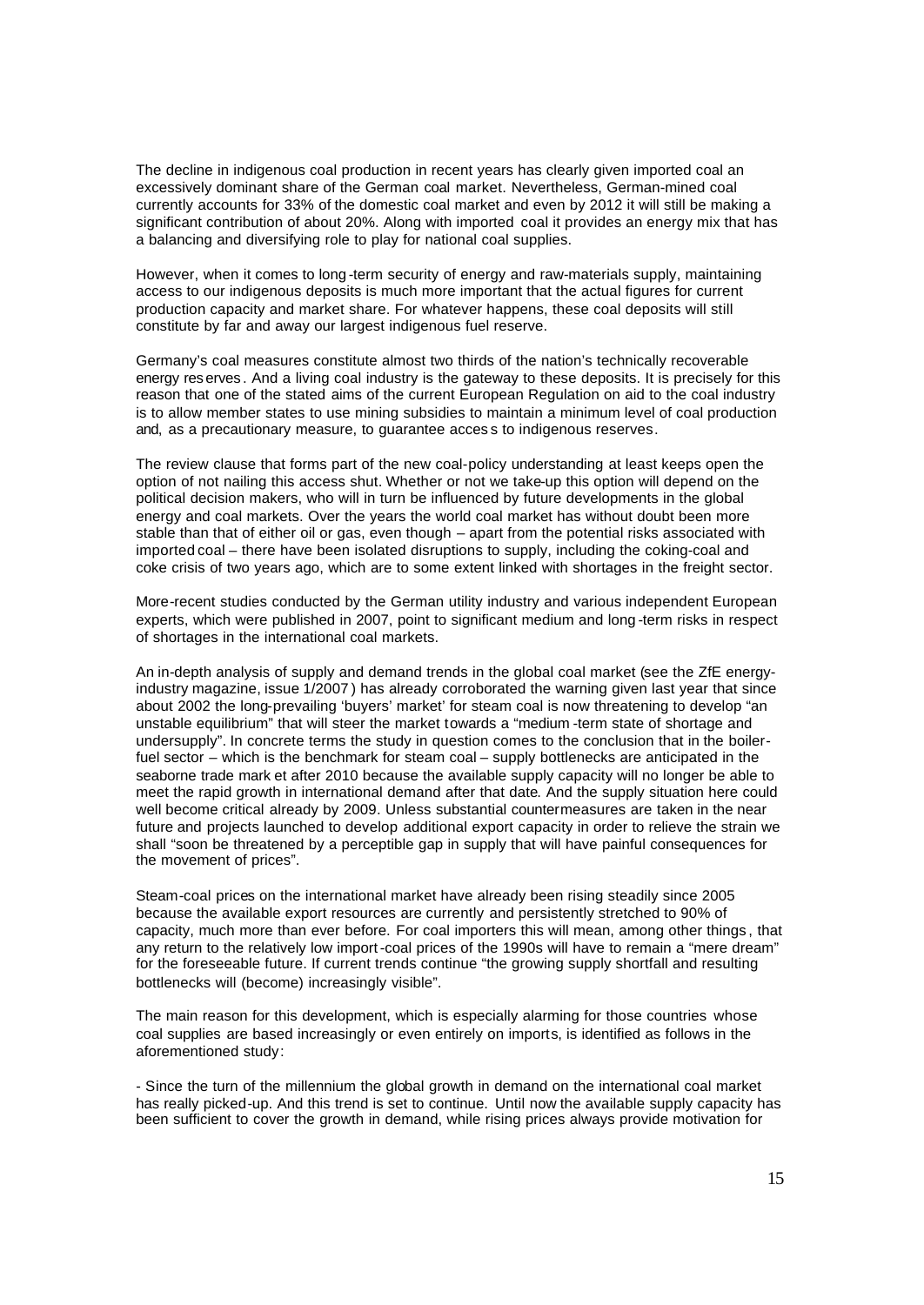extending production capacity. However, these market cycles have now become much shorter in recent years and the surges in demand are leading ever more quickly to the exhaustion of existing and newly-accruing export capacity.

- Add to this the fact that the world's largest coal producing nations, namely China and the USA, are now becoming net importers and are therefore absorbing part of the available export capacity, which in turn further heightens the international competition for demand.

- From a European perspective it is also possible to detect dynamic developments in steam-coal demand on the Pacific market (in 2006: 336 million tonnes) and this sector is now taking a larger share than the Atlantic market, which is the important one from Europe's point of view (in 2006: 220 million tonnes). According to all prognoses the balance of power in the international coal trading sector is set to shift increasingly towards the Pacific market.

- Within the EU there is real concern that production from the Community's largest coal producer, Poland, is being directed primarily at the homeland market and that exports – especially of steam coal – are being cut back significantly. Further reductions in Polish coal exports are anticipated in the years ahead, which could mean a further growth in demand from the EU for steam coal sourced in third countries.

- In addition to demand factors the analysis considers it critical that the supply side on the international steam-coal market has clearly "underinvested" since 2000. There has been a worldwide decline in the level of investment on export mines and the associated infrastructure, with only half as many such projects currently are being planned as compared with the 1990s. These ventures still tend to be relatively moderate in scale, even though specific investment costs have certainly not increased.

*"For more than two years producers have not been prepared to invest in good time in order to ensure sufficient and uninterrupted supplies. The market is already leading a hand-to-mouth existence when it comes to fuel supply."*

- It is still unclear whether this trend is "the result of the financial strategy being pursued primarily by the so-called 'Big Four' coal producers and exporters". These four giants of the international coal market (BHP Billiton, XStrata/Glencore, Anglo Coal and Rio Tinto), which together control about 40% of global coal exports, have also acquired a strong position in the steam-coal sector – although at just under 30% this cannot yet be considered as a dominant one. Nevertheless, they have recently been directing their investments increasingly towards the coking-coal sector, which for them represents a more lucrative market (and one that has for the moment calmed down again after the turmoil of 2004/2005). They have now acquired an even stronger position with 44% of this market (where it is claimed they are exerting considerable influence on price developments on a level similar to that seen in the iron-ore sector).

- Investment in new mining developments and infrastructure (road, rail and port facilities, water supply) is also relative expensive and large capital market-driven companies like the Big Four always have to consider the 'shareholder value' when weighing-up whether they should divert their funds to new investments in the coal sector or pay out higher dividends and thereby raise their stock-market value and enhance their credit rating. Operating profits can occasionally benefit from supply shortages and in any case the Big Four can only profit from a tightening seller's market. It would appear that this financial strategy is beginning to pan out – and here there are recognisable parallels with the global oil market.

- The supplier countries are also relatively highly concentrated. The available export capacity for steam coal is now in the hands of a limited number of countries, even though at its peak the degree of concentration is not as pronounced as in the coking-coal sector. Here Australia now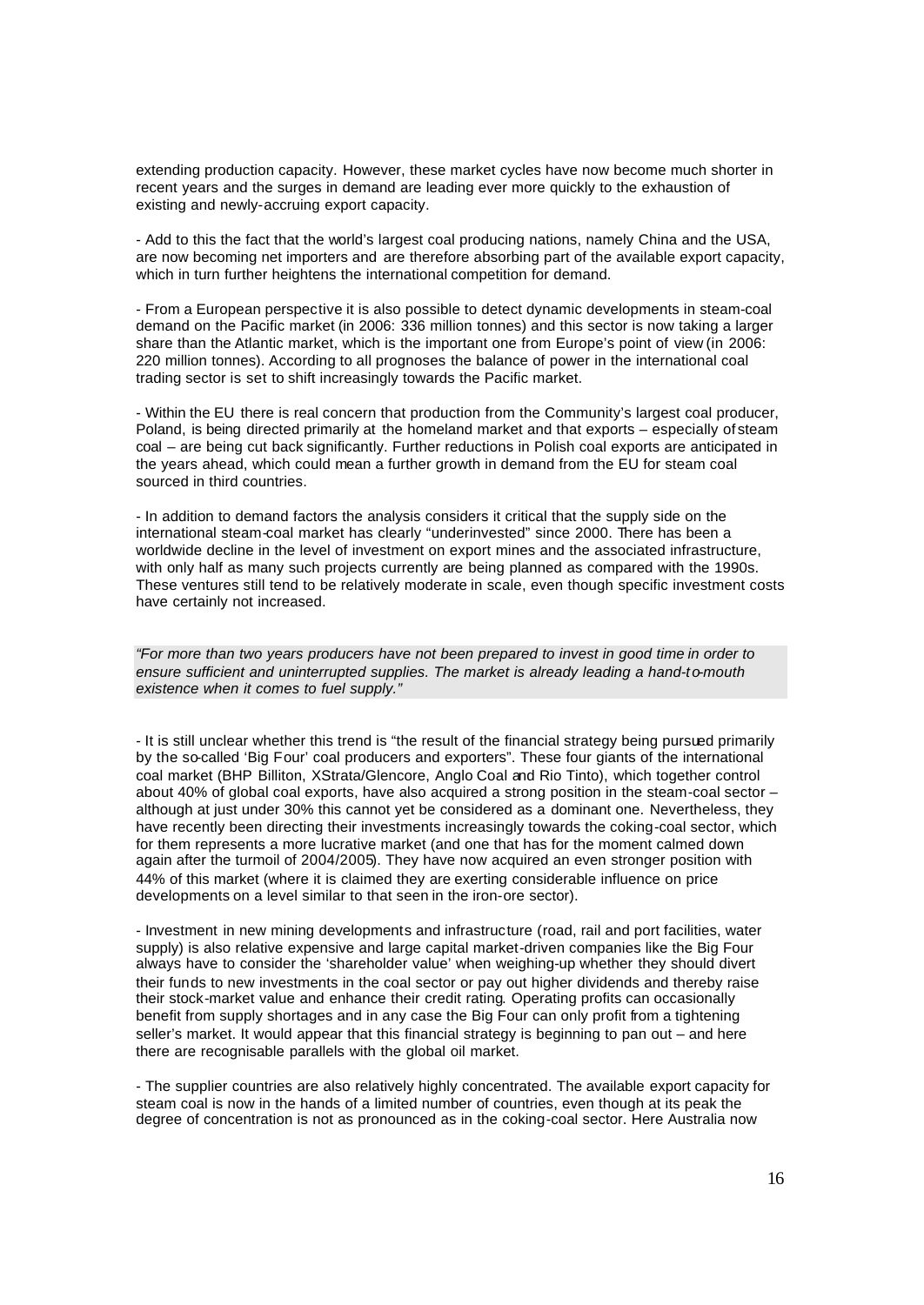has a 67% market share – thereby making the world's steel industry globally dependent on just one supplier country. Indonesia, with a 26% market share (but no coking coal to offer), has now come to dominate the international steam-coal trade, just ahead of Australia which supplies 20% of the market. In overall terms, therefore, 81% of global exports of steam coal is sourced from a mere handful of countries, while the entire world supply comes from just eight different countries.

- On the Atlantic steam-coal market, which is relevant for western Europe, supplies are even more highly concentrated, for Indonesia and Australia have very little input. In 2006 this market was dominated by South Africa (32%), Russia (28%) and Colombia (27%), which together accounted for 87% of all exports to the Atlantic sector.

- This purely economic analysis of the global coal market does not take account of the political aspect, which is so important for security of supplies. However, this factor can be derived from the statistics: about three quarters of global steam -coal supplies are sourced from countries whose political stability, according to the World Bank classification, is rated as precarious or very precarious .

The two scientific studies 'The future of coal' and 'Coal of the future', which were published in early 2007 by the Energy Institute of the Joint Research Centre (JRC) of the European Commission, also predict serious risks, from a European perspective, for future coal supplies on the world market. These studies emphatically contradict the widely held view that for Europe coal imports constitute a readily available, reliable and price-predictable source of energy. They consider this assessment to be much too general and simplistic. Increasing the supply base in line with demand would involve considerably higher production costs and prices in the years ahead and such a venture would be fraught with unanswered question. The supply prospects for coal on the world market are not nearly as secure as is often assumed. The traditional experience of a stable international coal trade can not necessarily be projected forward, especially since Europe is steadily downsizing its own coal supply capacity. The JRC, which is based in Petten in the Netherlands, is a joint scientific service set up by the various Directorates-General of the European Commission. While the findings of the JRC clearly do not represent the official position of the Commission, they do constitute scientific expertise that is recognised and supported by Brussels. The studies produced some remarkable conclusions that are of great significance for the ongoing coal-policy debate. This includes an important observation about the European coal industry, namely that a more extensive and efficient exploitation of indigenous coal reserves would reduce the EU's reliance on energy imports and would also have a beneficial synergy effect, including the generation of additional jobs.

The basic aim of these JRC studies was to provide an assessment of the global supply conditions in the future steam -coal market up to the year 2030 – with special relevance to possible implications for the European Union – and of the main figures and trends that will dictate the future availability of this fuel. The studies ultimately produced the following general findings and conclusions:

- It is probable that the clear defining lines between the various forms and uses of fossil fuels will gradually become blurred and that part of the energy market of the future will develop into an integrated marketplace for hydrocarbons in which coal will assume increasing importance by way of coal gas and coal oil.

- As far as competing energy forms are concerned it is suggested that the EU's high consumption of oil and gas, of which Europe has low levels of indigenous reserves, exposes the European Community to a high degree of vulnerability – a fact that is admittedly to coal's advantage when it comes to security of supply. The EU should also takes steps to prevent its electricity generation sector becoming excessively reliant on gas. In spite of some success in diversification the EU is still dependent on Russia for at least one third of its gas supplies – a figure that may well grow in the years ahead – and in addition to the political risks and express concerns about the potential creation of an OPEC-like natural gas cartel this could also have further economic repercussions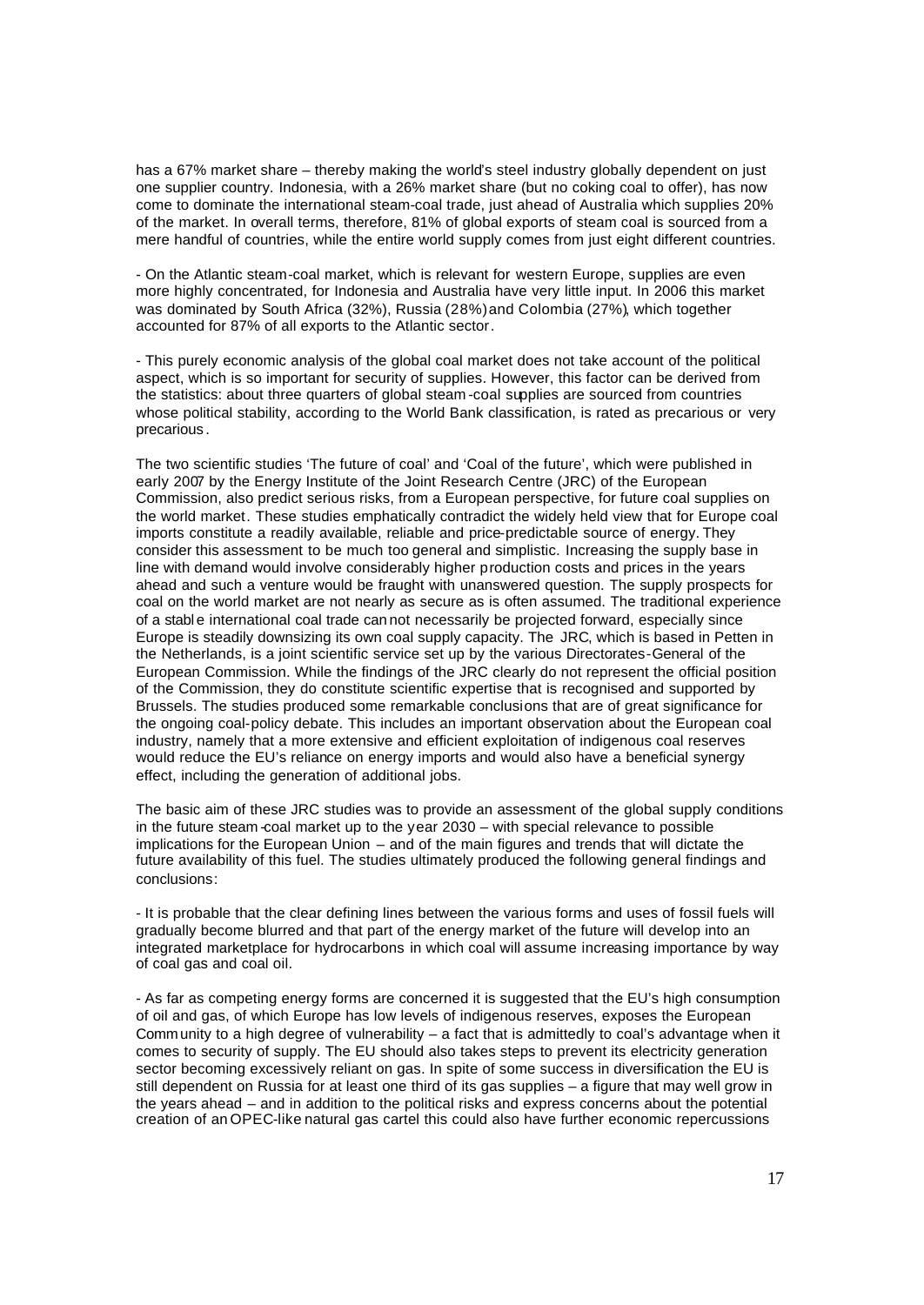associated with Gazprom's ability to deliver its product in sufficient quantities as and when required. For this reason alone we need to ensure an adequate balance between coal fired and gas fired generation.

- Current background conditions combined with the need to expand global coal supplies to meet growing international demand will probably lead to a further rise in global production costs, with the result that international coal prices seem set to rise significantly in the years ahead.

- The current supply capacity of the world coal market is being gradually depleted as economically recoverable coal reserves quickly become exhausted. Because of the huge rise in global demand and the more-restrictive quantitative assessment used for the period 2000 to 2006 the static life-span of the world's coal reserves, as based on the 'reserves to production ratio', has now been reduced from 277 to about 150 years. This projection is further corroborated by the fact that international predictions for coal production indicate a level of expansion far greater than in any other fuel sector. Given the relatively poor quality of the indigenous coal reserves of China and India, the spectacular economic growth of these two countries is likely to drive the international demand for coal even further upwards with the result that existing supplies will be depleted at an even faster pace. Those countries that have the largest coal reserves also tend to be the biggest coal consumers, a fact that helps stabilise this trend. Moreover, for reasons of cost and competition the reserves that have already been accessed cannot in many cases be fully exploited using the 'room and pillar' method that tends to be common practice around the world.

- However, any rapid exhaustion of the world's coal reserves is only hypothetical – as the JRC studies themselves point out – inasmuch as in addition to the economically accessible 'proven reserves' there are also significant quantities of technically accessible reserves, and this includes European coal measures, as well as large amounts of geologically estimated resources that are still not technically accessible at the present time. These deposits are likely to be much larger in size than the conventional oil and gas reserves and changing technical and economic conditions could transform the world's coal resources relatively quickly into 'proven reserves'. But before this happens there needs to be a huge improvement in the investment climate prevailing in the coal industry and in the associated logistics sector, and this will require a political and regulatory framework with real long-term stability. Steps also have to be taken to iron-out the uncertainty surrounding the emission-reduction targets that will apply after 2012. Over the years investment in existing mines and in developing new production fields has been inhibited by low prices and inadequate profit margins as well as by industry fragmentation. Even coal-based R&D has been on the decline. If prices continue to remain (too) low there could well be physical shortages in supply – in spite of a sufficiency of reserves – as a result of 'psychological exhaustion'.

- From a purely technological point of view world coal supplies could be increased dramatically by developing and implementing new exploration methods for coal reserves and resources, by introducing better deep-mining technology and by increasing research and development into new mining practices, including the exploitation of 'non conventional deposits' by way of underground coal gasification and methane usage. The studies therefore explicitly call on the EU to intensify its R&D efforts in this area, which implies a continuation of the European deep mining industry.

- The JRC studies also highlight the fact that there is considerable concentration in the international coal market when it comes to the supplier companies. The 'Big Four' handle almost 40% of the world trade in steam coal and, more significantly, control the entire supply from the largest exporter country Australia. While the reports do not consider that a 'coal OPEC' is likely to develop, this concentration of market power could certainly impact on world market prices in the coal sector.

- It is also conceivable that there will be an even greater tendency towards concentration in the exporting countries. China and the USA, once net exporters on the coal market, are now gradually developing into net importers. India made this switch some years ago, while China too swapped roles in 2007.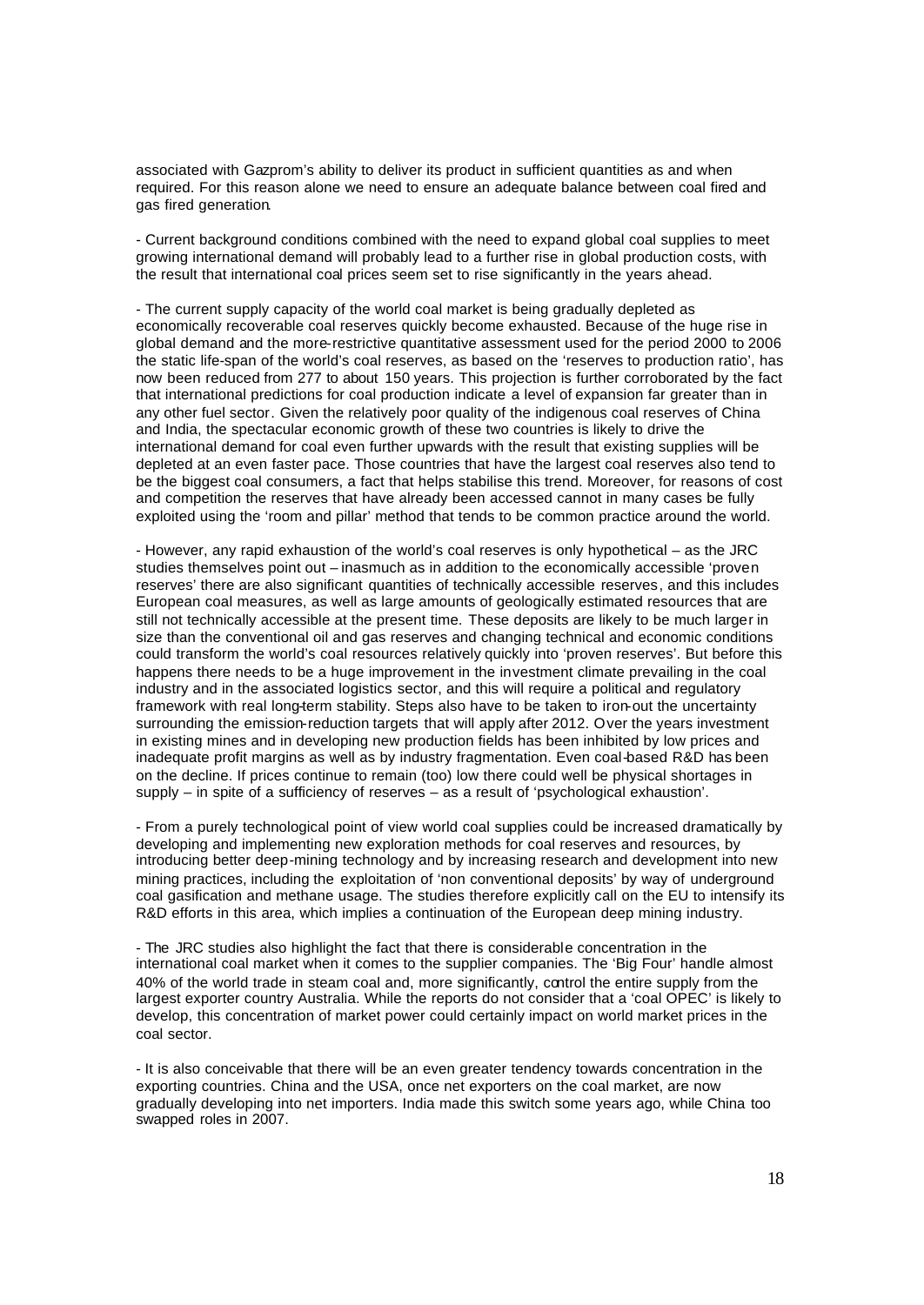- Exports from other potentially significant suppliers (Russia, Kazakhstan and Colombia) are fraught with major logistical problems. Australia is now gradually developing into the ultimate global coal supplier, while other traditional exporters of note, such as Indonesia and – even more importantly for the EU – South Africa, are experiencing serious problems in developing their coal reserves and export capacity.

- Most of the world's coal produc tion and exports are therefore concentrated in the hands of a few countries and market players, a situation that could well lead to a risk of 'market imperfections'. More significant from a long-term perspective is the fact that the lion's share of the world's coal *reserves* is also highly concentrated: 55% of the planet's coal reserves are owned by just three countries, while a massive 85% is controlled by six supplier nations (the USA, China, India, Russia, South Africa and Australia), which also have nearly 80% of the world's reserves of lignite. It is therefore 'misleading' to refer to the geostrategic diversity of the world's coal reserves, simply because this fuel is distributed over every Continent. While reserves are certainly present in every part of the world, high -quality tradable coal tends to be regionally concentrated in one or in just a few countries, a fact that actually creates an extremely high level of supplier concentration.

Against this background there is real reason to fear that Germany's security of coal supplies would be seriously compromised in the event of total dependence on imported fuel, a scenario that would moreover be permanent if the country were to phase-out coal production completely. The risks involved could never be effectively countered by diversifying coal imports, signing longterm supply contracts or stockpiling. The energy -industry expert Frank Umbach of the DGAP (German Council on Foreign Relations) considers phasing-out the mining industry to be a strategic mistake for national security of energy and raw-materials supply that is similar to, or in some respects even more serious than, the decision that German companies have been taking for the last twenty years – for short-term economic reasons – to withdraw from ownership or even participation in overseas mining projects.

Neither does the state-managed stockpiling of imported coal, a measure repeatedly advocated by various economists, offer a real alternative solution to this problem. Here there is certainly no easy answer to the question of how large such a reserve stockpile should be – one proposal suggesting that it should represent one full year's indigenous production, which at current levels comes to 20 million tonnes or more. Would it not be more sensible to use total consumption, including imports, as the yardstick for such a strategic reserve? Finding the solution to such a problem assumes prior knowledge of the extent and duration of any possible disruptions to supplies – something that cannot easily be established even in the oil and gas markets. Moreover there are real practical difficulties to be overcome (ranging from the preparation of suitably large storage areas and the additional logistical problems this would pose, to the provision of enclosed facilities capable of storing such huge quantities of coal in an environmentally acceptable way and without causing undue fuel degradation), along with the question of financing not only the ongoing storage costs but also the initial investment (20 million tonnes would require a single payment of around  $\epsilon$  1.5 bn) and the measures needed to top-up the stockpile on a regular basis. in spite of occasional sales and the provision of emergency aid. While this funding requirement may well be lower than that needed to maintain indigenous production – though this would also depend on the scale of the project – the stockpile option would generate many fewer employment opportunities and would provide no reference base whatsoever for German mining technology. From an energy policy point of view the basic assessment that was made back in 1990 by the then Coal Commission, which was set up by the Federal Government and headed by Professor Mikat, continues to apply to this day: coal stockpiles merely provide "reaction time" and "buy the possibility of a smooth transition to a different situation". By exploiting indigenous deposits, on the other hand, we retain "the option of continuing to use these reserves, on a more intensive basis if necessary, as a diversification alternative and in this way effecting a long-term structural change to the energy mix".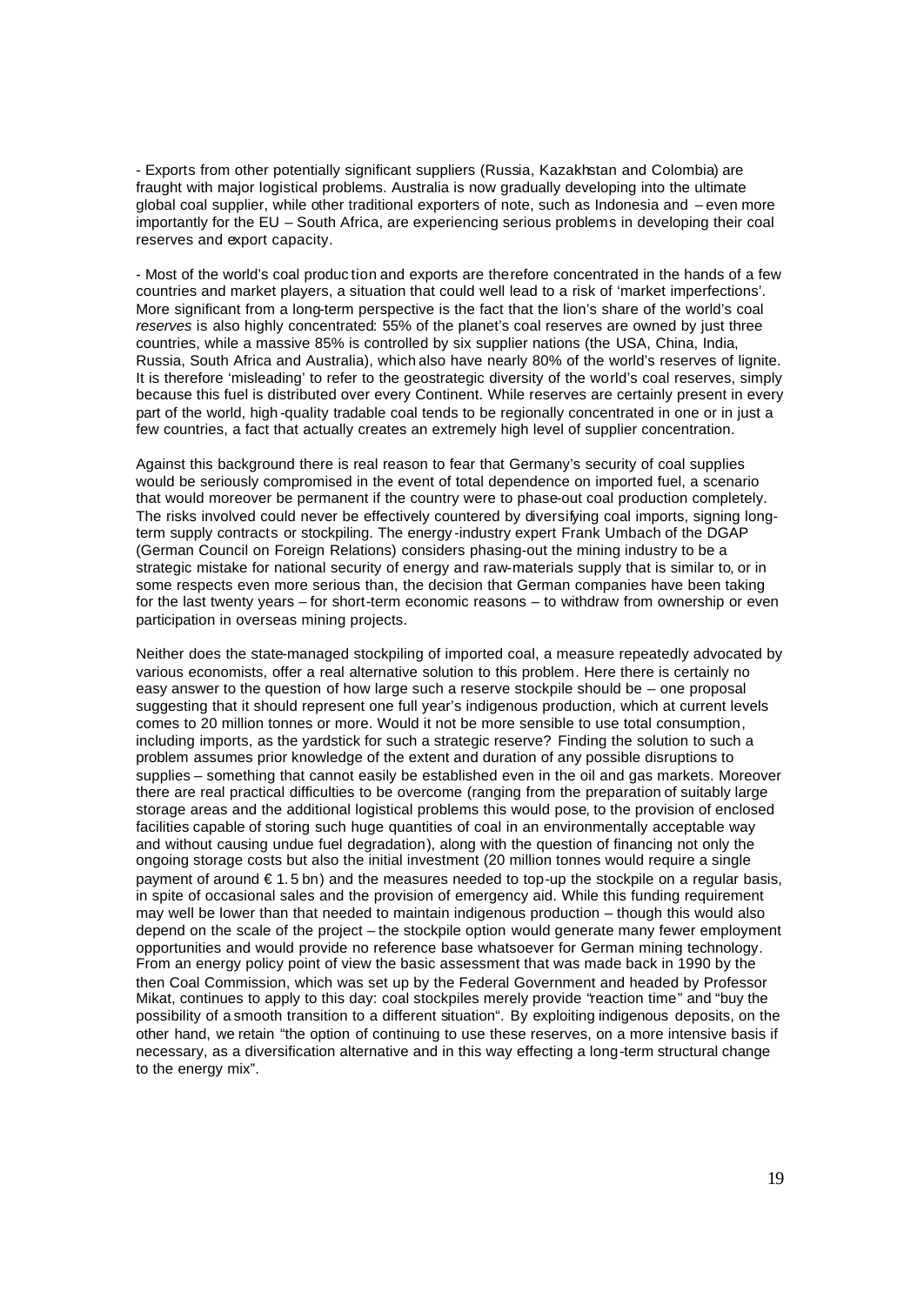#### **b) Indigenous coal and climate protection**

The Federal Government's climate-protection programme set a target of a 25% reduction in  $CO<sub>2</sub>$ emissions by 2005 and an overall 21% reduction on 1990 levels of the six greenhouse gases listed in the Kyoto Protocol ( $CO<sub>2</sub>$ ,  $CH<sub>4</sub>$ , N<sub>2</sub>O, SF<sub>6</sub>, HFCs and FCs), in conjunction with the EU burden sharing agreement. With a view to meeting the targets laid down in the Kyoto Protocol German industry has given firm commitments to the effect that under the terms of the agreement it will, by 2012, reduce specific emissions of all greenhouse gases by 35% compared with 1990 levels. In this context German industry also agreed to make further efforts up to 2005 to achieve a specific 28% reduction in  $CO<sub>2</sub>$  emissions measured against the reference year 1990.

On 30 May 2002 GVSt, acting on behalf of the German coal industry, acceded to the climate agreement that had been concluded by German industry. As part of a series of voluntary commitments, and in spite of the difficult restructuring process under way at the time, the Association set itself some challenging objectives for reducing production-related CO<sub>2</sub> and CH<sub>4</sub> emissions with a view to helping Germany achieve its environmental targets. In a statement issued to this effect GVSt declared that the German coal industry intended to reduce  $CO<sub>2</sub>$ emissions from production-related energy consumption (coal winning, conveying, preparation and processing) by 70% by the year 2005 and by a figure of 75% by the year 2012 (both related to 1990 emission levels). It also stated that by 2012 methane emissions vented to atmosphere from both active and inactive mines would be reduced by 70%. Methane's impact on the environment means that it is listed as a green house gas in the Kyoto Protocol. Cutting methane emissions therefore figures large in the coal industry's environmental commitments. The setting-up of two methane marketing companies in 2000/2001, under the control of the (then) RAG, was an important step in the process for reducing methane emissions. (These colliery-based mine gas activities are now managed by Mingas-Power GmbH, Minegas GmbH and Evonik New Energies GmbH.)

By reorganising and developing its operations the coal industry succeeded in reducing miningrelated CO<sub>2</sub> emissions by 73% during the period 1990 to 2004 and CH<sub>4</sub> emissions by 71% between 1990 and 2005. The planned reduction targets of 70% originally set for the vear 2005 have therefore been achieved and maintained well ahead of schedule and easily surpass the overall reduction targets that have been set for the German business sector in general.

The German coal industry will continue to focus on measures for reducing specific trace-gas emissions. Between 1990 and 2004 specific CO<sub>2</sub> emissions were cut by 25.2% from 132 kg CO<sub>2</sub>/t to 99 kg CO<sub>2</sub>/t. This has to be seen in the light of the unique conditions prevailing in the German coal industry, as unlike other branches of industry the special efforts made to ensure rational energy usage are partially offset by countervailing developments such as increasing working depth/temperature and an extending roadway network. However, the dramatic reduction in  $CO<sub>2</sub>$ emissions can be attributed mainly to the programme for closing collieries and other facilities associated with coal production, although the decline in specific energy consumption has also played a part.  $CO<sub>2</sub>$  emissions have been falling much faster than production levels. Technical innovations introduced in recent years have meant that the once-separate tasks of coal winning, transport and cavity support can now be combined into a fully-mechanised system . A whole range of innovative developments have been put in place for increasing efficiency and boosting performance in all areas, including cutting and stripping winning, face and belt conveying, materials transport, mine ventilation and workplace environment. For many years mine gas was regarded primarily as a source of danger and an environmental pollutant – especially when it came to inactive collieries. Now its positive aspects as a fuel are becoming increasingly apparent. Apart from the Saar coalfield, few collieries ever considered using their gas for profitable ends. This situation changed fundamentally in 2000 with the Renewable Energies Act (EEG) and the possibility of reducing emissions from this source. The mine -gas sector – which is responsible for the installation of plant and equipment for exploiting the energy potential of this fuel, thereby preventing uncontrolled and diffuse methane emissions – owes its development to the energypolicy framework created by the EEG.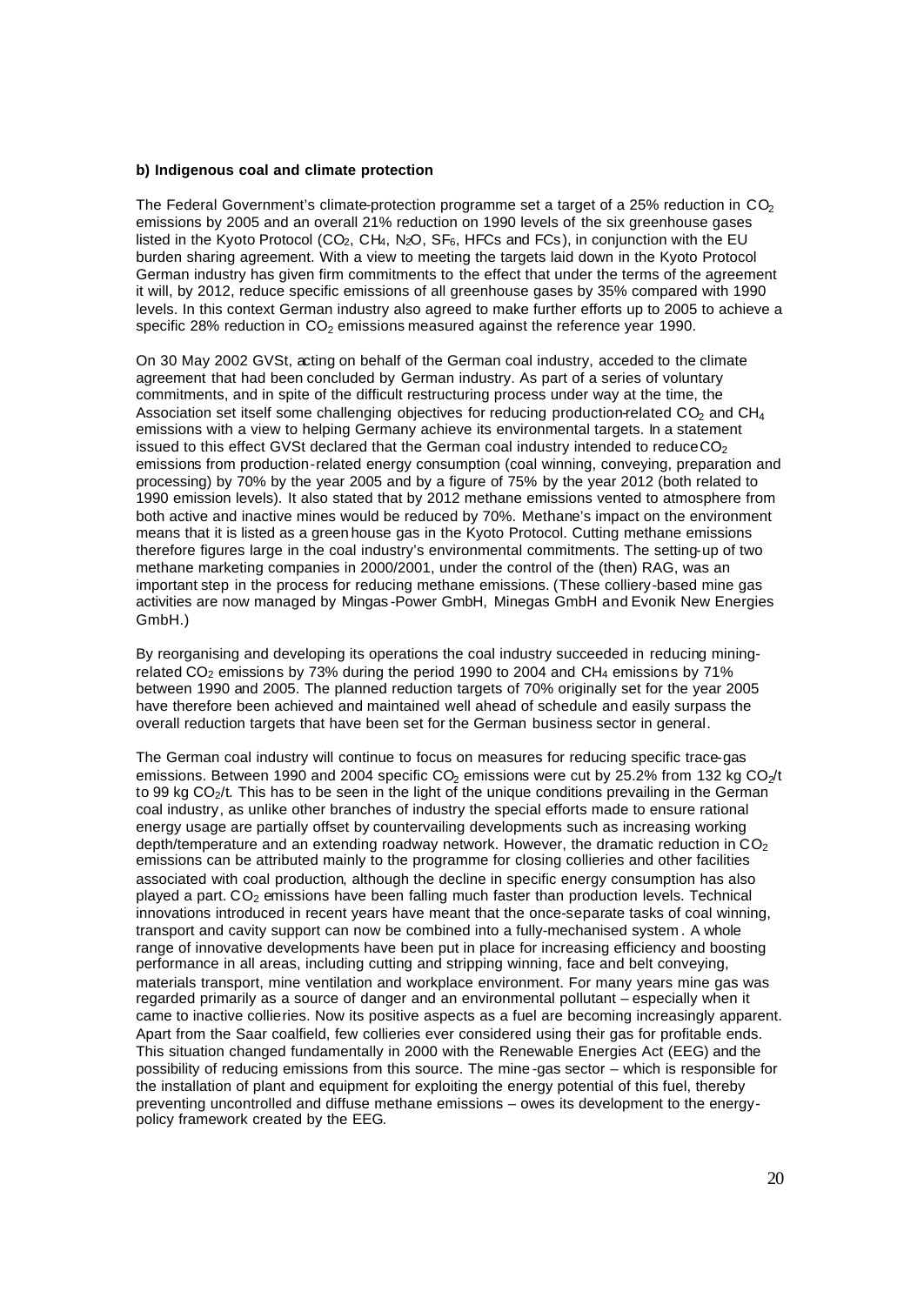Since then a new branch of industry, small in scale but dynamic, has sprung up – especially in the Ruhr coalfield – and is creating job opportunities in the environmental sector. The first minegas extraction systems were connected-up to existing gas-drainage equipment installed at filledin mine shafts. It quickly became apparent, however, that the gas was escaping not just from the open cavities and workings. Methane is lighter than air and therefore takes the most direct route to the surface via any available cleavages and fissures. After an examination of all existing charts, maps and general data, holes were drilled into inactive mine workings at various sites where there was the greatest likelihood of gas being present. The practical reasons for extracting mine gas via holes drilled into old mine workings are many and varied: inadequate technical rating of the gas extraction plant, site-location benefits for the processing equipment of having a single drilling site, and so on. In 2004 a total of 196 million  $m<sup>3</sup>$  of mine gas were extracted and marketed from inactive mines. The NRW Energy Agency acts as an umbrella organisation in bringing together plant operators, manufacturers, statutory-authority representatives, motor manufacturers, drilling companies and others, who now have a public forum in which they can regularly exchange information and experience. The Ruhr coal industry, which formerly used to market about 20% of its gas yield, now extracts around 70% of the gas released from collieries in active production, thereby just about achieving the maximum standard already set in the Ibbenbüren and Saar coalfields. In 2006 approximately 93% of all the gas extracted was sent for further processing and marketing.

#### **c) Indigenous coal and economics**

When it comes to economics the coal industry is still amazed to note how much it is criticised for its lack of competitiveness and its reliance on subsidies, while much larger sums are set aside as state aid to the renewables sector without generating any comparable critical debate. Even if the comparison is restricted merely to payments associated with the Renewable Energies Act this fact applies in terms of both absolute volume and aid per kWh of electricity. According to Government figures the 'differential costs' of the feed-in tariffs payments effected under the provisions of the Renewable Energies Act, as compared with conventional forms of energy, currently total more than € 3 bn, which is about double the amount paid to the coal industry as aid to electricity generation. As regards the rate of subsidy per kWh, scientific calculations have shown that the cost of generating power from indigenous coal as opposed to imported fuel implies an additional expenditure/subsidy requirement of about 2.5 cents/kWh, whereas the average payment for renewable energies under the terms of the EEG is about 7 cents/kWh – in other words almost three times higher. Neither does the argument that renewables are ultimately  $°CO<sub>2</sub>$  free' hold water, since  $CO<sub>2</sub>$  avoidance through the power-station renewal programme is a 'real alternative'. Add to this the extra cost of 'balancing energy' and back-up capacity that has to be incurred due to the inherent instability of renewables-based electricity supplies, along with the additional expenditure on transmission-network extension and adaptation measures. Clearly a case of double standards being applied by the energy -policy makers.

Even the subsidy debate continues to focus a disproportionate amount of attention on the aid that is given to the coal industry. Mining receives less than 2% of the total national subsidy allocation, which means that more than 98% of the state aid being paid-out is destined for other sectors, companies and purposes – and this does not even include the 'subsidy equivalent' feed-in tariffs payments for renewable energies that are compulsorily financed through electricity prices.

The suggestion that after the initial phase of start-up funding – which has lasted twenty years already – renewables will reach their feasibility threshold at some point in the foreseeable future also fails to convince as a discrimination criterion for indigenous coal. The relevant scenarios that predict a decline in the differential cost of renewable energies are based on the assumption not only of a decreasing cost trend for renewables themselves but also of an ongoing and significant increase in the world market price of oil, gas and coal. Under such a premise, however, the costprice difference of indigenous coal would also be put into a quite different perspective. In the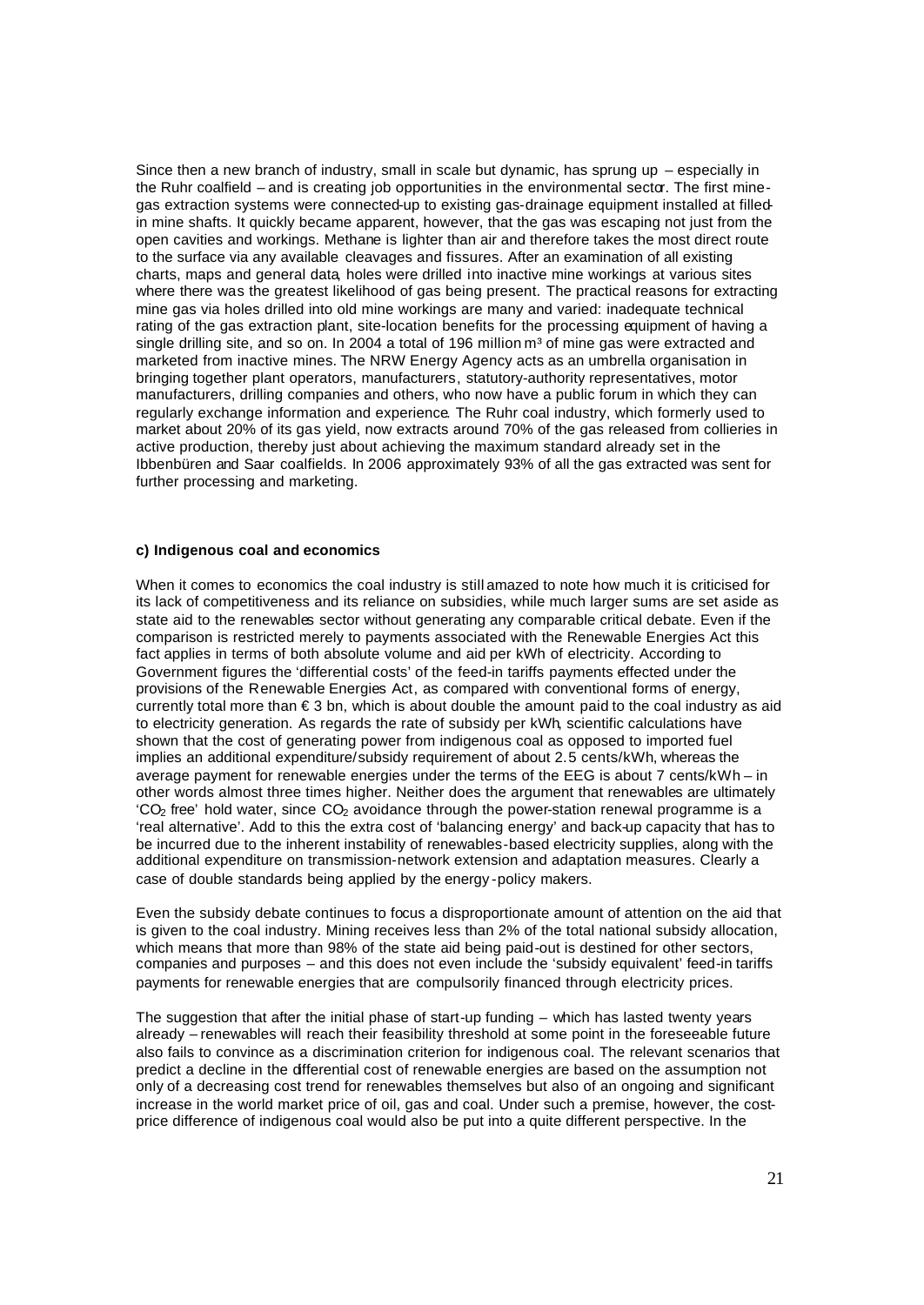latter case the gap would close even faster than for many of the renewables, especially with the abolition of special financial liabilities. And even the fact that many supplier countries will for the foreseeable future be able to produce coal more cheaply than here in Germany does not exclude the effects of price competition. For production costs are only partly responsible for price movements. World market prices in fact tend to follow shortfalls in supply and levels of demand, as demonstrated by the international oil market – the world's largest energy trading place – where for years prices have been many times higher than production costs.

The assum ption that indigenous coal can never again be competitive is therefore no less speculative than the expectation of an all-round competitive supply of renewables -based energy. However, the future prospects for competitive coal mining in Germany will only be safeguarded by retaining a minimum production capability. The Donar Project, which is being planned by DSK, highlights the fact that world market prices only have to stabilise at a certain leve l, for example, for indigenous coking coal and coke to be produced competitively and therefore without the need for subsidy.

The Donar deposits, which lie close to the town of Hamm and not far from the existing Ost colliery, contain about 100 million tonnes of high-quality coking coal that can be extracted at a cost that is fairly similar to current world market prices . The significance of these carboniferous measures, which could provide a supply of low-cost coal for many years to come, has been known for quite a while. The Donar deposits were fully surveyed in the 1980s by a programme of exploratory drilling combined with surface and line seismics. The measures cover a wide area and are largely free from geological faults. The coal seams are well formed and would be suitable for high-performance, continuous extraction using the latest underground layouts and mining technology. The basic rudiments of the underground infrastructure are already in place, while the surface conditions would allow mining to take place with minimal environmental impact. Germany therefore has a real opportunity to develop a new, ultra-modern and subsidy -free colliery that would not only help ensure security of supply for German industry but would also create up to 3,000 jobs in the region – and this could be achieved relatively quickly in jus t a few years time. DSK has already set the planning and approval procedure in motion. All that is required is an investor. DSK still lacks the investment capital needed and other potential investors are waiting for the security that can only be provided by a regulatory framework. Neither of these situations can be changed as long as the political signals are still pointing towards the phasing-out of coal mining in Germany.

Without a living coal industry Germany would also lose the sales market, development facilities and reference base that are so vital for the mining technology industry. Even though the German mining-machinery sector now generates most of its revenue from exports, and has developed into an internationally competitive and strong-selling brand, the German coal industry – with its highly developed know -how and geological challenges – continues to play a vital 'test bed' role. The closure of the German mining industry would also shut down the domestic sales market on which so many small and medium -sized suppliers are dependent and moreover would spell the end for local research and development activities. As a result, most of the added-value and employment potential currently generated by this sector would probably be driven out of Germany for ever.

From an economic viewpoint the consequences for the regional employment markets have to be examined, too. The coalfield regions are in any case beset by structural problems and suffer above-average unemployment rates. In the Ruhr, for example, unemployment was still running at 13% in the summer of 2007, in spite of the fact that the local labour market was benefiting from the general economic upturn. The experience acquired by other mining regions affected by similarly severe restructuring programmes, such as the coalfields of Britain and the lignite mining areas of eastern Germany, suggests that coal-industry downsizing not only has an immediate impact on the job market but in fact leads to decades of increased regional unemployment.

As well as causing huge social problems, pit closures and job losses in the coalfield regions have a huge financial impact in the form of reduced revenue for the Treasury and social security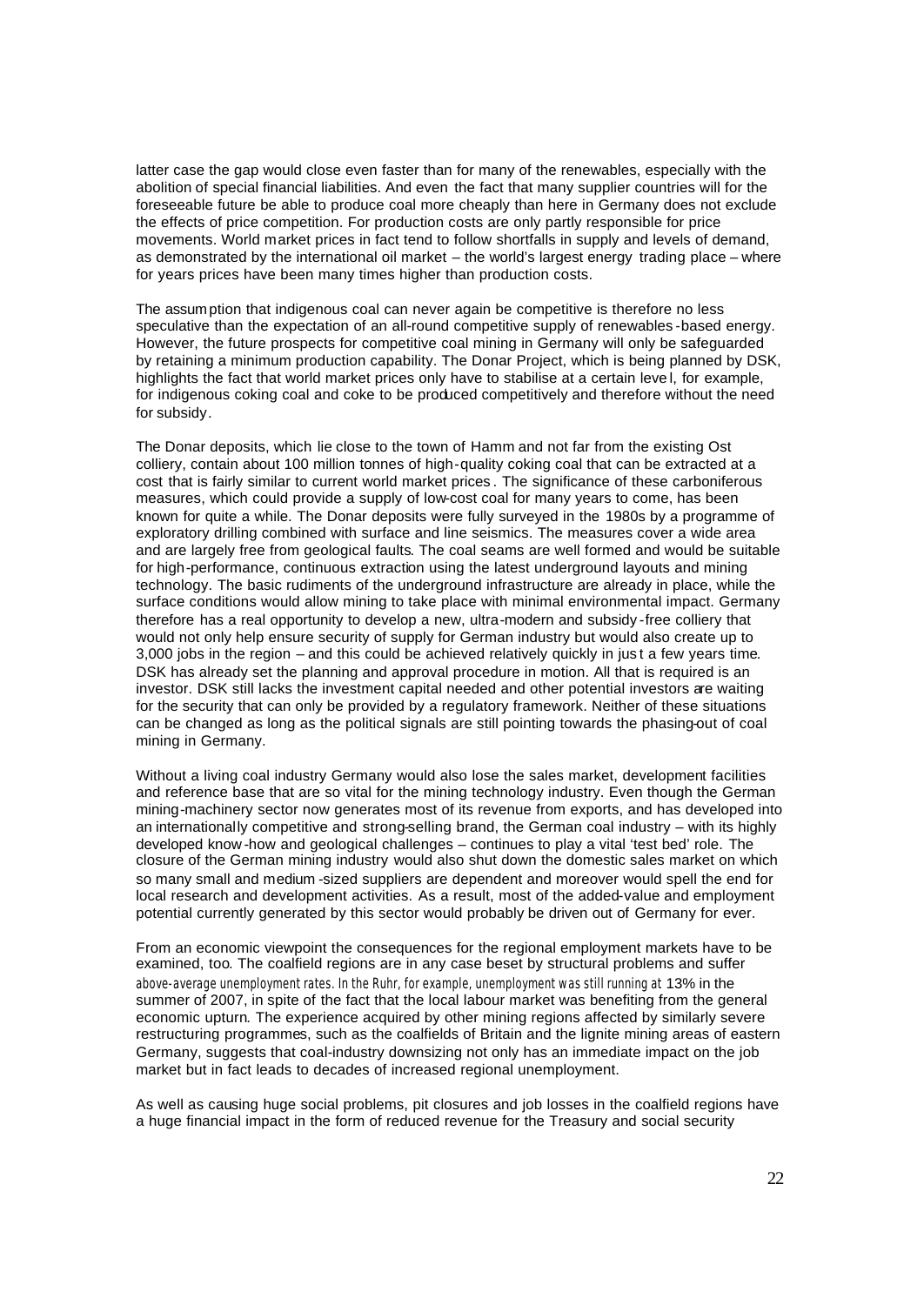department from taxes and national insurance contributions as well as additional expenditure to cover the cost of higher unemployment levels and pos sibly also structural measures. Whether or when these fiscal follow-on costs will be offset by the Treasury savings on reduced subsidy levels is a purely empirical question that cannot yet be answered in either economic or ideological terms, as purported by various politicians, opinion shapers and even economists. What is certain, however, is that the savings to the Treasury will not be anything like 100% and that coal-industry aid cannot therefore be re-allocated on a one-to-one basis.

In order to examine these relationships on an empiric-scientific basis GVSt commissioned the well-known economic research institute Prognos to produce a study of the 'Regional and economic impact of coal mining in North Rhine-Westphalia' that would also examine the question of financial follow-on costs. Prognos set about in exemplary fashion to examine the economic and fiscal relationships associated with the Ruhr mining industry. While DSK is not synonymous with the entire German mining industry, its Ruhr-based operations do account for about 75% of the national coal industry's production and workforce. The current report was therefore able to followon directly from the accredited study on the 'Interdependence between coal mining and economic structure in the Ruhr coalfield', which was carried out in 1999 on behalf of the ZAK (Coalfield Communities Action Group) and has now been updated to take account of recent developments. In the new study, which has now been published, Prognos also reached some very interesting conclusions on the economic impact of the 2018 phase-out scenario, which has meanwhile been decided.

# **Regional, fiscal and other impacts of the 2018withdrawal scenario (Prognos study based on the Ruhr mining industry)**

The Prognos study 'Regional and economic impact of coal mining in North Rhine-Westphalia', as commissioned by GVSt in 2006 and completed in September 2007, sought to employ empiricscientific methods in analysing the regional and economic implications – and hence the associated fiscal and other effects – of the mining industry of North Rhine-Westphalia. The work is therefore to be regarded as an objective contribution to the regional-economic debate that is part of the contentious issue of German coal and the future of the industry and should help provide a resilient and factual rationale. (The energy-policy aspects of the debate have not been considered.)

The study duly focussed exclusively on the regional and economic impact of the Ruhr mining industry of North Rhine-Westphalia. The Saar and DSK Ibbenbüren operations were not therefore included in the survey or in its findings. In qualitative terms, however, the relationships established for the Ruhr coal industry – which represents three-quarters of the German mining sector – can also be said to apply to these other coalfields too.

#### **a) Current significance for the regional economy and labour market**

The study confirms that in spite of significant downsizing the coal industry 'continues to be of major significance for the Ruhr area and for the regional job market'. Coal mining is still one of the Ruhr's biggest employers, at least as far as the coalfield communities are concerned, and still ranks alongside the other important industries of the region. As well as the direct effect of mineworkers' salaries and mining jobs the coal industry has an indirect and induced impact on regional businesses and on the supplier sector in the form of added value, income generation and job opportunities. It has been calculated that every single mining job is linked to 1.3 dependent jobs in the general economy nationwide (one of which – or to be exact  $0.98 -$  is in the Ruhr); long-recognised for many years, the 1.3 multiplier effect of the mining industry has therefore now been confirmed.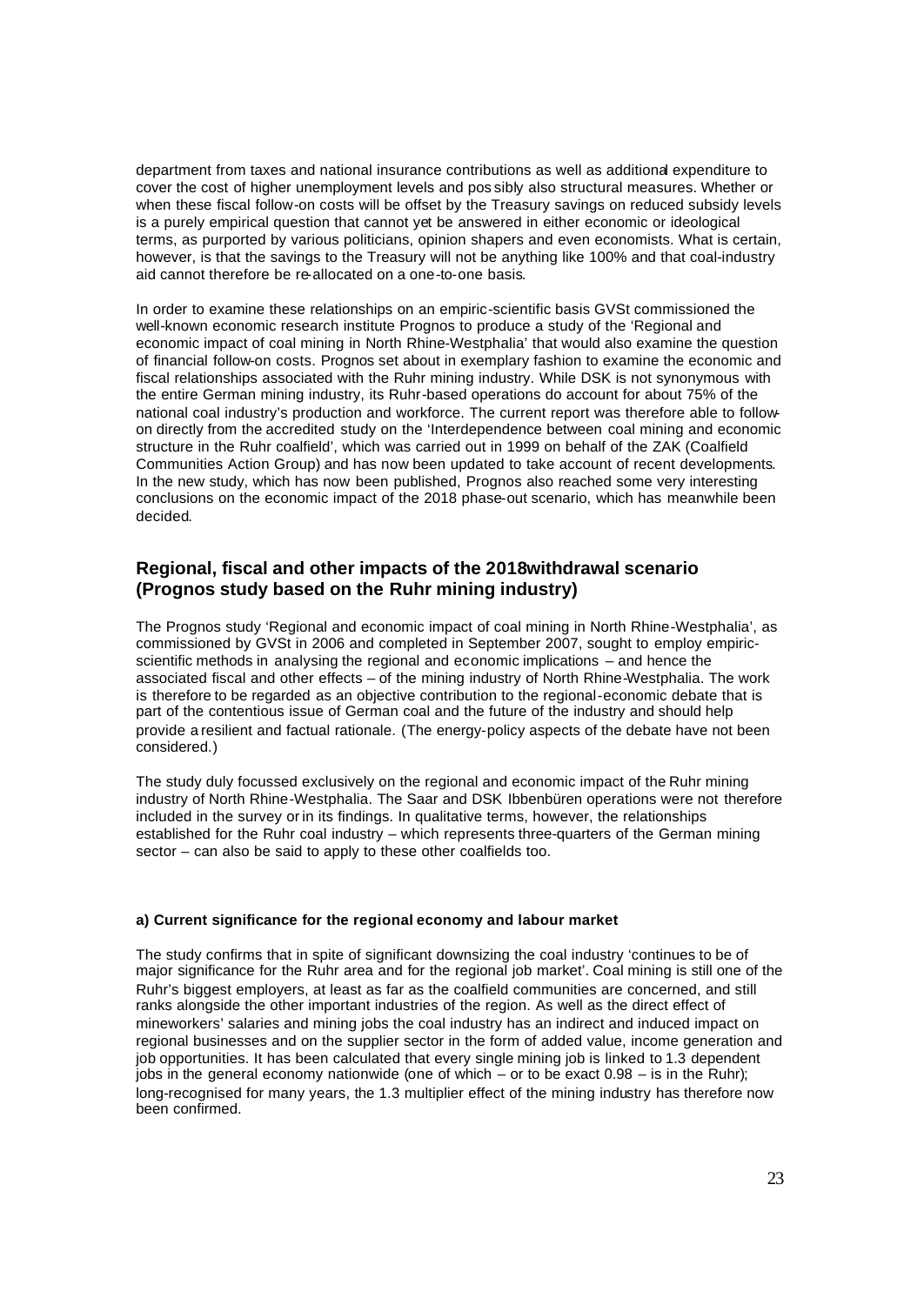In practical terms this means that the Ruhr coal industry not only provides employment for some 27,100 mineworkers in North Rhine-Westphalia (2006 figures ) but that a further 36,000 or so jobs are dependent on it in the wider industrial sector – which comes to just about 63,000 jobs in all. On the basis of this estimate the study comes to the following conclusion: "While coal mining as an economic factor is naturally of benefit particularly to North Rhine-Westphalia, the entire country in fact profits from it."

And further evidence is provided of the significance of the Ruhr coal industry as it is today:

- The regional-economic impact of the German mining industry lies not only in the employment opportunities it creates but also in the taxes and social contributions paid by the workforce, which currently total some  $\epsilon$  1 bn a year.

- With a purchasing and procurement capacity of some € 2.0 bn in 2006 (orders worth € 1.6 bn, plus expenditure on energy, transport, insurance, etc.) the Ruhr mining industry alone generated an overall production value of € 2.6 bn in the upstream industries sector, which equates to an added value of € 1.1 bn for North Rhine-Westphalia. While the mining machinery manufacturers and mining suppliers naturally benefit most from this business, construction companies, haulage firms, maintenance and servicing engineers, assembly companies, steel manufacturers and various other service providers also generate valuable revenue from it.

- Because of the multiplier factor coal-industry employees – who have a total annual income of € 1.1 bn – produce a collective income effect of € 1.6 bn. For the region this means additional consumer spending worth about € 500 million, which safeguards nearly 6,000 jobs in the Ruhr area. While if the coal industry were to close social welfare benefits would still allow some general consumer spending (about 60% would remain), at least 2,000 non-mining jobs would be threatened simply as a result of the loss of purchasing power in the Ruhr area.

- The Prognos study also produces another finding: the massive programme of coal-industry restructuring has triggered job losses and a general decline in demand in both manufacturing and services throughout the Ruhr coalfield area and this has been a contributory cause of the aboveaverage unemployment now affecting the region. What the report actually says is: "While mining now only accounts for a relatively small 2% of all employment in the Ruhr area, because of the indirect effects (declining demand for services from SMEs based in the Ruhr coalfield, demand shortfall caused by irremediable employee downsizing) the negative impact on the Ruhr labour market has been greater than might have been supposed merely on the basis of coal industry restructuring."

- The investigation also shows something else: namely that a rapid run-down of the coal industry, and with all other conditions remaining unchanged, would drive-up unemployment in the Ruhr coalfield area as a whole (which at 13% is now higher than both the national and the regional average) by about two percentage points, while in some communities the rise in the number of jobless would be even more considerable: in places like Alpen, Bergkamen, Dinslaken, Moers, Neukirchen-Vluyn and Voerde, for example, the increase could be as much as 25 to 38%, while in towns such as Hünxe und Kamp-Lintfort it could well reach a peak of 50%. Even if a proportion of the former mineworkers were to find new employment this would only squeeze other jobseekers out of the labour market.

- The end of coal mining would also be a serious blow for professional training in the region, as DSK – which has at least 1,800 apprentices on its books – is currently one of the Ruhr's biggest training providers and its training ratio of 7.1% is higher than the average for Germany's major listed companies (5.6%).

- Any further reduction in coal output will also mean job losses in the engineering sector and will place additional strain on the regional labour market in other peripheral sectors with links to the mining industry, unless ongoing employment gains are made in other areas (such as modern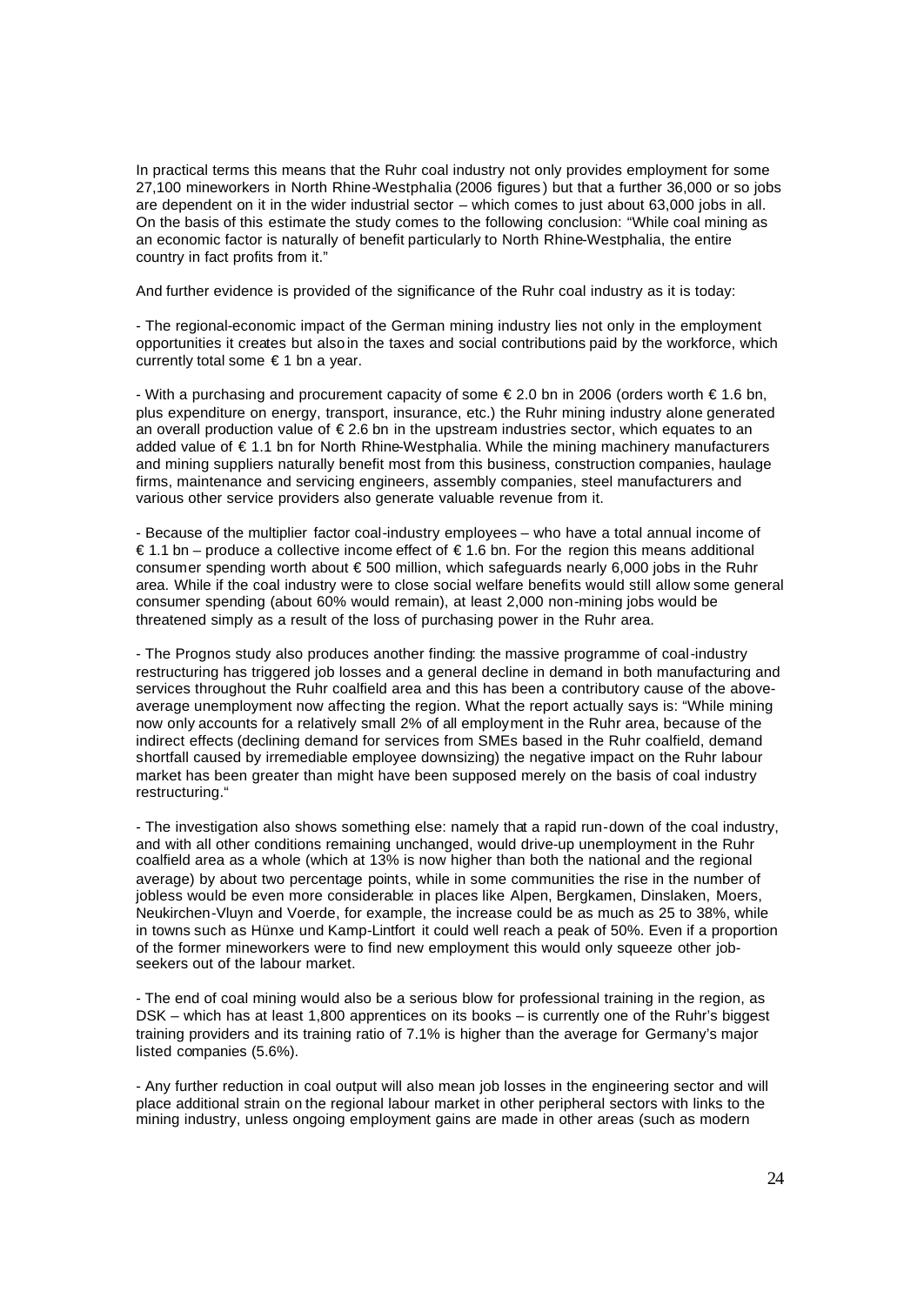services, etc.). Prognos already predicted this in its 'Germany Report 2030' and has also factored it into the new study. As far as the Ruhr is concerned, according to Prognos: "If coal mining were maintained at the current level, on the other hand, the number of gainfully employed would increase by 1.2%, or some 28,300 persons, by the year 2020." The various run-down scenarios, and therefore the ultimate 2018 closure scenario itself, would on the other hand result in ongoing regional (net) losses of at least 20.000 jobs . As the 'autonomous' job gains associated with other sectors would also be sustained if coal mining were to be kept at a steady level, the 2018 withdrawal scenario would essentially be responsible for more than 40,000 job losses.

The Prognos study also analyses the importance of the Ruhr coal industry, both financially and in other respects, for North Rhine-Westphalia and the country as a whole and examines what the impact of the industry's closure would be.

#### **b) Fiscal impact of phasing-out the coal industry**

Not only maintaining coal production means having to pay subsidies, the complete cessation of coal mining would also have serious financial consequences for the state and social-security budgets. This would take the form of a decline in revenue from taxes and social contributions and additional expenditure on unemployment benefits and other costs. Prognos therefore calculated the fiscal effects of a hypothetical shut-down of the coal industry in 2006, and the impact of a '2018 withdrawal', as measured against the current status quo.

In the initial stage of the investigation the study set out to establish the fiscal costs incurred for each unemployed person, for the further downsizing and eventual closure of the coal industry will mean the loss not only of mining jobs in North Rhine-Westphalia but also of ten thousands of workplaces in the peripheral economy (multiplier effect of 1.31), as outlined in the first part of the study. Even given average employment growth in other sectors a '2018 withdrawal' would lead to more than 20,000 job losses in North Rhine-Westphalia, while if no such growth is forthcoming (the 'ceteris paribus' case) the figure could top 40,000. This would mean an increase in regional unemployment even if the mineworkers were not made redundant or were to find employment elsewhere, for it would reduce the regional employment potential or would squeeze other jobseekers out of the labour market

Official figures on the cost of unemployment have been produced by the IAB (Institute for Employment and Vocational Research), though these only cover the period to 2004 and so do not take account of labour market reforms after 2005 or, more importantly, the new 'Hartz IV' regulations on unemployment benefits. Prognos was therefore only able to produce estimates that followed-on from the IAB figures, though efforts were made to incorporate as far as possible the system changes introduced post-2005. (According to Prognos the total cost of unemployment nationwide in 2005 can be put at about  $\in$ 97 bn.)

It should be noted that because of the change in the allocation of employment responsibilities between the Federal Government, on one hand, and the regions and local authorities on the other, the German 'Länder' now pay a reduced share of the unemployment costs – though without any change in the overall level. The deficit for the social security budget cannot be reassigned to the individual Länder as a cost factor, even though – from a regional viewpoint – it originated there. This also has to be taken into account when examining the NRW -specific cost of unemployment generated by the closure of the coal industry, which is therefore now somewhat lower than it was. Moreover it should not be forgotten that jobs in the coal industry and in the mining supplier sector are industrial posts that attract higher wage levels than is average for the economy in general (which includes the low -pay sector, especially the service industry), with the result that the loss of the associated revenue in the form of income tax, VAT and social security contributions, along with specific labour-market charges, also contributes towards higher fiscal costs.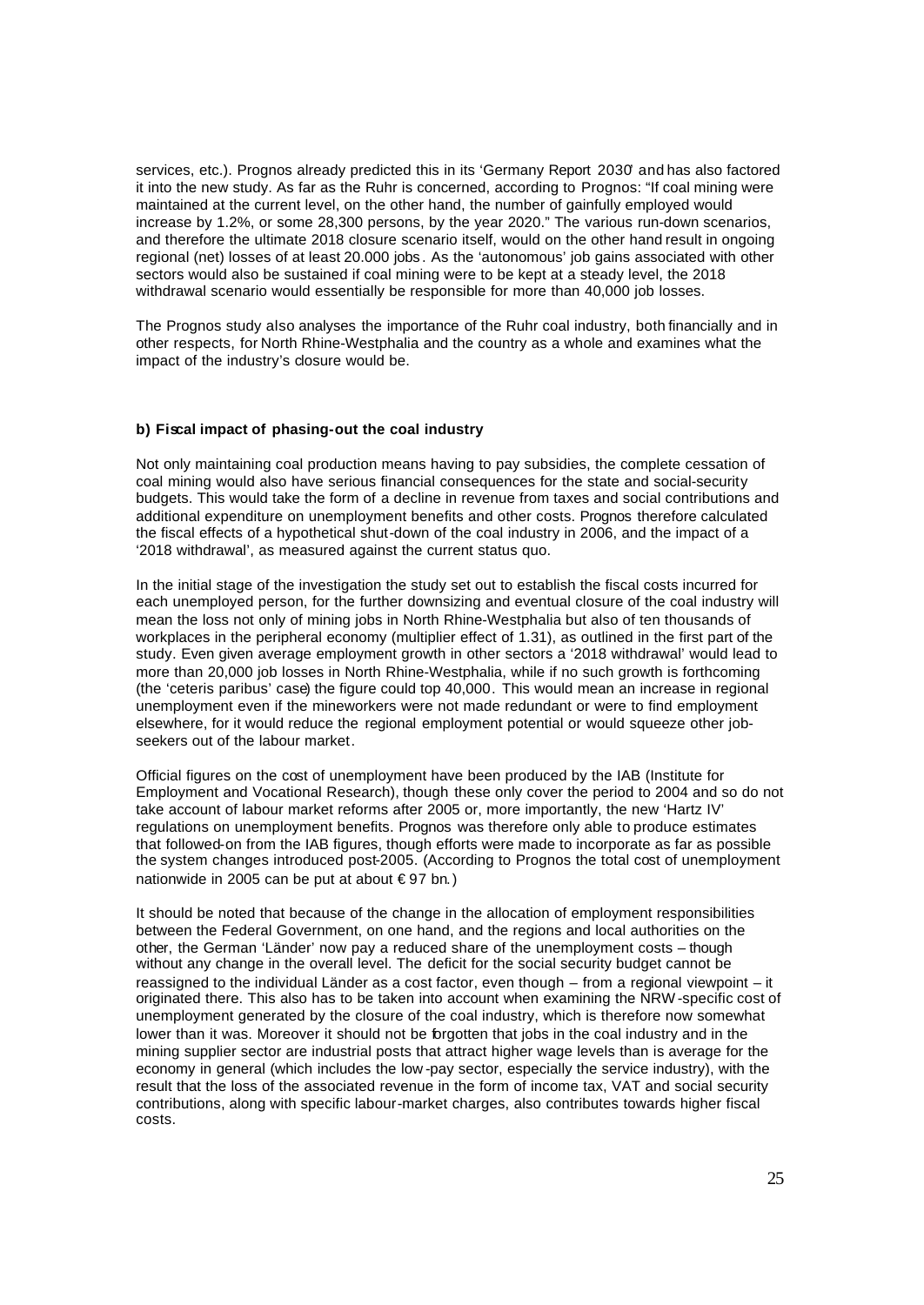Prognos has calculated that the average financial cost incurred by the loss of each coal-industry job (as at 2006) would be nearly  $\epsilon$  35,400, of which at least  $\epsilon$  5,100 would fall to the state coffers of North Rhine-Westphalia.

Using as a reference the calculated cost of each lost coal-industry job Prognos has analysed the financial impact of a hypothetical abandonment of coal mining in the Ruhr in 2006. Implicit in this is not the sudden shut-down of the coal industry but rather a gradual phasing-out over ten years. This is also done in a realistic way, whereby it is assumed that the coal industry does not shed all its jobs but rather retains a residual workforce of some 800 (about 2% of the actual labour force in 2006) for dismantling and run-down operations; furthermore, the analysis also factors-in the creation of new jobs in the Ruhr coalfield and so allows for the normal pace of structural change that has been experienced in other comparable coalfield communities, such as in the UK. When taken overall the study estimates that prior to 2006 this would have resulted in an additional loss of nearly 48,000 jobs (in both mining and in the economy at large ).

In addition to the financial follow-on costs of unemployment referred-to above there would at the same time be a decline in the revenue from earnings-related tax (corporate tax and business tax) in the supplier sector. All in all, for the 2006 scenario, this would mean fiscal costs of  $\epsilon$ 242 million for North Rhine -Westphalia and some € 1.76 bn for Germany as a whole (Federal Government, Länder, local communities, Ministry of Employment and Social Security Institutions).

The Prognos study also comes to the following conclusion: the fiscal cost alone of the sudden shutdown of the Ruhr mining industry would exceed any hypothetical savings made on the financial aid paid out to the coal industry in 2006 ( $\epsilon$  1.93 bn, of which a calculated 75% – or about € 1.45 bn – went to the Ruhr). But even this does not tell the whole picture, as Prognos goes on to stress. Taking into account the additional aid required to meet the cost of the closure programme and the remaining 'perpetual costs' that would have to be met by the state in the event that the coal industry were shut down, it was found that "the savings made by the state on aid to disposals ….. would be largely offset by the fiscal shortfall and job market-related costs resulting from the abandonment of coal mining and the indirect impact this would have".

What this means is this: contrary to what has often been assumed, the state would not have saved anything had the coal industry been closed down at any time in the past and in fact on balance would have had to pay out more. This only confirms the findings that the previous Prognos study reached in 1999 when comparing the 'crash-landing scenario' with the 'gentle landing' provided for by the 1997 coal agreement.

This conclusion also brings home another important point: a 1:1 reallocation of coal-industry aid for other economic ends, such as structural development, is economically impossible. The widelyheld political belief that coal-industry funding should have been stopped and the money put to better use elsewhere is therefore no more than an untenable generalisation. In overall financial terms such a calculation would not have added up – and neither will it in the future.

Prognos estimated the fiscal on-costs of a 2018 shutdown, with its progressive rundown of coal production and the resulting loss of jobs in mining and in the supplier sector, and compared these with the 'status quo scenario' (constant manpower levels in the mining industry). The previously determined parameters for fiscal shortfall were also applied to the job losses. A 'ceteris paribus' analysis was also employed here too, in other words no allowance was made for autonomous employment gains and losses in other sectors. (This approach seems justified, as these would remain the same in both cases.) The study also assumes socially-acceptable downsizing of the coal industry, which means that the scenario follows the actual political commitment that there will be no compulsory redundancies in the mining industry. Nevertheless, the loss of these jobs has a knock-on effect for the regional labour market and there are further job losses in upstream industries. According to the 2018 withdrawal scenario Prognos calculates that North Rhine-Westphalia will suffer a total of 43,726 job losses (of which nearly 21,000 will be 'other employees' outside the mining industry), while the losses nationwide are put at 50,777.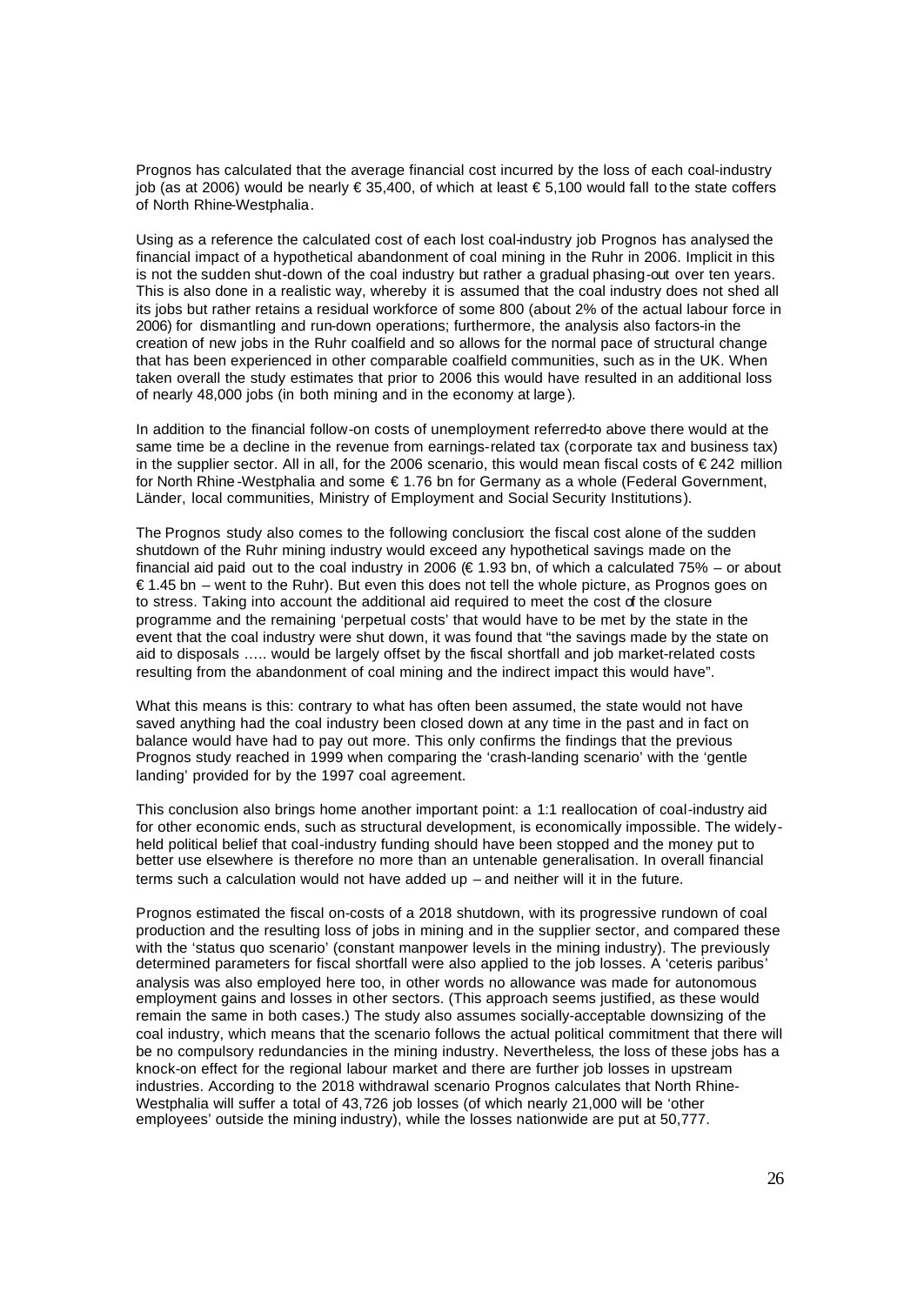This in turn means annually increasing on-costs for the Treasury. This revenue shortfall has been estimated by Prognos using a conservative approach based on real net costs, as no rates of increase are assigned either for wages and social insurance contributions or for average levels of expenditure on unemployment. (Neither is the politically agreed extension of the adaptation benefits settlement for mineworkers taking early retirement factored into the equation.) By 2018 the resulting revenue shortfall for the Treasury nationwide would total nearly € 1.3 bn, while for North Rhine-Westphalia the loss to the state budget would amount to some €200 million. Seen in cumulative terms for the period 2007 to 2018 the total fiscal cost of phasing -out the Ruhr coal industry therefore comes to approximately € 9.5 bn for all Government and Länder authorities, of which € 1.4 bn would fall on NRW.

Expenditure on inherited and perpetual liabilities (mine drainage etc.) – costs that for the most part are associated with mines already closed and which would still arise even if coal production were to cease completely – has to be seen to a large extent as something quite separate from the coal production sector.

The study also undertakes another calculation: if coal mining were to be continued at 2006 production levels and with no change in the annual amount of state subsidy, which as already mentioned totals € 1.93 bn a year, the financial aid paid out by 2018 would come to about € 23.2 bn. In the '2018 withdrawal' scenario, on the other hand, the cumulative aid would be reduced to € 14 bn in proportion to the decline in coal production, which represents a maximum saving of some €9.2 bn in subsidies. At the same time, however, additional aid would be needed to cover the planned cost of colliery closures (technical measures such as demolition, shaft filling and site restoration, additional expenditure on workforce downsizing and depreciation charges for plant and equipment being de-commissioned), which would come to a cumulative  $\epsilon$  3.2 bn or so by the year 2018. According to this calculation, the net saving to the subsidy payer would be around  $\epsilon$ 6 bn, and this with more than € 9 bn alone in follow -on costs from the phasing -out of the Ruhr coal industry.

Prognos therefore states quite clearly that "up to the year 2018 at least the savings made by way of aid (to disposals) will be offset by a financial shortfall of a higher order of magnitude". Here there is a certain problem with transparency: "While the savings on expenditure can clearly be entered on a budget, the revenue shortfall cannot directly be accounted for in anything like the same way." In general fiscal terms the findings clearly state "that the financial contributions for the coal industry can on no account be reallocated on a one-to-one basis for other structural programmes or public projects but will up to 2018 at least be offset either fully or (if the revenue shortfall can be reduced by way of special measures) at least to a large degree by the deficit in revenue".

At first glance NRW would seem to benefit most from the easing of the financial burden. (By way of comparison: in 2006 the NRW contribution to coal industry aid was  $\epsilon$  564 million, which is initially to be reduced to € 516 million by 2008.) But Prognos states quite explicitly in this respect that the NRW authorities not only benefit from the financial output of the coal industry and are saved from suffering a reduction in tax revenue but also profit in a more direct way from the economic output and monetary payments of the mining industry, which mainly flow back into the coalfield regions – and in this case to the Ruhr coalfield specifically – in the form of mineworkers' wages and the purchasing power of the Ruhr coal industry. According to Prognos it is therefore "perfectly clear that North Rhine -Westphalia's involvement in aid to the coal industry pays-off many times over (an estimated five to six-fold) when set against the financial returns and economic performance". From this it can be inferred that while the phasing-out of the coal industry will clearly have less of an impact on the NRW budget than on the national Treasury, this will be offset by significant losses to the economy and labour market of the regions concerned.

These conclusions will continue to apply for many years after 2018, provided that there is no change to the situation of general underemployment and above-average unemployment in the Ruhr area. This state of affairs would be different if economic growth, structural change and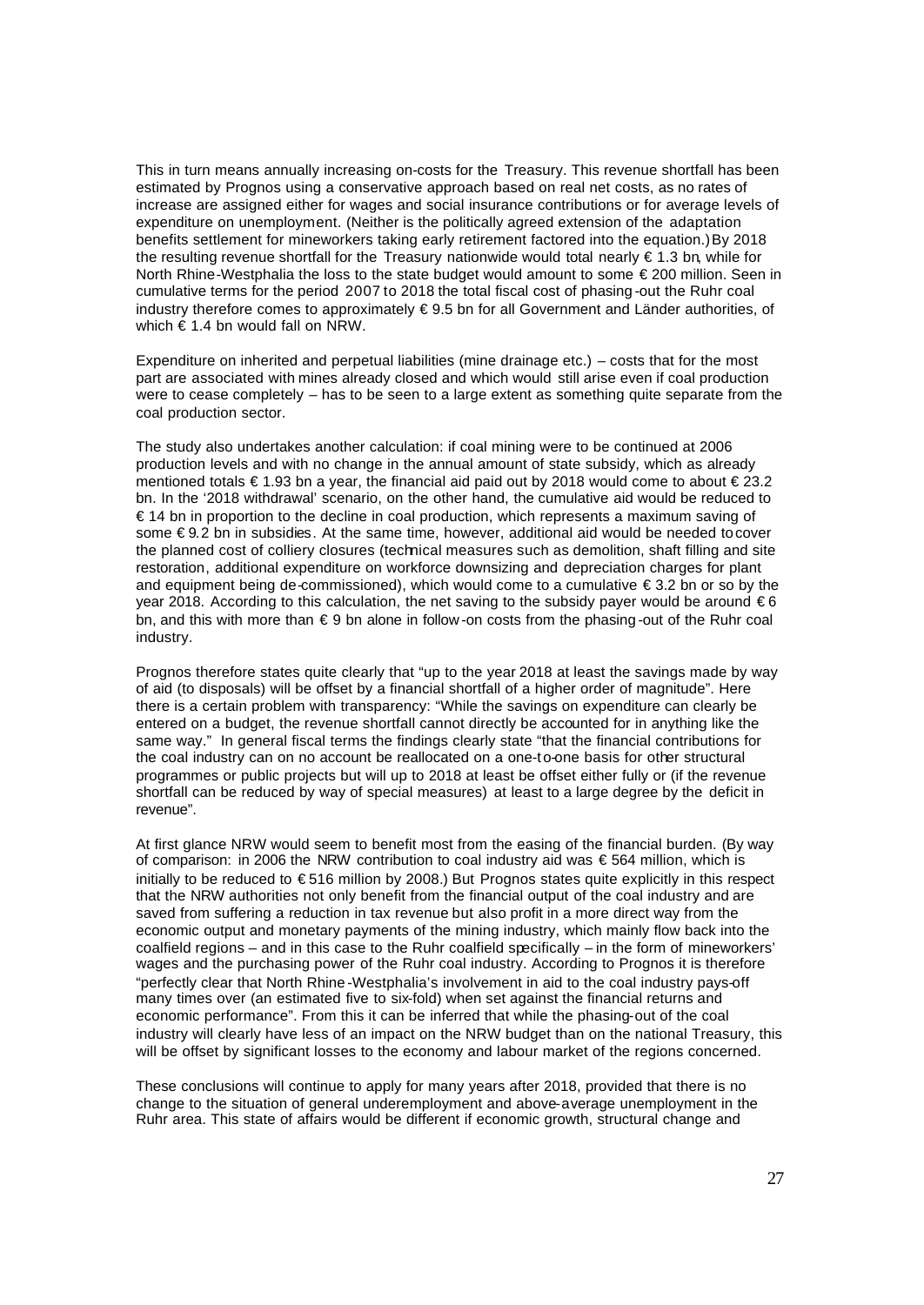employment were to develop more dynamically than assumed and the region were to move back towards full employment. For this reason Prognos also used model calculations to determine the fiscal effects that would be generated by an accelerated pace of structural change and a higher rate of compensation for the job losses in the coal industry. Three optional scenarios were used for the calculation: one possible evolution is based on a 'job replacement rate' of 4.5% a year, which corresponds with the level experienced over the years in the UK coalfield regions (where about 60% of the job losses from the mining industry have been made good within twenty years); a second evolution assumes a much smaller job replacement rate of 2.25% a year (as the German labour market is less flexible than that in Britain), while a third uses a much higher job replacement rate of 9% a year (with the Ruhr, lying as it does at the heart of a densely-populated European conurbation, possibly experiencing an acceleration in structural change, though such a scenario seems less than realistic).

Under such very optimistic assumptions about structural and employment-related developments, job losses in NRW caused by the phasing-out of the Ruhr coal industry would be reduced from 44,000 to between 25,000 and 38.000 along with a proportional reduction in the fiscal follow-on costs. However, only in the extreme scenario of a job replacement rate of 9% a year is the loss in tax revenue suffered by the public purse reduced to a level that roughly corresponds in its total volume with the amount of state subsidy saved, to the extent that phasing-out the mining industry could be regarded as "financially neutral". For this to happen to the pace of structural change leading to the creation of new employment opportunities would have to be accelerated to a degree never seen before either in the coalfields or indeed anywhere else – and the framework would have to be created to allow this to happen.

Whatever the case it appears that in purely financial terms, and disregarding the social, regional and energy-supply aspects, the phasing-out of the coal mining industry would only not be a lossmaking decision for the Treasury if the pace of structural change and the creation of new jobs in the coalfield areas can be stepped-up significantly. But because this does not happen automatically and as the signs of such structural developments have so far not been forthcoming – and in any case structural change takes time – Prognos recommends that the regional and economic impact of the ongoing coal-industry restructuring process should be continuously monitored, especially since the coal policy objectives are to be reviewed anyway in 2012. Such a monitoring programme should also provide for the contingency of being able to slow down the pace of restructuring in the Ruhr coalfield in the event that substitute jobs are not being created in sufficient numbers. While the financial relationships warrant such a facility, there are also other economic interdependences of the mining industry that would justify the use of such an option.

#### **c) Other interdependencies of the mining industry**

Elsewhere in the study Prognos investigates various other areas in which the coal industry has an impact, and examines what a withdrawal would mean here. While this factor is often referred-to in the public debate, its actual significance has never been clearly understood. This means that the clearly negative structural consequences of phasing-out the industry contrast sharply with the very confusing and at best sketchy information on how closure will impact on regional job opportunities.

#### *- Significance of the coal industry for the supplier sector*

It is evident that the coal industry is important for the supplier sector, especially for those firms manufacturing mining machinery. Germany has now become the global front-runner and international technology leader in the export of mining equipment, especially in the area of health and safety. This achievement can be attributed to the cutting-edge technology employed by the German mining industry and to the fact that the geological conditions here are among the most demanding in the world.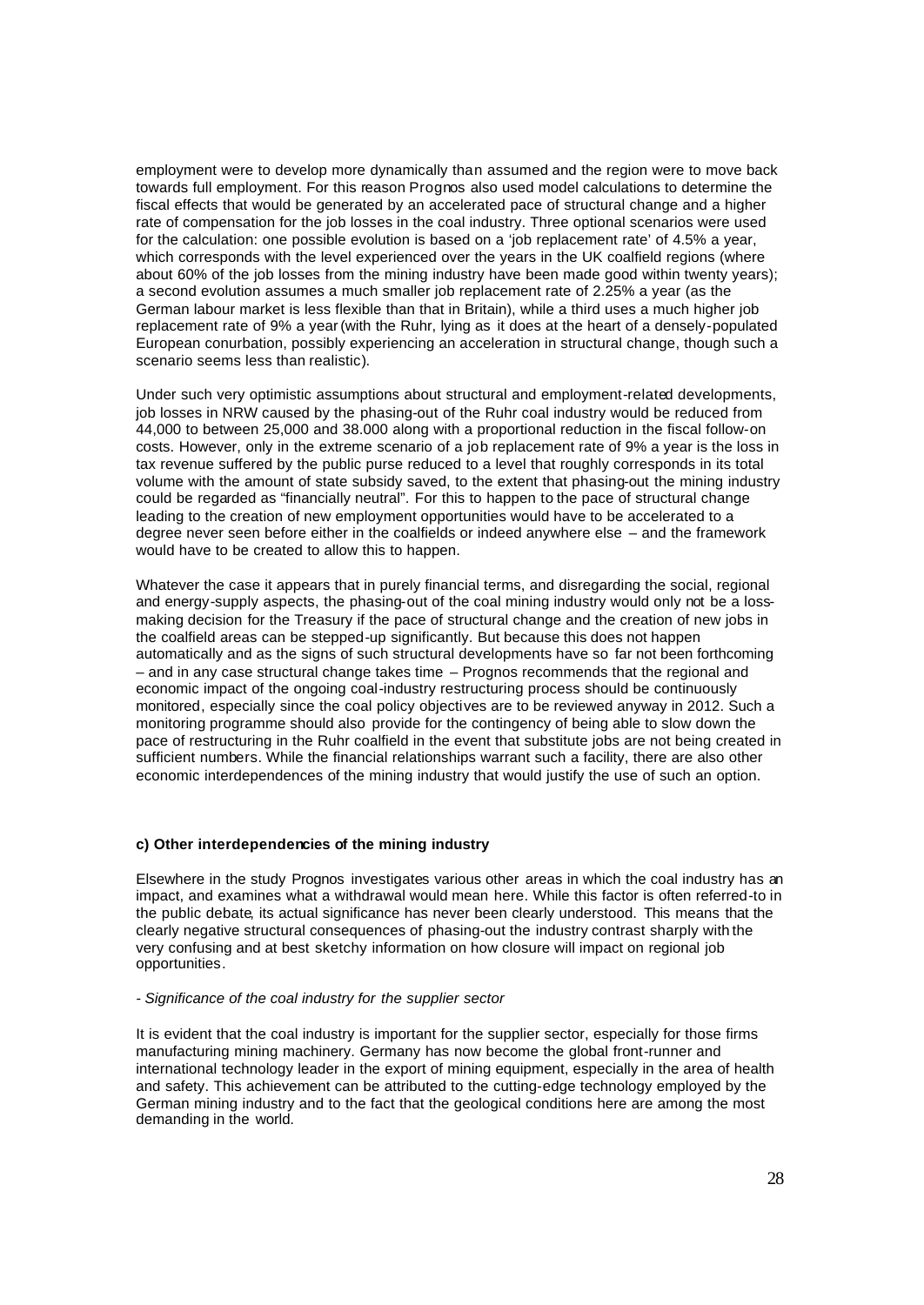Prognos states that aid to the coal industry has helped develop "a competitive and successful technology sector" and that in this respect has not in any way been "out of line with market requirements". The links that have been forged between the mining industry, the machinery manufacturers and the various technical colleges and research establishments have created an exemplary set of "spatial benefits whose positive regional and economic effects have recently become the subject of the 'cluster policy' debate taking place in scientific and regional circles".

With 50 to 80% of production now destined for export it is calculated that of the 16,000 jobs currently provided by the mining equipment manufacturers in North Rhine-Westphalia between 4,000 and 8,000 are directly dependent on the German coal industry. Without access to German collieries as a test bed and reference base many of the suppliers would be forced to relocate production elsewhere or simply close down completely. Without the German coal industry most of the 16,000 jobs in this particular manufacturing sector in NRW would therefore be threatened. There could also be an exodus of mining R&D, which would rob Germany of an important added value factor.

Prognos believes that if the mining industry is shut down we risk not necessarily a national migration of industry but at the very least a regional exodus that will also threaten the downstream value chain, for example power station operations may be relocated away from the Ruhr and out of North Rhine-Westphalia to coastal locations.

*- Social impact of industry closure on mining communities and regions*

The well above-average unemployment figures still seen in the Ruhr area, which are a consequence of decades of major downsizing in the coal industry, are evidence of the fact that the problems associated with structural change have still not been effectively resolved in spite of the efforts made to cushion the effects of restructuring. Were the coal industry to be closed down with immediate effect the regional jobless rate would soar overnight to 17%, putting it on a par with the structurally-weak regions of eastern Germany.

Too hasty a withdrawal from coal mining could well have a negative impact on the regional labour market and on the social fabric. In line with demographic trends this could lead to greater population migration and so further restrict the municipalities' potential for action within the Ruhr region.

The experience of other traditional mining regions, such as the Lausitz lignite basin and the coalfield communities of Great Britain, shows that the unemployment problem created as a result of large-scale pit closures and the huge gaps left in the regional economic structure cannot be solved even after many years. Prognos therefore supports the idea of a socially acceptable and very gradual phasing-out of the coal industry along regional and economic lines, while at the same time keeping a continuous watch on events (monitoring process) so that the pace of the rundown can be slowed if necessary.

#### *- Social involvement by the coal industry*

Closing the mining industry would also rob the community of the extensive social commitment that this sector has built up over the years – a factor that would have fairly major consequences given the deep roots that mining has developed throughout the region. As well as being an important regional employer DSK is a major training provider, organises own job finding services, helps former employees start-up new companies, contributes to cultural, educational and sporting projects and even has traditional ties with the local churches.

Mining as an institution therefore performs a social function by helping to maintain the internal cohesion of the region and this would have to be replaced by some government agency or other with responsibility for social infrastructure and project promotion.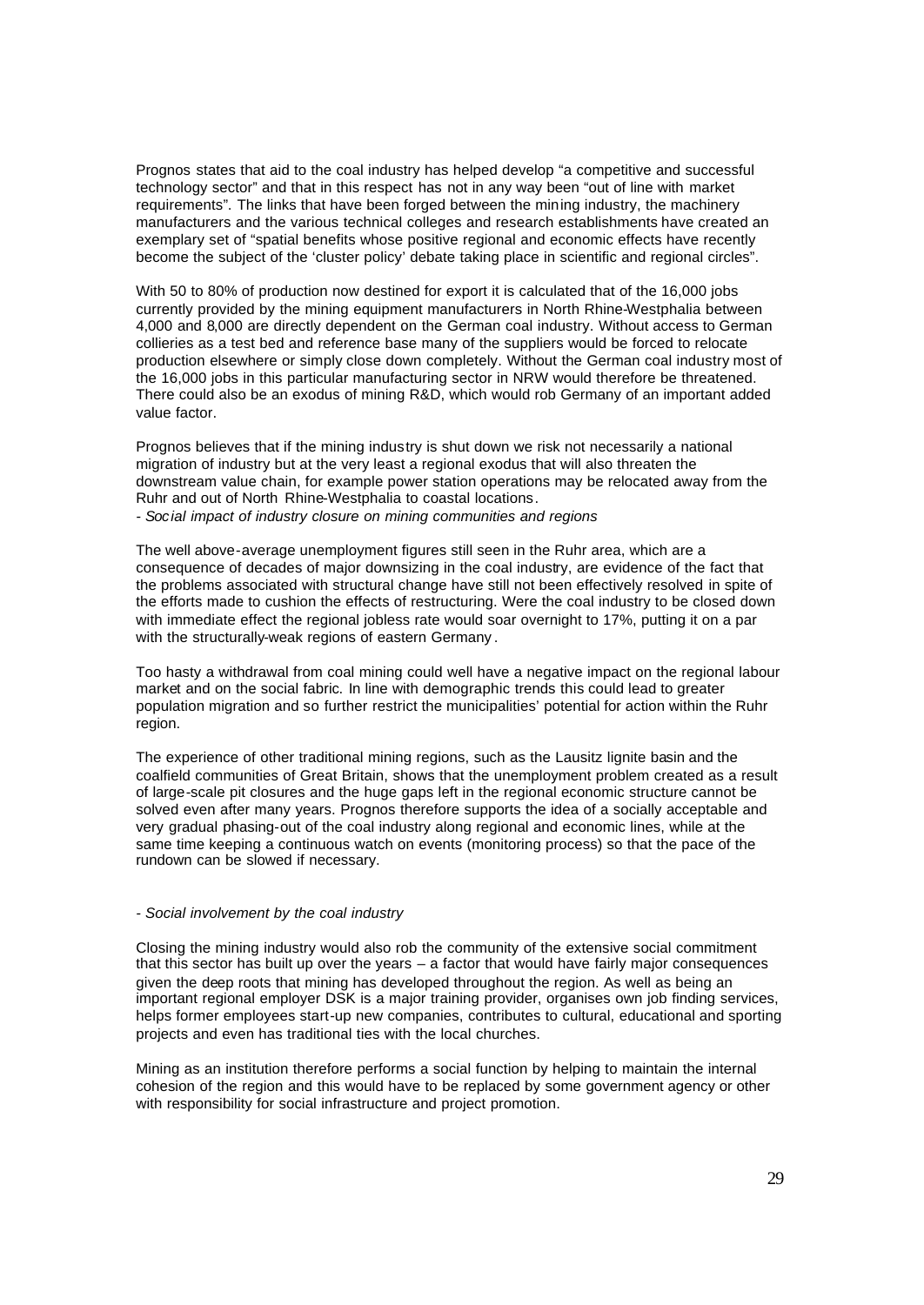#### *- Closure of the coal industry as a stimulus for new businesses and structural change?*

Prognos does not share the view that a rapid rundown of the mining industry could provide a huge stimulus for the development of a different set of structures based on new commercial projects. The development of new business ventures on the basis of rising unemployment and industrial closures, and in an environment that is still structurally weak, is said to be "extremely unlikely". Practical experience from the new German Länder and from other mining regions, and indeed from the 'Ich-AG' scheme (one-person government-funded start-ups), clearly refutes this suggestion.

*- Will additional exports of German products to coal exporting nations generate jobs at home or drive-down regional wage levels?*

If German coal is to be increasingly – and possibly completely – replaced by imported fuel the supplier countries will benefit from an increase in revenue and this in turn could boost the demand for German-made products and also generate additional employment in Germany.

While this knock-on effect is possible, it would be of minor significance. Using existing international trading structures and the value of potential coal imports Prognos has empirically assessed the impact of such a factor and has established that it would at most be fairly modest. The additional demand for German-made exports resulting from such a development would be about € 100 million at most and in the Ruhr specifically this would only amount to one hundred or so new jobs.

Given the empirical facts, any positive effects on employment or potential relief for the region's labour market generated by the curbing effect of phasing-out the coal industry on regional wage levels would, according to Prognos, be "extremely small".

#### *- (Alternative) employment opportunities through promotion of future technologies?*

Prognos is very sceptical about the view that the increased promotion of future technologies as a way of supporting structural change in the local region would be a viable alternative and could compensate for the decline of the coal mining industry.

While the regionally focussed development of future technologies is right and proper in principle. it would be more than difficult to achieve. The success of R&D projects is inherently uncertain; then there is the political risk associated with the use of public funds to promote technologies that ultimately prove to be ill-founded. What is more, it is very hard to predict the direction that technical progress will take and the level of interest generated as a result. And then again process innovation can also lead to regional job cuts. Another problem is the lead time required to develop a future technology into a marketable product, which can vary enormously from sector to sector. An effective regional development policy first has to identify or generate suitable investment projects. Empirical experience has shown that increased spending on R&D (in successful cases) only has a positive effect on productivity after a period of two or three years; there is therefore a delayed impact on the labour market, with the new employment opportunities created mainly being for higher-qualified posts rather than across the entire skills spectrum. For the Government it would therefore be difficult to forecast whether and when employment gains would be made that could replace the job losses. Managing the pace of structural change required from a labour-policy perspective will therefore always be risky. This is one of the reasons why the study advises against too fast a rundown of the coal industry.

Sufficient funding would also have to be put in place for the Ruhr area. However, elsewhere in the study it is stated that financing such development aid by saving on and reallocating coal subsidies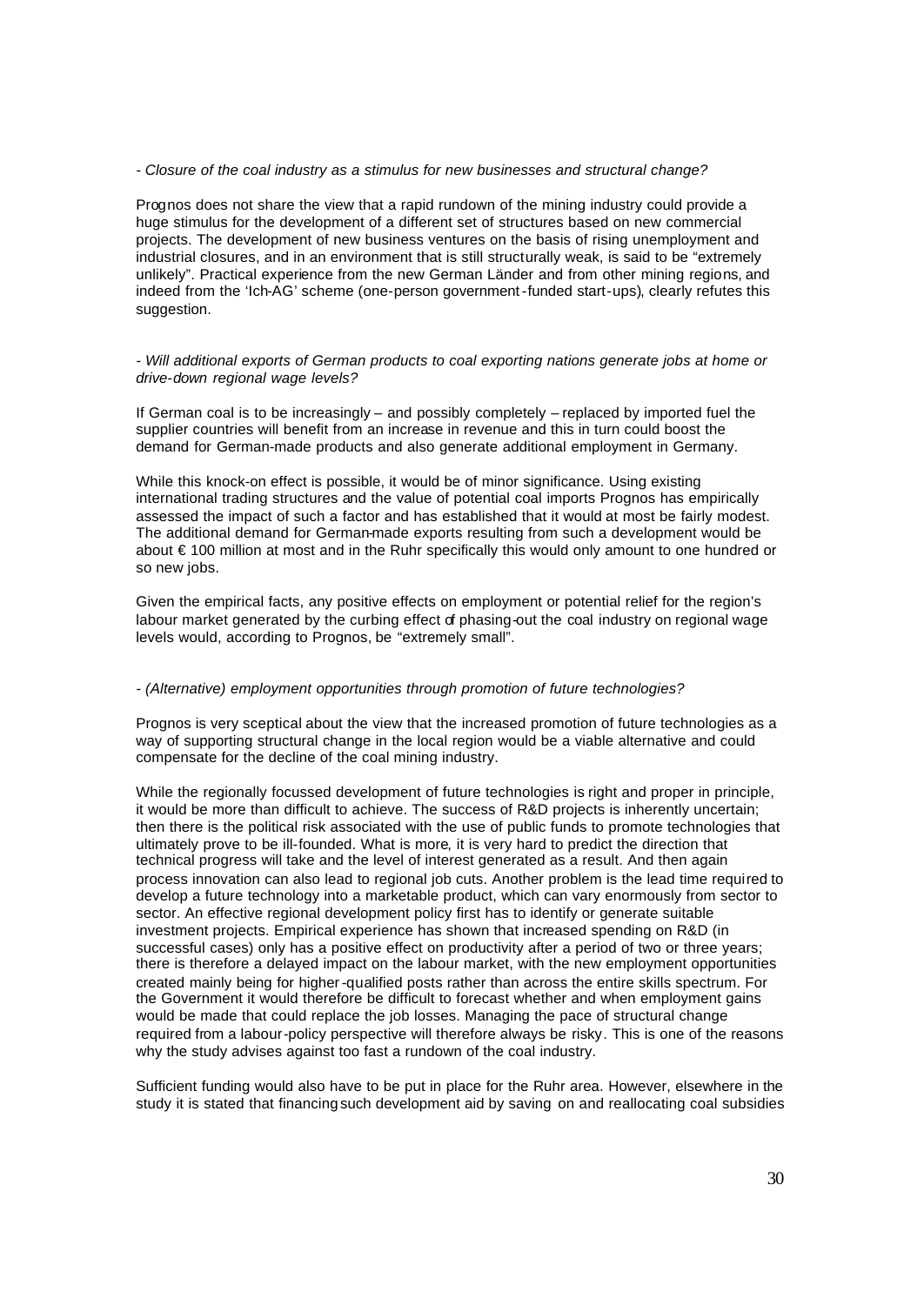is on balance not economically possible – and certainly not in the short or medium term – simply because of the fiscal follow -on costs of phasing-out the mining industry.

In addition to various individual findings the overall conclusion that the Prognos study draws from a regional and economic perspective is that the strategy of a progressive restructuring of the coal industry should be retained and the speed of the rundown should not be overdone. In fact it is suggested that the pace of change be controlled and monitored in an appropriate manner and even reviewed if necessary. Clearly the communities affected are facing a major challenge that they cannot shoulder alone. For this reason, as Prognos explicitly stresses, regional development policy has to assume special responsibility for the future of the coalfield communities and their employment situation.

What still remains unanswered, as can also be derived from the study, is whether this development support (for which no specific plans have yet been laid) can ultimately prove successful and where the funding required is to come from. A phasing-out of the mining industry until 2018, combined with a proportional phasing -out of coal subsidies, would on balance produce little or no financial saving for the public purse, out of which additional regional development grants could be funded. The savings in departmental budgets in one place would be offset by the additional burden of the fiscal on -costs imposed elsewhere, not to mention the various charges in the social security system that would have to be compensated for.

# **Mining technology**

Growing demand for energy and raw materials, combined with the continuous global boom in steelmaking, means that mining worldwide is expanding at a rate currently matched by very few industrial sectors. The coal industry is no exception here and there is much to suggest that this trend is set to continue. "I think the coming decades will be very strong indeed", says Chip Goodyear, retiring Chief Executive of the global mining corporation BHP Billiton, when presenting his company's latest annual report in August 2007. His colleague Sam Walsh of Rio Tinto, another representative of the so-called 'Big Four' – as energy -industry watchers have dubbed the four largest global resources corporations because of their market dominance – even expects Africa to develop into the next growth region in the course of the next twenty years, thereby further fuelling the raw-materials boom. These assessments are borne out by the IEA, which is predicting an average rise in primary energy consumption of 1.6% a year up to 2030. And in spite of the extended use of renewables it is the fossil fuels that will have to meet 83% of this growth between now and 2030. In 2006 coal accounted for 30% of world energy consumption, coming in second place just behind oil (35%) and well ahead of gas (23%).

These projections also seem to offer good prospects for the German mining equipment industry, which has established itself as global leader in this market. But a domestic reference industry is essential if these manufacturers are to consolidate their position. Mining know-how – both technical and safety related – that the German coal industry has built up over years of working at deep levels is now being used in every corner of the globe. Measures to prevent the kind of events that are reported on almost a daily basis by large producer nations like China, including rockbursts of the type experienced this summer at a mine in Utah in the USA, are now part of the daily working routine of the German miner. Our industry is now recognised around the world for the high standards it has set in respect of safe working practices, mineworkers' health and safety and environmental sustainability in natural-resources extraction.

Most of the mining suppliers, along with the added value and employment potential they bring, are based in the coalfield areas. For example 80% of all German mining equipment manufacturers are registered in North Rhine-Westphalia. Some 120 small and medium -sized companies – and workforce numbers are growing, with more than 16,500 people now employed in this sector – currently supply all the deep-mining and opencast machinery and equipment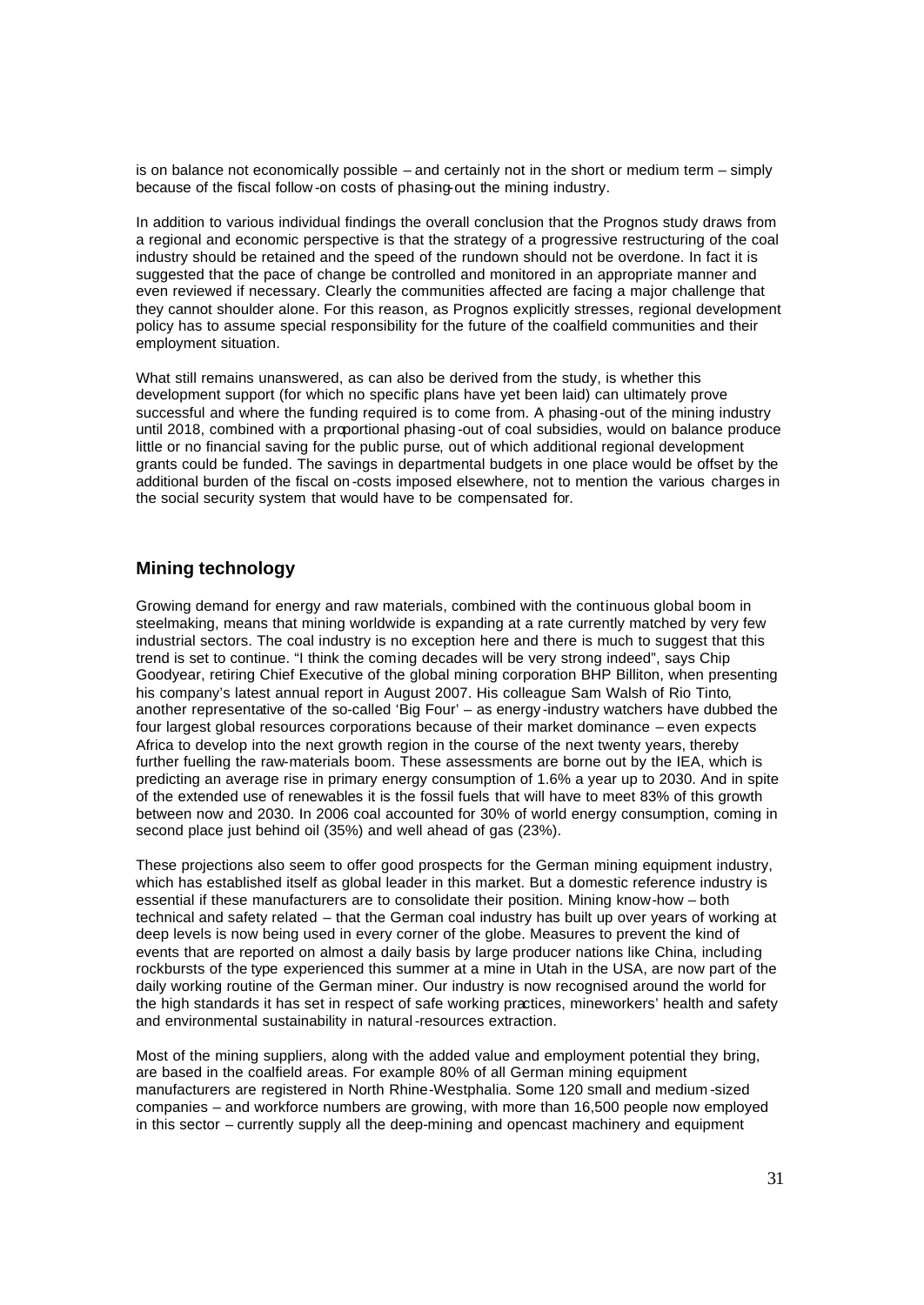required by the various branches of the mining industry. And this sector has seen its turnover grow year on year. As sales decline on the home market the shortfall is now being made-up by a 34% rise in exports.

Yet the Mining Machinery Association, which is affiliated to the VDMA (Association of German Plant and Machinery Manufacturers), believes that this position as global market leaders will be threatened if the Government goes ahead with its plan to phase out the industry. According to the VDMA Mining Machinery Association an active German mining industry is essential if German mining technology is to maintain its high global standards, as the innovative products needed have to be tested out and refined under the harsh working conditions encountered in the domestic coal industry. Year after year real progress is made in a whole range of fields – and as a result coal winning at deep levels is made more competitive and more efficient, workplace safety is enhanced and productivity improved. This not only benefits the domestic mining industry but also helps drive exports of innovative mining technology – bearing the label 'made in Germany' – all over the world.

Ongoing automation of underground operating processes is at the forefront of development efforts. While the first automation systems focussed primarily on increasing production levels and reducing production costs, this technology is now used increasingly to improve workplace safety and reduce the health risks for mineworkers. Recent guidelines introduced in major coal producing countries like Australia and the USA support this drive and miners there, for example, are now not allowed to work in dust-laden environments, or are subject to working restrictions under suc h conditions. Automatic systems are now being employed as a means of protecting operating equipment. This results in less wear and tear and extends servicing intervasl.

Putting this technology into operation requires an advanced communications infrastruc ture that can reliably transmit vast quantities of data from individual machine parts through the machine interface to an external management centre. At present this is done through a combination of modems, glass-fibre cables and WLAN network systems. All kinds of sensors, infrared cameras and radar units are used to generate the data. Video cameras help support the monitoring process and PCs with commercial user interfaces ensure that large quantities of data are rapidly processed and transferred and that online communication is established with control consoles, servicing units and machine manufacturers. The result is a massive reduction in machine downtime and an increase in productivity.

This technology has already produced the 'manless coal face' for coal-plough operations and a similar development – based on the latest generation of German-made drum shearer loaders – is now not far off for shearer faces. These winning machines are equipped with various systems, such as infrared detection, solid-borne noise analysis, natural gamma radiation, geo-electrics and radar sensors that can identify the coal-stone boundary layer and detect other types of obstacle lying in the machine travel path. Oscillation sensors are used to provide dynamic monitoring of gearboxes, motors and machine bearings. These give early warning of developing faults and help make machine servicing much more effective. With its rugged design specification and increased power reserve this new generation of shearer loader is capable of achieving a high availability factor.

The latest type of drill jumbo represents another development of the so-called 'intelligent machine'. Equipped with electrohydraulic proportional valves and an industrial-grade PC these twin-boom machines are designed for use in roadway drivage operations. Cable-linked controls, a display with clear-text messages showing status parameters and machine faults and the provision of a data connection to the surface control room are all steps along the way to the development of an automatic and 'intelligent' machine that can rationalise the link between electronically acquired status parameters, independently communicate machine defects, optimise servicing intervals and drill holes without the need for an operator.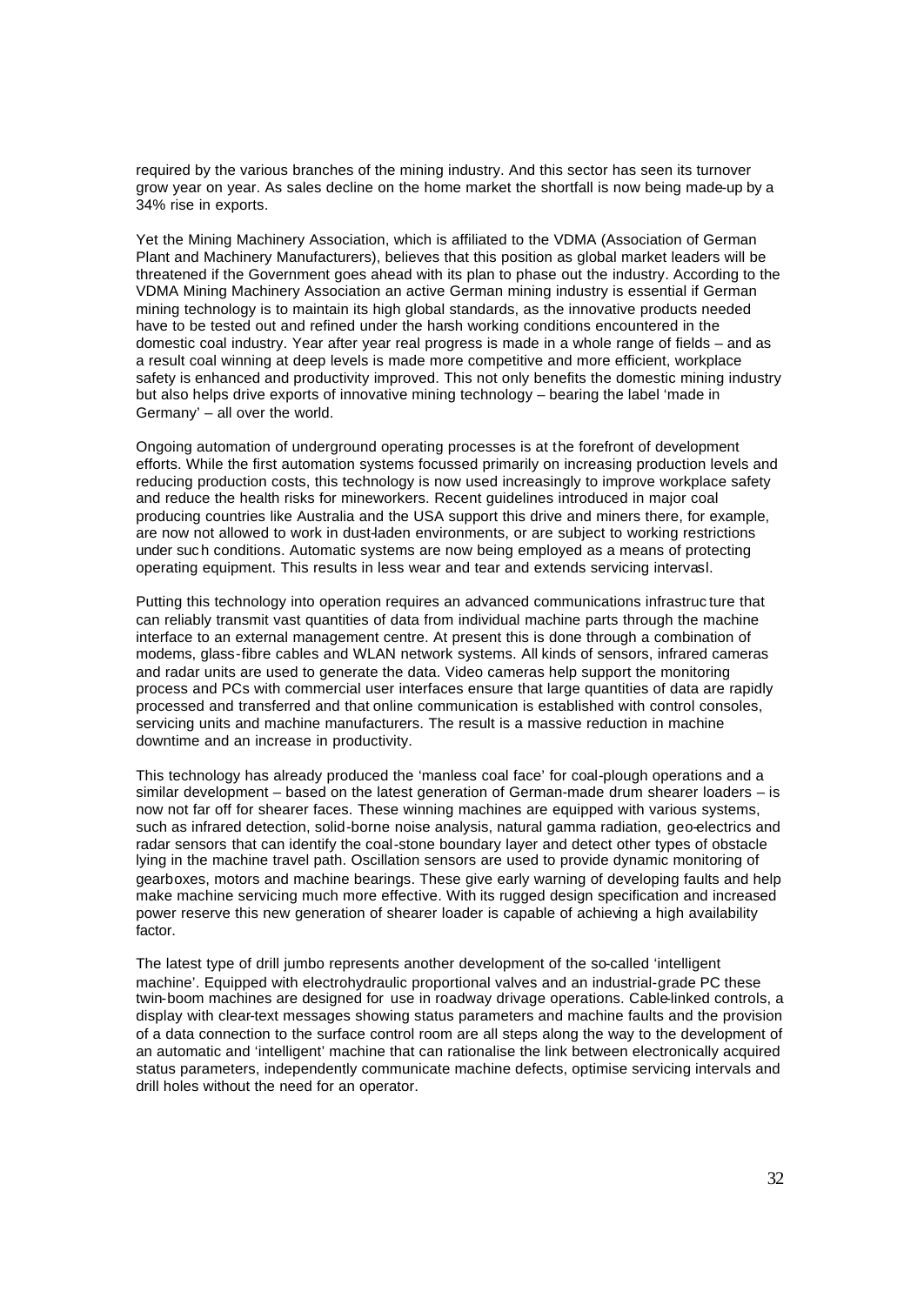High-efficiency coal mining means smooth-functioning logistics. This requires an uninterrupted flow of information to ensure the seamless IT-supported tracking of an order for plant or materials up to the point of delivery. The key component of this wireless communication system is the WLAN access point, which is used for the transfer of information (fed-in by mini-computers with barcode scanners) over large distances and ultimately up to the central database. In the field of mine transport the prototype of an unmanned diesel trolley has successfully completed underground trials and is now ready to go into series production. Equipped with two radar sensors and a laser scanner the machine has 'electronic eyes' and can stop automatically when an obstacle is detected. The route taken is controlled by the 'driver' from the surface control room, who guides the vehicle's progress via video cameras with infrared projectors.

The list of examples of modern, cutting-edge technology in use in the German coal industry seems unending. But to be competitive on the global market the industry needs something just as valuable as technical development – and that is knowledge of strata behaviour and how to cope with it. The problem has always been that this know-how was fragmented and lacked synergy. A self-instructive database on strata control in in-seam roadways, which reflects the knowledge developed over more than a hundred years of coal mining in Germany, has now been built up using the latest IT systems and structures. In fact over the last twenty-five years in particular the German coal industry has acquired a pool of know-how and experience that is unique in the mining world.

These selected examples show that despite the decline in production levels German mining technology continues to develop year on year. Much of this can be attributed to the fact that German collieries are working the deepest coal deposits in the world and this calls for technical performance of the highest level. Anything that works under these conditions can certainly be deployed in confidence elsewhere. In most coal producing countries the trend is now increasingly away from opencast mining and towards underground production. This is partly due to the increasingly stringent ecological standards being applied in many countries, as opencast mining is much more intrusive for the natural environment. However the main reason is to be found in the depletion of coal deposits that are economically suitable for extraction by opencast methods. What is more, in countries where coal is already being deep-mined the tendency now is to penetrate even deeper into the earth's crust; this in turn brings a greater awareness and greater knowledge of problems such as increasing rock pressure, stricter requirements in respect of mine ventilation and air-conditioning and such like.

Potential customers of the mining equipment companies therefore use German-based collieries to demonstrate the operating characteristics and reliability of locally-developed technology. The difficult working conditions and the possibility of using the indigenous coal industry as a test-bed for new machines and equipment are a major success factor. Without this reference base quite a few supplier firms would sooner or later relocate their development and production facilities overseas, or would lose their technology leadership and competitiveness altogether. This will apply most of all to the small and medium-sized companies operating in this sector. In both cases the outcome will be significant job shedding at home and the loss of a significant value-added potential against the background of a strongly developing global market. At the same time Germany would be deprived of having any say in determining international health and safety and environmental standards. An indigenous coal industry therefore remains indispensable as a development platform and reference base. This has also been confirmed by independent expert reports, including one study published earlier this year that was carried out for the European Commission under the leadership of Europe Economics, a UK consultancy.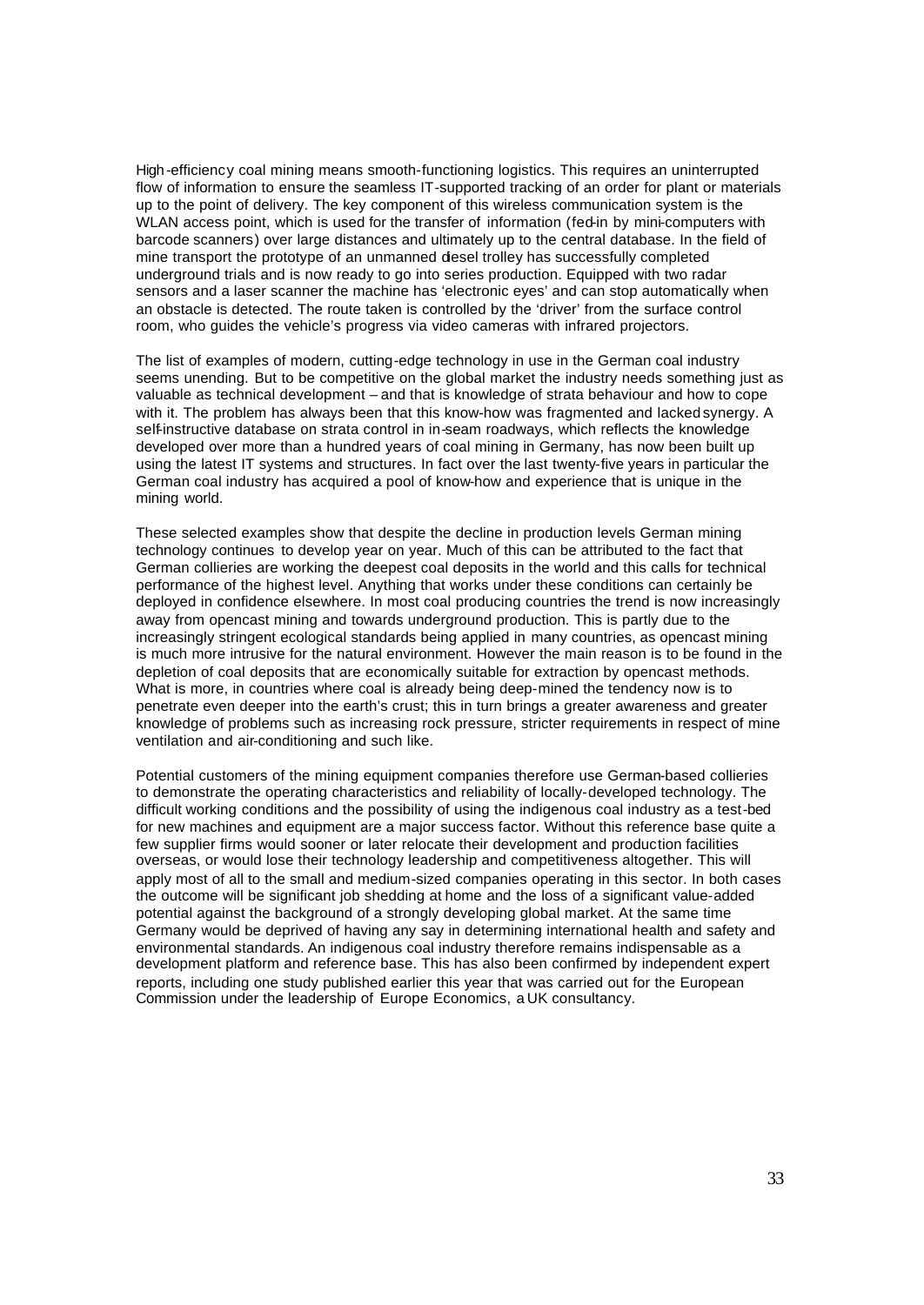# **CLIMATE AND ENERGY**

# **German climate policy under the Kyoto protocol**

Since the early 1990s climate policy has defined both the international and national environmental debate. In 1990 Germany established itself as a pioneer in international climate policy by announcing its intention to cut  $CO<sub>2</sub>$  emissions by 25% by the year 2005. At an international level emission reduction efforts were set in motion with the agreement of the Framework Convention on Climate Change in Rio de Janeiro in May 1992. In December 1997 the Kyoto Climate Conference subsequently ratified what became known as the Kyoto Protocol, in which the industrialised states undertook to achieve a 5% reduction in greenhouse-gas emissions by the year 2012. Within the context of these arrangements, and on the basis of the Europe -wide 'burden sharing agreement' of June 1998, Germany is committed to reducing its  $CO<sub>2</sub>$  emissions by 21% from the 1990 levels. These commitments are to be implemented by way of various climate-policy measures that at a European level are centred around the EU emissions trading system. The scheme's pilot phase began on 1 January 2005 and the provisions will be applied on a more rigid basis from 2008 on, so that the European Union can achieve its climate target of an 8% reduction in greenhouse-gas emissions by 2012.

These reduction commitments are to be fulfilled at member-state level by way of 'National Allocation Plans' (NAPs). The Federal Government's NAP II for the allocation period 2008 to 2012 was submitted to the European Commission within the set deadline. The proposed plan fully complied with the targets laid down in the EU Burden Sharing Agreement and in the Kyoto Protocol. The 'carbon budget' upper limit of 453.1 million tonnes of CO<sub>2</sub> subsequently prescribed by the Commission represents a further reduction of some 50 million tonnes – just over 10% – on the actual  $CO<sub>2</sub>$  emission figures achieved by German industry in 2005. Moreover, this reduction burden, which goes beyond the Kyoto target, is to be applied exclusively to the power supply industry.

The allocation rules for the power generation industry have also been completely revised. The previous model of allocation according to demand and based on certain reduction factors has been replaced by a system of allocation according to a benchmark with the additional application of a reduction factor if and when the power industry's overall budget is exceeded.

These rules have now been included in the 2012 Allocation Act that will be used to achieve transposition of NAP II in Germany. An auctioning process for about 9% of the total budget of 453.1 million tonnes of  $CO<sub>2</sub>$ , which will in turn be taken from the amount to be assigned to the power supply industry, was also established to this effect by parliamentary action. Compared with the 2005 to 2007 period the total power-industry budget has therefore now been much reduced – and this will have predictable consequences for the price of emission trading permits.

# **The current climate debate for the post-Kyoto phase**

The Kyoto Protocol agreements only run until 2012 and the Protocol requires that a follow-up agreement be established by 2009. Over the last few years the environmental debate has been characterised by calls for much stricter Kyoto targets to be introduced after 2012, the reference being that a really efficient climate protection programme needs a much more rigorous set of global reduction measures than those provided for under the original Protocol. Within Europe the call is for any rise in climate temperature by 2100 to be restricted to a figure of 2°C above the levels prevailing in the pre -industrial age. The European Union is therefore essentially submitting to the demands of the environmental lobby without any agreement having been reached on such a target within the international scientific and environmental community.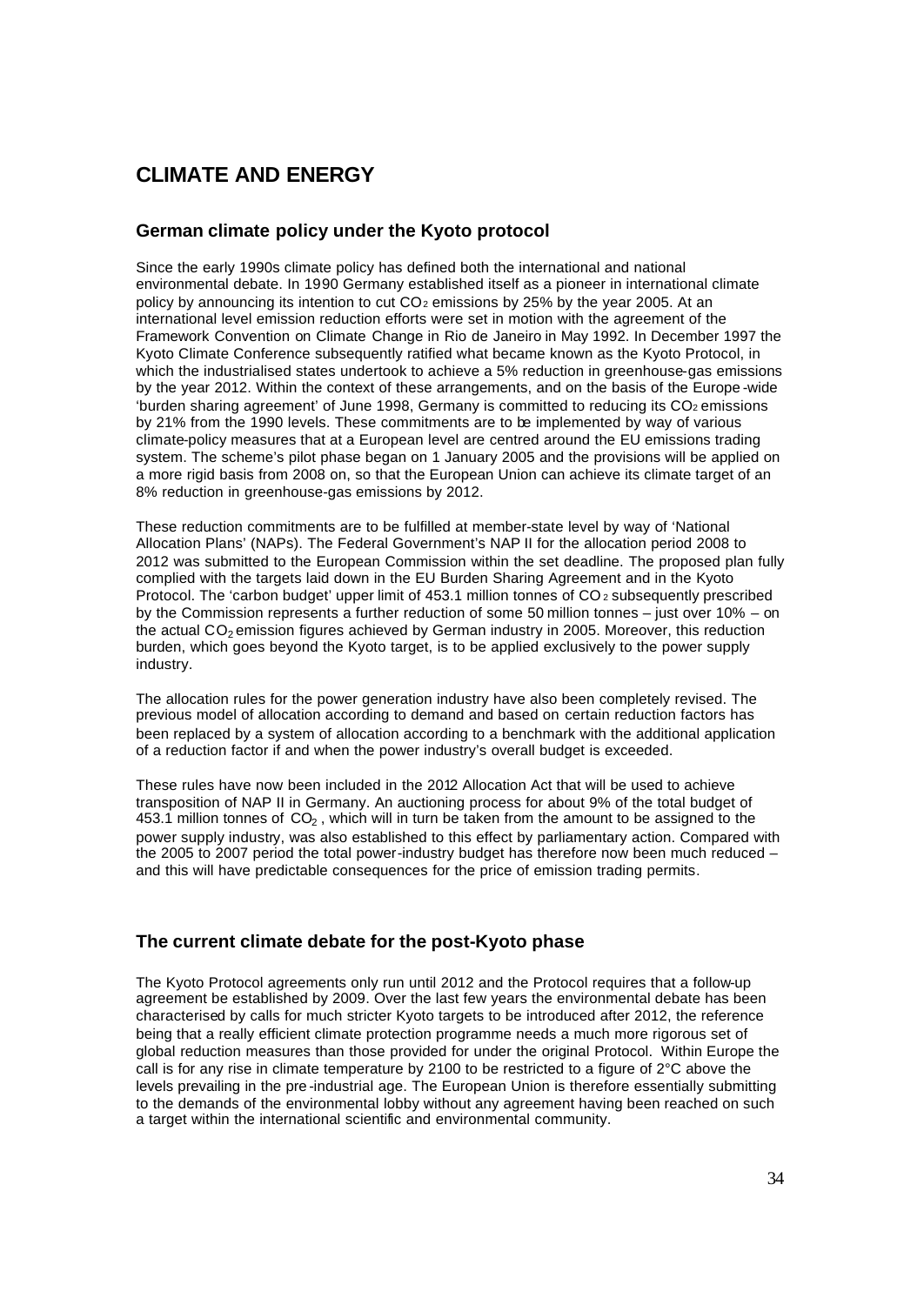By late 2006/early 2007 the debate on climate change had taken on a new intensity both at national and at international level. A number of events that attracted huge media attention were instrumental in shaping public opinion at that time: perhaps the most significant of these in terms of public perception were the Al Gore film 'An inconvenient truth', the publication of the 'Stern review' about the impact of climate change on the global economy, and the publication of the Fourth Interim Report by the International Panel on Climate Change (IPCC). While the IPCC report of February 2007 does not really contain anything that goes beyond what was set out in the 2001 or even in the 1996 documents, the media debate and public discussion of the subject suggested that some fundamentally new findings had been announced and this gave the impression that we were facing an imminent environmental catastrophe. In the actual IPCC reports, for example, previous projections for sea-level rises due to global warming have been moderated continuously since 1990.

Neither can the global temperature rise of the last thirty years be attributed simply to the conclusion that a temperature increase of  $3 - 6^{\circ}C$  (0.3 – 0.6 $^{\circ}C$  per decade) can be expected over the next hundred years. The temperature rise observed by NASA and the University of Alabama over the last thirty years has in fact been a relatively constant 0.15°C a decade or thereabouts, and this is not gathering pace, despite frequent assertions to the contrary.

With environment issues constantly hitting the headlines various plans have now been developed by both the European Commission and the German Government to introduce a much stricter set of climate targets after 2012, the date when the Kyoto Protocol is due to expire. The 'climate package' presented by the European Commission on 10 January 2007, the associated EU climate targets that are based on these proposals – as presented at the European Summit of 9 March 2007– and more especially the announcement of a national climate protection programme by Environment Minister Sigmar Gabriel on 26 April 2007, all call for a radical reorganisation of industrial society so as to avert the impending "environmental catastrophe".

The current environmental strategy of the European Union and that of the Federal Government both essentially reject the previous balanced weighting that was given to the key energy-policy objectives of security of supply, price competitiveness and environmental compatibility. Henceforth all relevant policy areas, including energy supply, trade and industry, transport and urban development, will be subordinate to the primacy of climate policy. The priority objective of European and German energy policy is now to cut  $CO<sub>2</sub>$  emissions and thereby to avert the threat of a "climate catastrophe". Security of energy supply is therefore to be seen as secondary to efforts aimed at reducing CO<sub>2</sub> emissions: fossil-based energy use is to be reduced along with imports of fossil fuels. The Commission believes that security of energy supply can be improved by setting two targets for the year 2020, namely an extension of renewables' input to 20% of primary energy consumption along with a 20% increase in energy efficiency.

As part of the international climate debate the EU wants to underline its eco-leadership by announcing a unilateral, EU-wide CO<sub>2</sub> reduction target of 20% by 2020, the intention being that this will be extended to 30% if the other industrialised states are prepared to commit to similar emission reduction targets. Certainly the post-Kyoto debate is still in its early stages. In spite of the EU's determination to play a leading role in climate prot ection, there is a distinct sense that the other industrialised nations that are bound-up in the international climate-policy process (essentially the USA, Japan, Canada and Australia) are less prepared to draft more-rigorous targets for the post-2012 era than was the case for those who signed up to the Kyoto Protocol for the pre-2012 period. In any case the USA and Australia have opted out of the Kyoto Protocol and for this reason alone will not be meeting the commitments given in Kyoto for the period to 2012. The same can be said for Japan and Canada, for while these countries have clearly ratified the Kyoto Protocol it is at present not possible to predict or determine whether and how they intend to comply with the Kyoto guidelines up until 2012. At the G8 Summit held in Heiligendamm in June 2007 Chancellor Merkel, with the support of US President George Bush, was able to make some progress towards agreeing longer-term  $CO<sub>2</sub>$  reduction targets for the year 2050, while at the same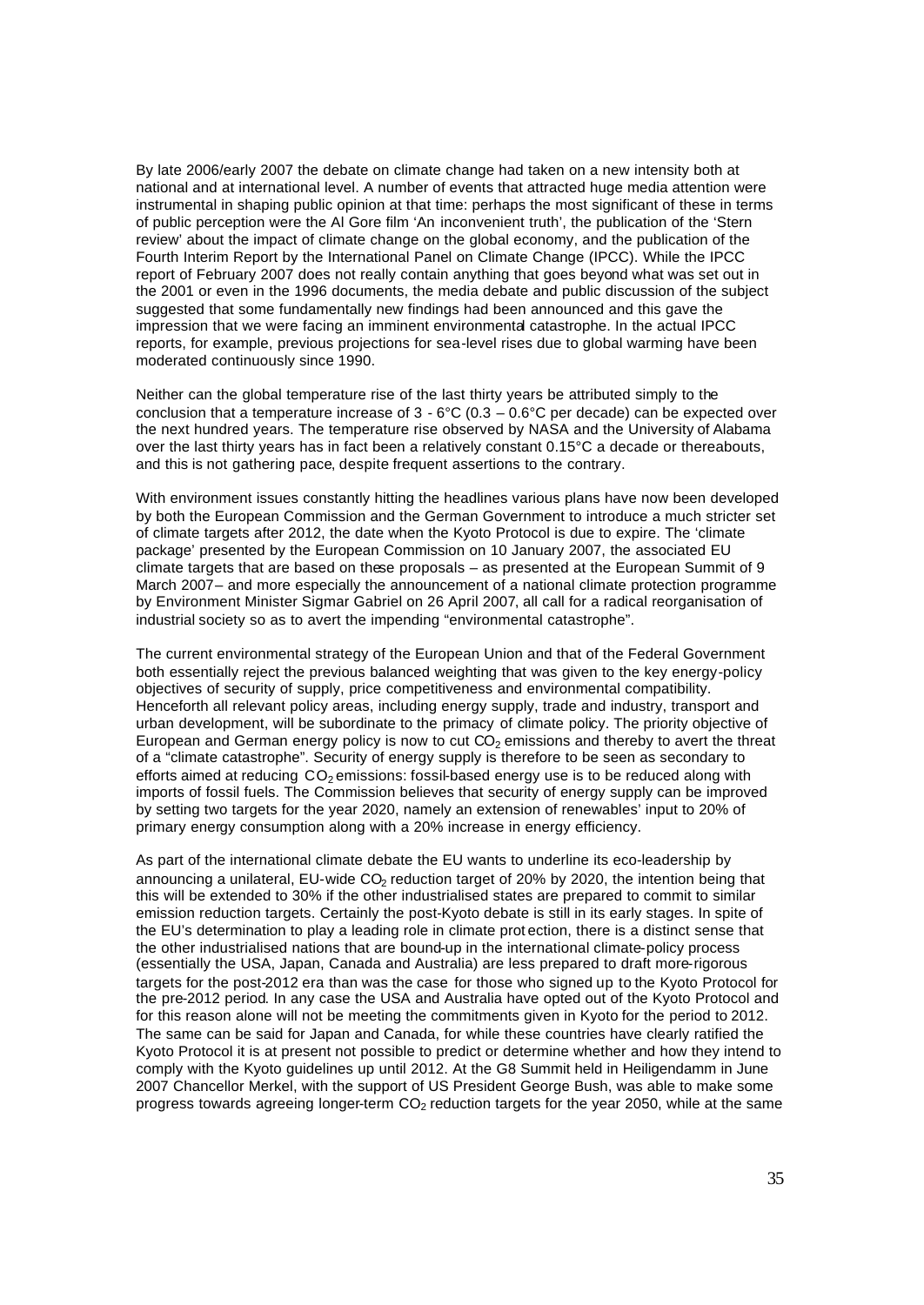time continuing the climate-change debate at an international level on the basis of the Kyoto Protocol – although this still does not commit the USA to any firm emission reduction targets.

If climate protection really is to be effective after 2012 there will be no ignoring major developing nations like China and India. China is now overtaking the USA as the world's largest producer of CO<sub>2</sub> emissions and if the country maintains a 10% growth rate in respect of economic development and  $CO<sub>2</sub>$  emissions it will very soon become the dominant global generator of  $CO<sub>2</sub>$ and no international environmental policy will work without its involvement. China's importance in any international climate policy is illustrated by the fact that its environmental emissions are increasing by some 500 million tonnes of  $CO<sub>2</sub>$  a year. This is twice the amount of emissions that the European Union will be saving between 1990 and 2012 under its Kyoto obligations (approx. 270 million tonnes of  $CO<sub>2</sub>$ ).

China's annual growth in  $CO<sub>2</sub>$  emissions is equivalent to about two-and-a-half times the volume of German  $CO<sub>2</sub>$  emissions that have to be eliminated by 2012 under the terms of the Kyoto Protocol. This means that the total reduction in emissions that Germany has to achieve within the Protocol is cancelled out every six months by the rate of at which China is producing additional emissions of its own. For this reason alone it is obvious that an effective climate policy can only come into being if it is implemented as part of an international set of agreements – and not by a national goit-alone approach.

However, the 'climate agenda' that was announced by the Federal Government on 26 April 2007, the details of which were laid out in the Meseberg climate policy resolutions of 23 August, seems to be going down this road. The main objec tive of the integrated energy and climate framework, with its twenty-nine individual stages, is to reduce  $CO<sub>2</sub>$  emissions by at least 35% on 1990 levels by 2020, whereby the reorganisation of the industrial society that is the intended purpose of this programme is to cover all social groups.

But more than this Meseberg demonstrates that the Federal Government has decided to subordinate the aims of an integrated energy policy – which were to be laid down in agreement with the energy supply industry at the Energy Summits of 2006 and 2007 – to those climate-policy demands that it considers most judicious. The third Energy Summit of early July 2007 has now been steamrollered by the climate debate and as a result its real significance has been curtailed. The Meseberg climate policy resolutions are now also determining the national energy policy framework. It now seems as if the future energy policy of Germany and of Europe too is to be reduced essentially to the implementation of climate-policy targets, whereby the decision makers believe they can control the risks that this will present for energy supply security and the international competitiveness of German industry.

But this gains nothing for the world's climate. Germany only contributes about 3.2% of global emissions and any further reduction between now and 2020 will have no measurable effect on world climate trends. The emissions generated by the rapidly expanding economies of the threshold countries and third-world nations will more than make-up for Germany's contribution to emission reduction within a few months. Current German climate policy does not in fact constitute real climate protection but is more of a moral response to a political problem. Proper solutions to the global climate problem can only be found by way of global strategies based on instruments supported by extensive international agreement. National trailblazing generally just involves risk for the trailblazer and at best brings some technology rewards. Failing this installations that generate significant  $CO<sub>2</sub>$  emissions were simply relocate abroad.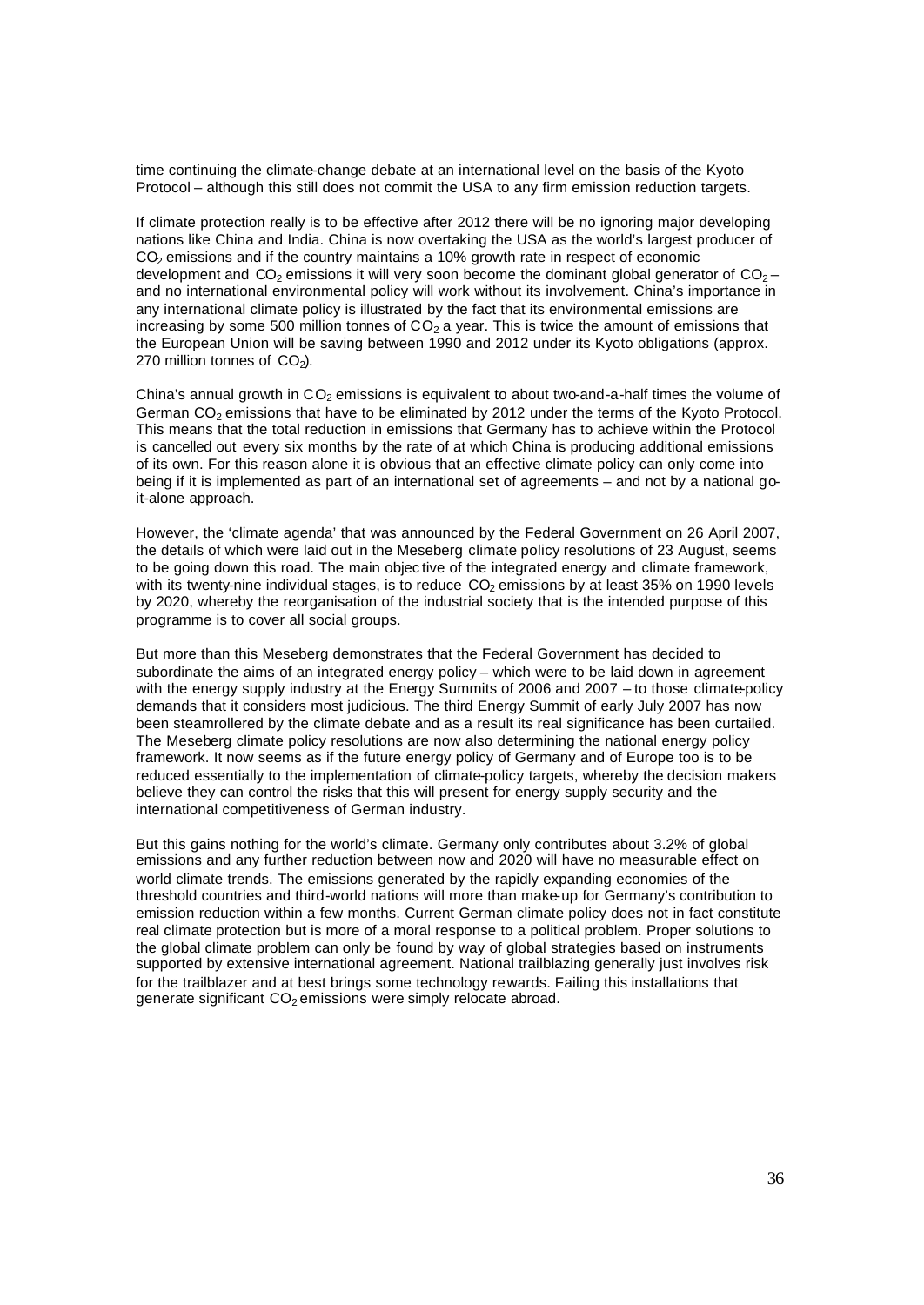## **Climate change and CO2 avoidance costs**

In late summer 2007 McKinsey & Company Inc., commissioned by BDI, produced a study whose aim was to assess more than three hundred start-off points (instruments) for avoiding greenhouse gases in Germany as part of an objective and comprehensive analysis for the period up to 2020 and 2030. Some seventy companies and associations representing all relevant sectors of the German economy participated in the study, together with a large number of independent experts.

In order to reach an overall assessment of the quantitative savings that can be made to 2020, for example, the study produced a 'state-of-the-art' projection for 2020 in which the entire capital stock for that year achieves the current technology as standard by the ongoing reinvestment. The additional quantities saved according to the assessment were then compared with this volume of emissions totalling 1,048 million tonnes of  $CO<sub>2</sub>e$  ( $CO<sub>2</sub>$  equivalent).

The study differentiates between the different sectors – energy, industry, building construction, transport, waste disposal and agriculture – in assessing the respective instruments with their specific avoidance costs in  $\epsilon$  t CO<sub>2</sub>e in conjunction with the volumetric savings potential and then classifies these instruments according to their cost intensity. This serves to demonstrate the economic connection, namely that additional potential savings can only be realised by incurring an increasing level of marginal avoidance costs – which in some cases will be quite significant.

Overall the study comes to the some astonishing conclusions. Many of the evaluated instruments can be introduced at no extra cost, as the investment required brings a pay -off for the decisionmaker – in today's terms – within the relevant service life of the asset. These significant economic instruments, which include heating insulation in buildings, improvements of electrical drive systems in industry and various measures for improving drive-train efficiency in motor cars, are already capable of achieving a high potential saving of 127 million tonnes of  $CO<sub>2</sub>e$  in relation to the state-of-the-art projection; by 2020 these measures will lead to an emission volume of 921 million tonnes of CO<sub>2</sub>e, which represents a saving of 25% on the 1990 levels. The bulk of this potential saving comes from sectors other than the power supply industry.

Those instruments that are linked to avoidance costs of  $0 - 20 \in \mathcal{F}$  which overall bring a potential saving of only 14 million tonnes of  $CO<sub>2</sub>$ , include not only industrial measures but also efficiency improvements at lignite power stations and the increased use of combined heat and power systems. These additional instruments, along with various economic measures, would lead to an overall reduction of 26% in greenhouse-gas emissions compared with 1990 levels.

On the premise that nuclear power is phased-out according to plan, the restructuring of Germany's energy mix – greater use of renewables in electricity generation (-34 million tonnes  $CO<sub>2</sub>e$ ), increased use of biofuels (-14 million tonnes  $CO<sub>2</sub>e$ ) and the first CCS pilot projects (-6 million tonnes  $CO_2$ e) – will cut  $CO_2$ e emissions by a further 54 million tonnes. According to the study, these actions – combined with the measures listed above – will bring a saving of 31% on 1990 levels. While the average avoidance costs, namely 32  $\epsilon$ t CO<sub>2</sub>e (power generation) and 175  $\epsilon$ t CO<sub>2</sub>e (biofuels), are relatively high, the current political mood would seem to suggest that these measures will be introduced.

Further potential for saving an additional 58 million tonnes of  $CO<sub>2</sub>e$  will cost significantly more, and in some cases as much as several thousand  $E/EO<sub>2</sub>e$ . These individual avoidance measures could only be implemented by incurring a massive escalation in the emission reduction costs. Even progressing from a 31% reduction to a 32% reduction on 1990 levels will generate avoidance costs of more than € 450 million a year. Together with the aforementioned measures this potential saving of 58 million tonnes of  $CO<sub>2</sub>e$  would bring a total saving of 35% on 1990 levels.

After 2020, according to the McKinsey study, further economically tderable avoidance instruments and other measures involving avoidance costs of up to 20  $\epsilon$ /t CO<sub>2</sub>e would be available, with the result that by 2030 – in conjunction with a further restructuring of the energy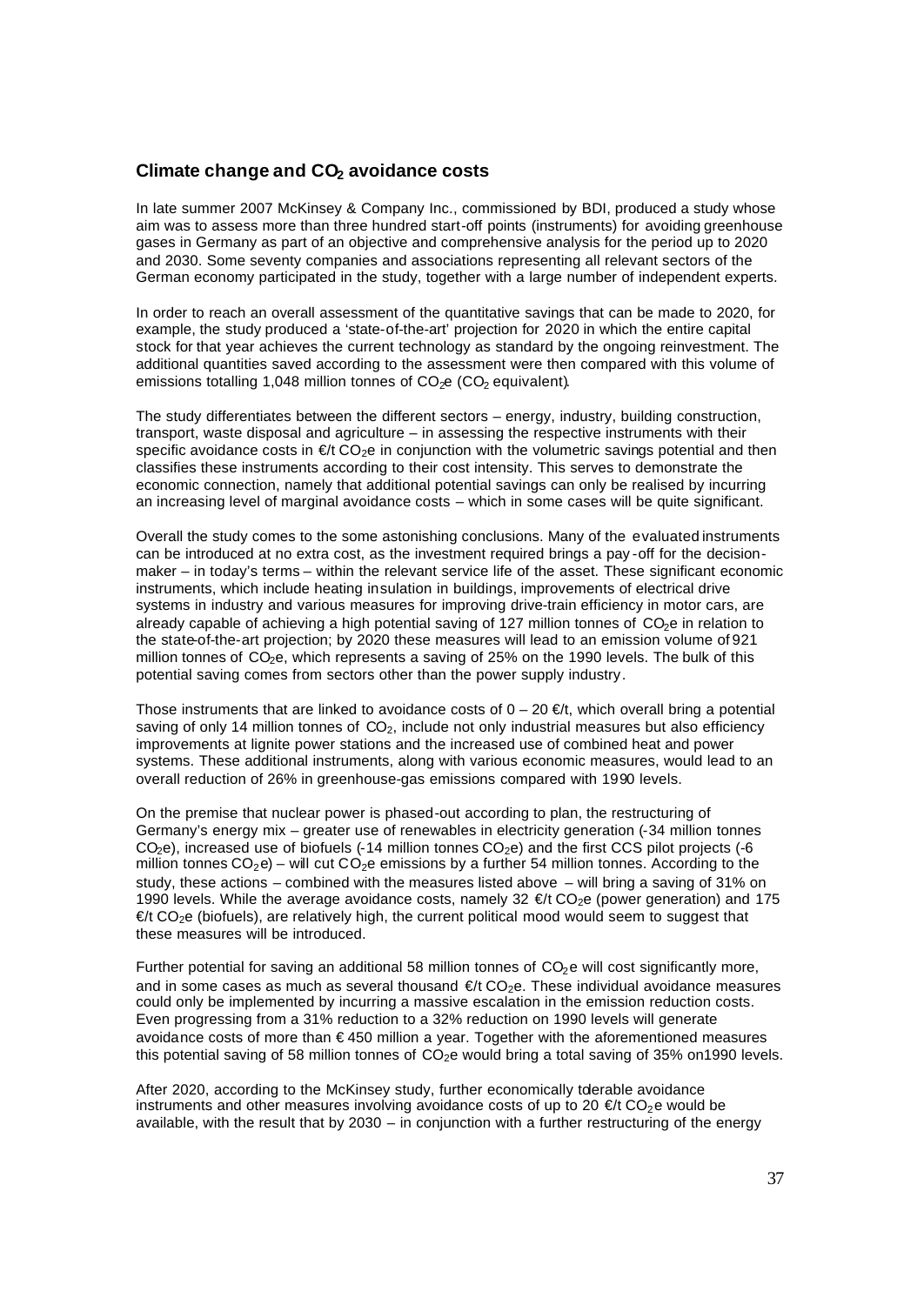mix after the phasing-out of nuclear energy with average avoidance costs of  $45 \in \mathcal{U}$  CO<sub>2</sub>e – it would be possible to reduce emissions by 36% on 1990 levels. In addition to this, CCS actions (carbon-dioxide capture and storage) by the power generators and steel makers will save 104 million tonnes CO<sub>2</sub> a year up to 2030, with avoidance costs of 30 - 55  $\epsilon$ t CO<sub>2</sub>e, though as well as posing technical problems and acceptability risks these measures will mean substantial locational risks for energy -intensive industries because of electricity-price rises of 15 - 25  $\epsilon$ /MWh.

#### **Renewable energies: huge cost differential**

Germany's adoption of the Electricity In-feed Act in 1991 marked the start of a massive programme to promote renewable energies. By 1999 the input from this source had risen eightfold to 7. 9 TWh. When the Electricity In-feed Act was replaced by the Renewable Energies Act (EEG) in 2000 a new target was adopted calling for renewables' contribution to power generation to be doubled by the year 2012. The 2004 amendment of the EEG introduced a revised set of targets and specified a 12.5% renewables contribution by 2010 and a minimum contribution of 20% by 2020. The current policy goals of the European Commission and German Government are that renewable energies should account for 20% of primary energy consumption by the year 2020.

The programme to promote renewable energies has led to a rapid expansion in the use of renewables for electricity generation. In 2006 about 50 TWh of electricity was generated from renewable sources, this representing a total of  $\epsilon$  5.2 bn in revenue under the EEG arrangements. And this figure is expected to grow significantly in 2007. Power generated under the EEG system is likely to amount to 70 TWh, representing some  $\epsilon$  7.7 bn in revenue, and the VDN (Association of Network Operators) predicts that payments will break the  $\epsilon$  10 bn threshold by 2010.

At the end of February the Federal Environment Ministry presented a pilot study on the expansion of renewable energies, which had been carried out on its behalf by the DLR (German Aerospace Centre). The targets laid down by the coalition agreement for 2010 have already been exceeded, or are about to be met, in that renewables accounted for about 6% of primary energy consumption in 2006 and provided around 10% of the electricity generated. According to the study, if further efforts are made to boost efficiency levels renewables might contribute as much as 50% to primary energy consumption by 2050 and could account for 77% of total electricity production.

It is interesting to note that the 'cost differential' for renewables in 2006, and hence the need for subsidies in this sector, is estimated at some  $\epsilon$  3 bn. This is not only more than the total subsidy package paid to the German coal industry but also exceeds the amount of aid to disposals that is allocated for coal-based power generation. According to separate calculations based on VDN estimates, and given generation costs of approximately 5 cents/kWh (= wholesale prices) for conventional electricity in Germany and an anticipated EEG average payment of 10.9 cents/kWh, the additional charge for 2007 would be nearly 6 cents/kWh or € 4.2 bn. The DLR has calculated that under the given assumptions these additional investment costs, which will cumulate to some € 117 bn by 2025, would have paid back by 2040 as a result of subsequent cost savings to the economy as a whole.

Apart from the fact that cumulative additional costs of  $\epsilon$  117 bn by 2025 could only be paid off in a mere 15 years under very favourable hypothetical conditions, this analysis also shows that even assuming a favourable set of premises future generations will still have to bear the burden resulting from the massive promotion of renewable energies, and moreover in the likely scenario that this contribution will have had no detectable beneficial impact on global climate.

Other environmental factors also com e into play. A large-scale extension of wind-based power generation would take-up huge amounts of space, which means looking at the option of offshore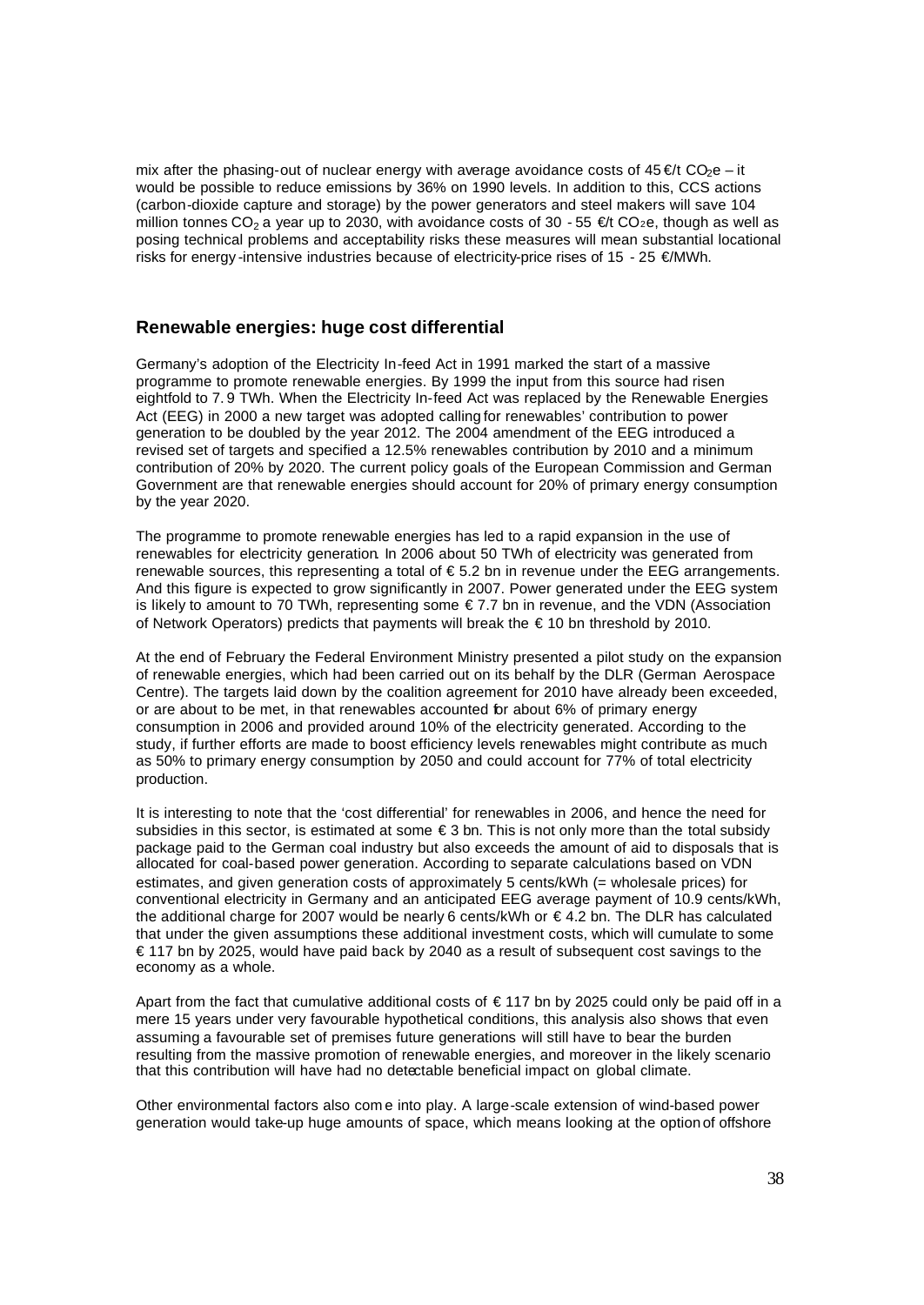wind-parks that would also offer better wind availability, which, in turn, will lead to escalating avoidance costs. Moreover, when seen against an EU-wide programme of optimised windgeneration sites based on wind availability, any national strategy to extend wind power generation would also prove to be less than ideal. Add to this the fact that climate-related interventions into the natural environment can also produce undesirable side -effects. To cite one example: in 2006 German consumers suffered the effects of competition for land use between biomass for energy generation and foodstuff production in the form of a marked increase in price of some basic foods.

# **Climate protection and future energy supply in Germany**

By driving-through the national climate-protection targets towards a 40% saving in greenhousegas emissions, measured against the reference year 1990, the Federal Government is already pursuing a policy that is likely to prove effective in the medium term at achieving a sustainable change in the level and structure of German energy consumption.

A number of studies have been published during 2007 in connection with the energy supply debate and with particular reference to emission reduction targets.

The first results of the 'VDEW 2030' study were published in May 2007. This investigation was commissioned by the VDEW (German Electricity Association) in conjunction with other organisations such as the BDI, DEBRIV, GVSt, VDN, VGB PowerTech and VRE and was entrusted to the Energy Institute of Cologne University (EWI) and to Münster-based Environment Forecast Analysis GmbH (EEFA). The study uses scenario calculations to examine the impact of various energy policies on the German energy-supply situation, as embedded in the European market, up to 2030. As the study focuses on the cause-and-effect relationship between different energy and environmental instruments its findings cannot be interpreted as constituting a set of energy-related predictions.

VDEW 2030 presents four policy scenarios (I, II, IIa, III), each with two optional fuel-price pathways, whereby climate scenario III has as its premise a 40% saving in greenhouse-gas emissions by 2020 and a 50% saving by 2030 (in relation to 1990 levels) along with the phasingout of nuclear power by 2022 and a full auctioning of CO<sub>2</sub> allowances. This scenario indicates that for both price pathways, and measured against the reference year 2005, German primary energy consumption will fall by one fifth by 2020 and by as much as one third by 2030. As far as  $CO<sub>2</sub>$ reduction targets are concerned the main burden will be borne by the coal and lignite industries, which will suffer a decline in consumption from 2005 levels of 40 - 55% by 2020 and 60 - 80% by 2030, depending on the price pathway, and this in spite of the assumed introduction of  $CO<sub>2</sub>$ sequestration at coal-fired power stations from 2020. By comparison, the low-price scenario for gas – which is strategically a much more sensitive fuel – predicts a growth in consumption of 12% by the year 2030.

And it is not just structural changes in the energy sector that can be triggered by an ambitious climate policy, for the impact on our industrial society would be even more far-reaching. Accepting the most favourable environment scenario, for example, the VDEW study points to a long-term loss of growth in GDP of as much as half a percentage point a year, as a result of the high cost of emission trading permits (full instead of partial auctioning), leading to job losses of as much as 500,000 by 2030. According to the study, a national or EU-wide 'go -it-alone' approach to climate policy would only harm the international competitiveness of German industry and force carbon-intensive production processes – such as oxygen-steel and cement production – overseas.

As part of the preparations for the German Government's Energy Summit 2007 Prognos AG and the EWI were commissioned by the Federal Environment Ministry to examine three different scenarios for the development of energy consumption, power generation structures and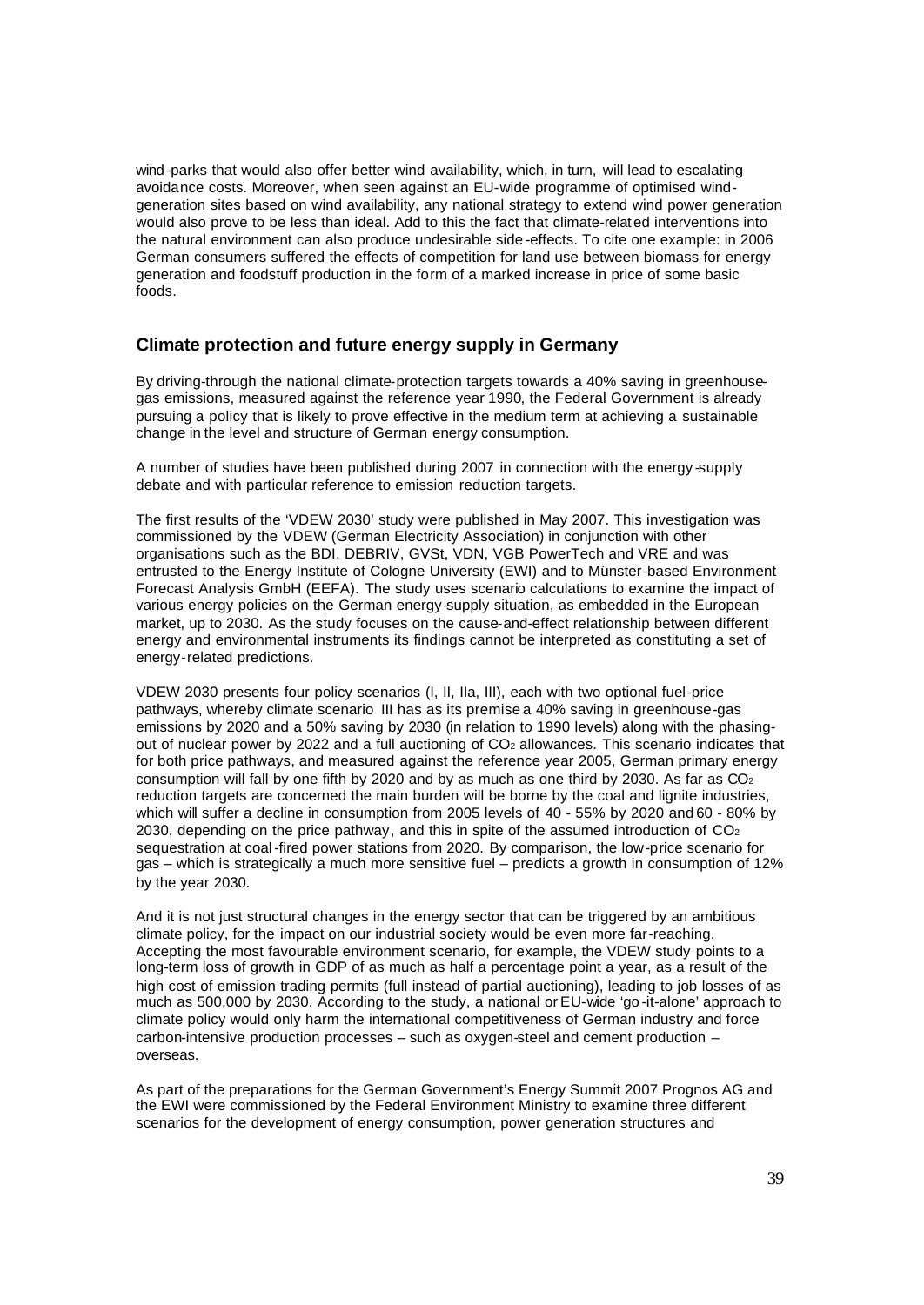greenhouse-gas emissions between now and 2020. The basic scenario 'coalition agreement' (scenario CA) centres on the target of a doubling of energy productivity during the period 1990 to 2020, which is equivalent to an annual increase of 3% after 2005. In contrast to the CA scenario the environmental scenario is based on an increased use of renewable energies (scenario RE), while 'scenario NPS' assumes that the lifespan of nuclear power stations will be extended by twenty years on the basic scenario.

All three scenarios are at least capable of achieving the 40% reduction target set for greenhousegas emissions. Primary energy consumption would fall by as much as 17% during the period 2005 to 2020, while power generation would decline by up to 13% – with serious consequences for the electricity generating sector. Solid fuel destined for the power generators would be faced with significant losses in all scenarios up to the year 2020, with coal suffering more seriously than lignite.

A comparison of the VDEW 2030 and Prognos/EWI studies for the years leading up to 2020 shows that the findings differ to some extent as a result of different premise settings and model mechanisms, but the studies exhibit similarities too.

In addition to the marked expansion of renewables, nuclear-energy policy and energy-price trends will lead to an increased use of gas for electricity generat ion, with Prognos/EWI indicating a growth of up to 75% and VDEW 2030 even suggesting that the increase could be as much as 175%. This has to be seen in a critical light given the risks that it would pose for energy security.

As renewables make further inroads into the power generation market they will certainly help to achieve the quantitative climate protection targets. But there is a downside too, for while the renewables' component regarded as indigenous power generation is free from any geostrategic risk, questions still have to be asked as to the physical reliability of renewables given the daily and seasonal fluctuations that affect this energy source.

The degree to which the model results from these studies depend on the premise settings is illustrated in a variant calculation undertaken in the Prognos/EWI study. Given the way in which energy productivity has developed in the past, the assumption of an annual increase in energy efficiency of 3% for the period 2005 to 2020 is highly debatable and for this reason Prognos/EWI developed a 2% variation on the CA scenario. While in the 3% basic scenario gross electricity generation falls by nearly 13% during the period 2005 to 2020, the 2% variant actually produces a slight increase of almost 4%. And whereas in the 3% variant coal's share of gross electricity generation falls from just under 22% to about 17% by 2020, the 2% variant actually suggests that coal-based generation will remain fairly stable along with a slight volume growth.

A more recent study published in the summer of 2007 by Prognos AG, which was commissioned in 2005 by EURACOAL – the Brussels-based European Association for Coal and Lignite – in cooperation with various other companies and organisations representing the European coal and power supply sector, comes to a quite different set of conclusions. This report suggests that from a purely economic viewpoint coal has excellent long-term prospects as a power generating fuel in the EU-27.

The study uses a detailed economic model of the EU's total power plant capacity to play through a broad based scenario mix with numerous variables and framework settings in order to show what the consequences would be for the energy mix and for electricity production costs. The study abstracts restrictive national emission budgets and assumes that emission reduction targets are met by way of the emissions trading scheme and the flexible instruments. The  $CO<sub>2</sub>$ cost is preset in each of the respective scenarios . The Prognos study sets up four different scenarios with varying  $CO<sub>2</sub>$  costs, with the European Commission's prognosis for the EU-27  $^{\circ}$ EU energy and transport trends to 2030' (update 2005) serving as a reference throughout .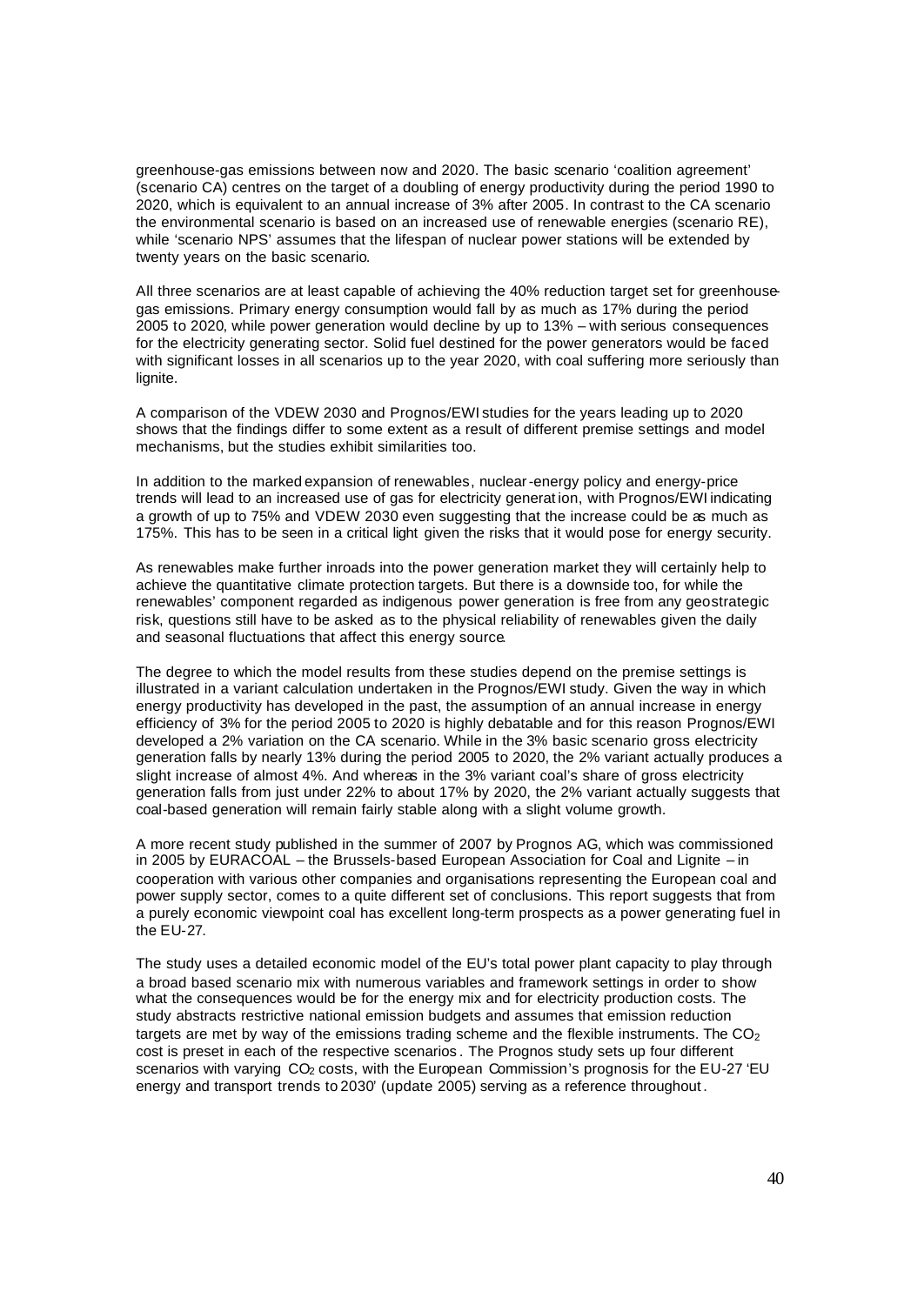In the 'basic scenario' the fundamental data and the assumptions made on energy consumption and price trends (relatively high fuel prices are assumed) coincide fully with the 'EU trends to 2030', whereby the CO<sub>2</sub> cost is taken to be constant at  $5 \in \mathcal{U}$ .

In the 'policy 15/30/45 scenario' three different levels of increasingly stringent climate policy are assumed for the same fuel price pathway, along with a corresponding rise in  $CO<sub>2</sub>$  costs, including lower fuel prices (especially in the case of gas) for two levels in the 'low price 15/30 scenario'.

The 'Tech 30/45 scenario' assumes an accelerated pace of technological development as a result of an increasingly strict climate policy, and possibly even through regulatory measures , leading towards CCS, whereby 'Tech45' is based on an extension of nuclear energy usage for climateprotection reasons.

All the scenarios outlined in the EURACOAL study indicate that between now and 2020 the prospects for coal in the German power generation market are quite favourable. In each of the scenarios coal-based electricity makes an increasing contribution towards German power generation – and the same also applies to the EU as a whole. Some of the scenarios even suggest that coal's share of the electricity generating market will continue to grow until 2030.

However, the EURACOAL study also points out that the optimistic predictions being made as far as coal for power generation in Europe is concerned also depend on certain prevailing conditions that will be laid down by the political decision makers. High CO<sub>2</sub> prices in conjunction with low gas prices – a somewhat less probable price combination – will tend to damage coal's future prospects. When gas prices are elevated coal-based electricity will be competitive even if  $CO<sub>2</sub>$ costs are relatively high. CCS technology, provided it is available, will make a breakthrough after 2020, market-driven by high gas prices and very high  $CO<sub>2</sub>$  costs as outlined in the VDEW 2030 study.

The VDEW 2030, Prognos/EWI and Euracoal studies, which vary from pessimistic to optimistic assessments of the possible ways in which coal-based power generation could develop in Germany, present a very wide range of scenarios that – and this is something common to all three studies – depend to a large degree on the prevailing energy and environmental policy conditions. The bewildering climate debate under way in Germany and the country's stated intention of taking the international lead in environmental emissions reduction, combined with the uncertainty surrounding aspirations for climate-change targets and the manner in which  $CO<sub>2</sub>$ . allowances are to be allocated (free of charge, partial auction or full auction) – factors that will affect  $CO<sub>2</sub> \cos ts -$  are already causing uneasiness among investors as they try to develop their long-term investment decisions.

At the same time the German power generation industry is in real need of substantial investment and modernisation in the medium and long term. According to a status report presented at the first Energy Summit in April 2006 much of the current power station capacity will have to be replaced even before 2020. Many of today's fossil fuel-fired power stations are more than 25 years old, and some are even 50 years old and more. The phasing-out of nuclear power, as prescribed in the Atomic Energy Act, will only increase the amount of investment required for replacement capacity to be provided in good time. New conventionally-fired power station capacity totalling some 20,000 MW is now being planned just for the period to 2012, while more than half of the existing power plant capacity will have to be replaced by 2030.

## **Climate protection and low-CO2 coal-fired generation**

CCS technology for coal-fired power generation is now commanding public attention and the European Commission in its January 2007 energy proposal 'An Energy Policy for Europe' is proposing to equip all new coal-fired power stations with this system after 2020, while existing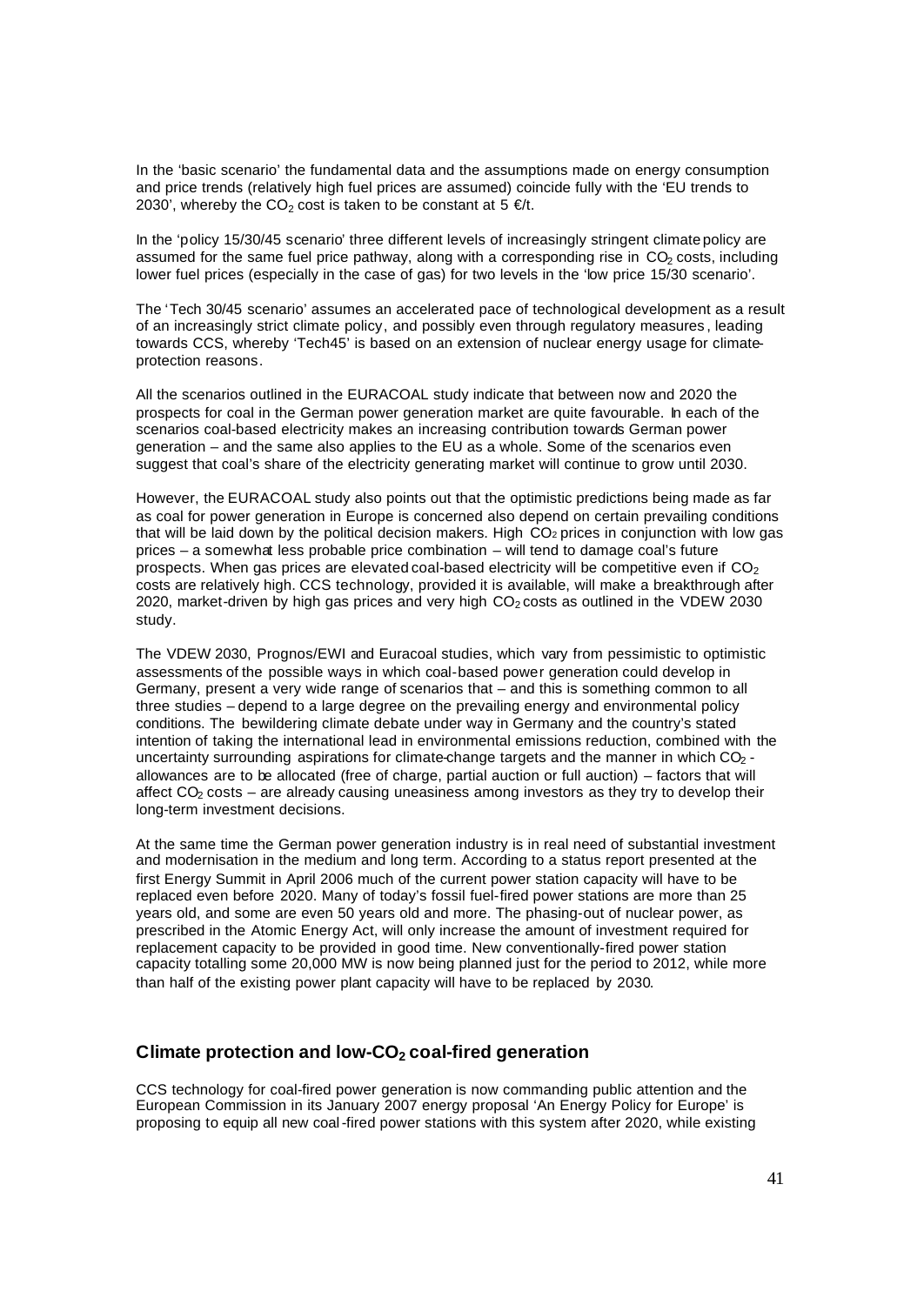installations are also to be converted as part of a gradual retrofit programme. New plant built prior to 2020 are to be designed for 'capture readiness', so that they can subsequently be fitted with CCS technology. On the basis of recommendations from the ZEP technology platform (zero emission fossil fuel power plants) the Commission has also proposed that as many as twelve fullscale CCS demonstration power stations will be constructed and funded by 2015. The European Commission is seeking to use these proposals as a mean of accelerating development and innovation in the energy supply sector. Climate and energy -policy considerations are also behind Federal Government efforts to develop and implement CCS technology: this is the only way in which coal-fired power stations could have a medium to long-term future, even if tougher  $CO<sub>2</sub>$ reduction targets are introduced.

Large-scale CO<sub>2</sub> capture is still at the development stage. From a technical point of view CO<sub>2</sub> can be captured after combustion by means of flue-gas scrubbing (the 'post-combustion' method). This system has already been employed on a limited scale at smaller power stations and in industrial plants. However, introducing it on a full industrial scale means huge investment costs and a very high energy requirement.

RWE Power, BASF and Linde are currently working on new processes whereby innovative technologies and solvents developed by BASF are used for  $CO<sub>2</sub>$  capture – the so-called 'CO<sub>2</sub> emissions scrubber'. Research is now under way to find a suitable solvent capable of achieving efficient  $CO<sub>2</sub>$  separation and plans are now being laid to construct and operate a pilot plant at the RWE Power AG-operated lignite power station in Niederaussem.

The possibility also exists of feeding the combustion process with pure oxygen so as to obtain a waste gas that is almost exclusively composed of  $CO<sub>2</sub>$  and is relatively easy to liquefy (the socalled 'oxyfuel process'). However such a combustion system would involve significantly higher temperatures, which would place greater stresses on the boiler-plant materials. According to published estimates both these systems would generate efficiency losses of up to 15%. This would mean burning 40% more coal to obtain the same quantity of electricity, which would be a retrograde step as far as resource management and security of supply are concerned.

The third possible method involves separating the  $CO<sub>2</sub>$  prior to combustion, whereby a synthesis gas is first produced as part of a chemical process and the  $CO<sub>2</sub>$  is then isolated from this in a subsequent step ('pre-combustion capture'). This technique could be employed in future IGCC power stations (integrated gasification combined cycle), though efficiency losses and increasing costs would also be unavoidable here too.

As well as for CO<sup>2</sup> capture during coal-fired generation solutions also have to be found to the problems of transporting and storing the resulting gas . The Federal Institute for Geosciences and Natural Resources is currently drawing up an inventory of potential geological deposits. Investigations are also to be carried out to determine the extent to which  $CO<sub>2</sub>$  not destined for subsequent application could be temporarily stored, as opposed to permanently deposited and disposed of.  $CO<sub>2</sub>$ -free manufactured hydrogen, for example, could be used for producing fuels, so that our reliance on oil could be reduced and  $CO<sub>2</sub>$  disposal rendered superfluous. A cross-sector interdisciplinary discussion group for  $CO<sub>2</sub>/H<sub>2</sub>$  coupling' has now been set up with GVSt involvement to look into this working hypothesis.

The science and technology of carbon dioxide capture and storage is still far from complete and many experts in this field believe that CCS will not be commercially viable until 2020 at the earliest. As well as resolving various economic issues quick answers to problems of a technical and legal nature have do be found and steps have also to be taken to ensure that large-scale CO<sub>2</sub> capture and storage, and gas transport, becomes socially acceptable to the public at large.

As already stated, the EU is currently politically advocating technical trials under its framework research programme through the construction of twelve full-scale demonstration facilities for coal and gas-fired power stations. Europe is now considering whether all new power stations should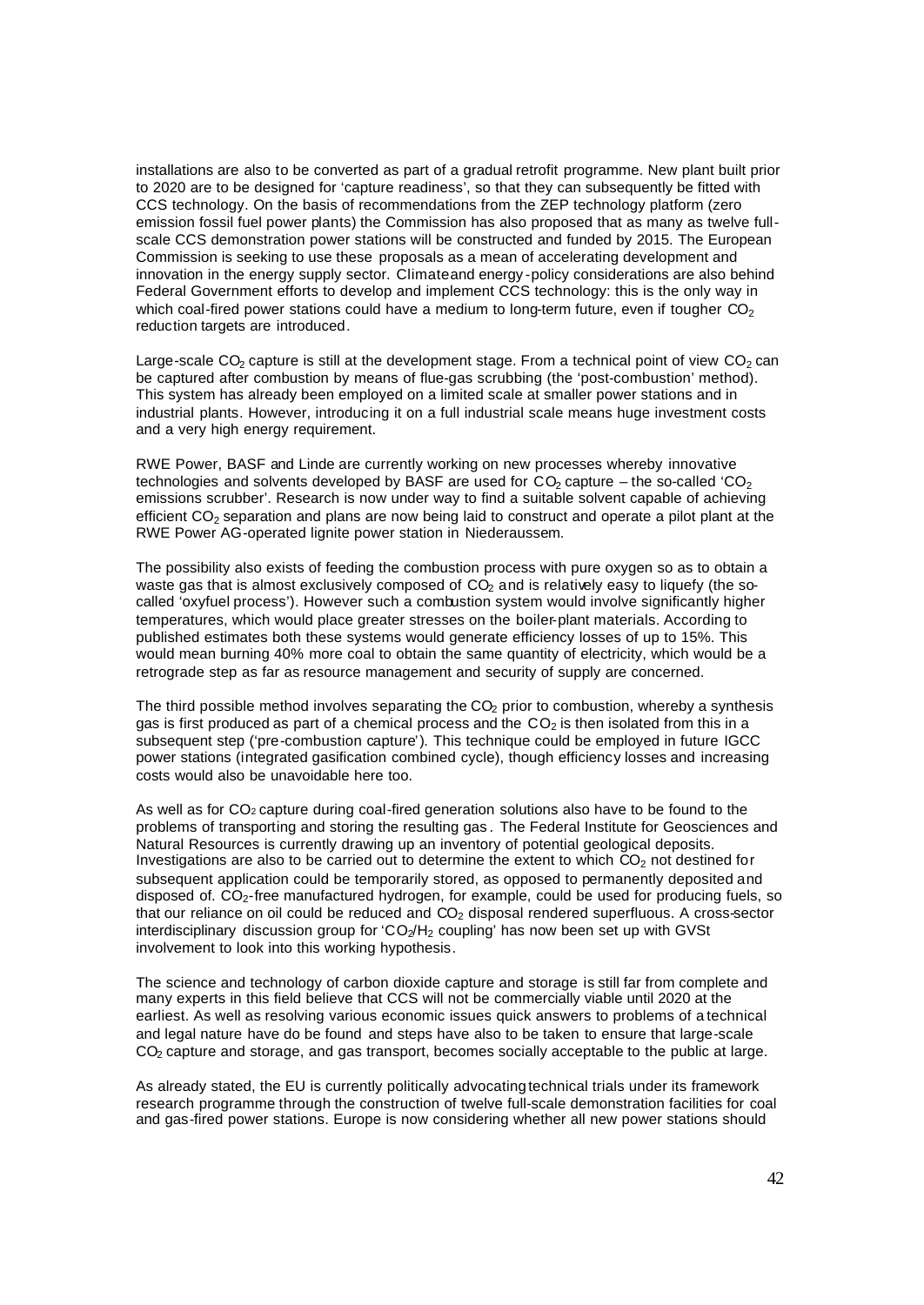be fitted with CCS technology after 2020. Existing installations would be retrofitted stage by stage. The legal framework needed for the CCS planning and approval procedures is currently being put into place.

But it would be premature to set out various legal obligations that would apply to various periods in the future, and which could impact on investment decisions that have to be taken today, when some of the fundamental issues connected with the technology in question still have to be resolved. As things stand at present CCS is only one of several possible options.

When it comes to achieving rapid and effective results in terms of  $CO<sub>2</sub>$  reduction, and doing so competitively, then current efforts towards improving efficiency levels at coal-fired power stations have to be continued. Even if the indigenous coal-fired plants are pilloried in the current climate debate, these installations still rank among the most environmentally compatible generators in the world. 'Clean' coal utilisation – whereby pollutants such as nitrous oxides, sulphur dioxide and dust are filtered out of the flue gases – is now yielding much higher efficiency rates at Germany's coal-fired power stations, and this in turn means a reduction in  $CO<sub>2</sub>$  emissions.

While average efficiency levels worldwide are around 30%, modern and efficient coal-fired installations in Germany are already achieving 45% efficiency and are proving economically competitive for investors. Industry experts are already suggesting that Clean Coal Technology (CCT) could be developed to achieve efficiency rates of 50% and more.

A comparative analysis of the two systems (CCT and CCS) indicates that Clean Coal Technology presents significant economic advantages. Electricity generating costs for CCS technology would probably be much higher than those of CCT, while efficiency would also be significantly down. This also shows that CCS would not be competitive at international level and could only become so if uniform environmental standards could be introduced on a global scale. Otherwise the cost of German or EU-generated CCS electricity would be far higher than that of conventional coalbased electricity everywhere else in the world. The unilateral and exclusive introduction of CCS technology could therefore put German and European industry at a self-imposed disadvantage. However, if the world's coal-fired power stations could only be improved from their current 30% average efficiency to the state-of-the-art level of 45% this would produce a 30% reduction in global CO2 emissions . As well as examining various CCS options therefore the current efforts aimed at achieving further improvements in CCT for coal-fired power stations should be intensified.

## **Climate protection with coal: favourable prospects worldwide**

In view of the fact that the climate problem is a global concern, and not a regional or national issue, German climate-protection efforts must not be allowed to obscure the international prospects for global energy supplies.

In May 2007 the US-based Energy Information Administration (EIA), which comes under the Department of Energy (DOE), submitted its latest assessment of world energy consumption to the year 2030. The reference case – as based on current conditions and unaltered policy targets – predicts that global primary -energy consumption will increase by 57% from 16 bn tce in 2004 to 25 bn tce in 2030. Of this growth in consumption of 9 bn tce some 7 bn tce will be accredited to non-OECD countries and only 2 bn tce to the OECD nations. In the course of this 26-year period energy consumption in Europe is expected to grow merely by 10% (0.3 bn tce).

The reference scenario to 2030 also indicates that coal's contribution to world energy supply will grow from 25.6% in 2004 to 28.4% by the end of the reference period, during which time coal consumption is expected to rise in absolute terms by 3 bn tce to a figure of  $\bar{7}$  bn tce. It is predicted that China alone will account for about 78% of this growth in consumption. In spite of a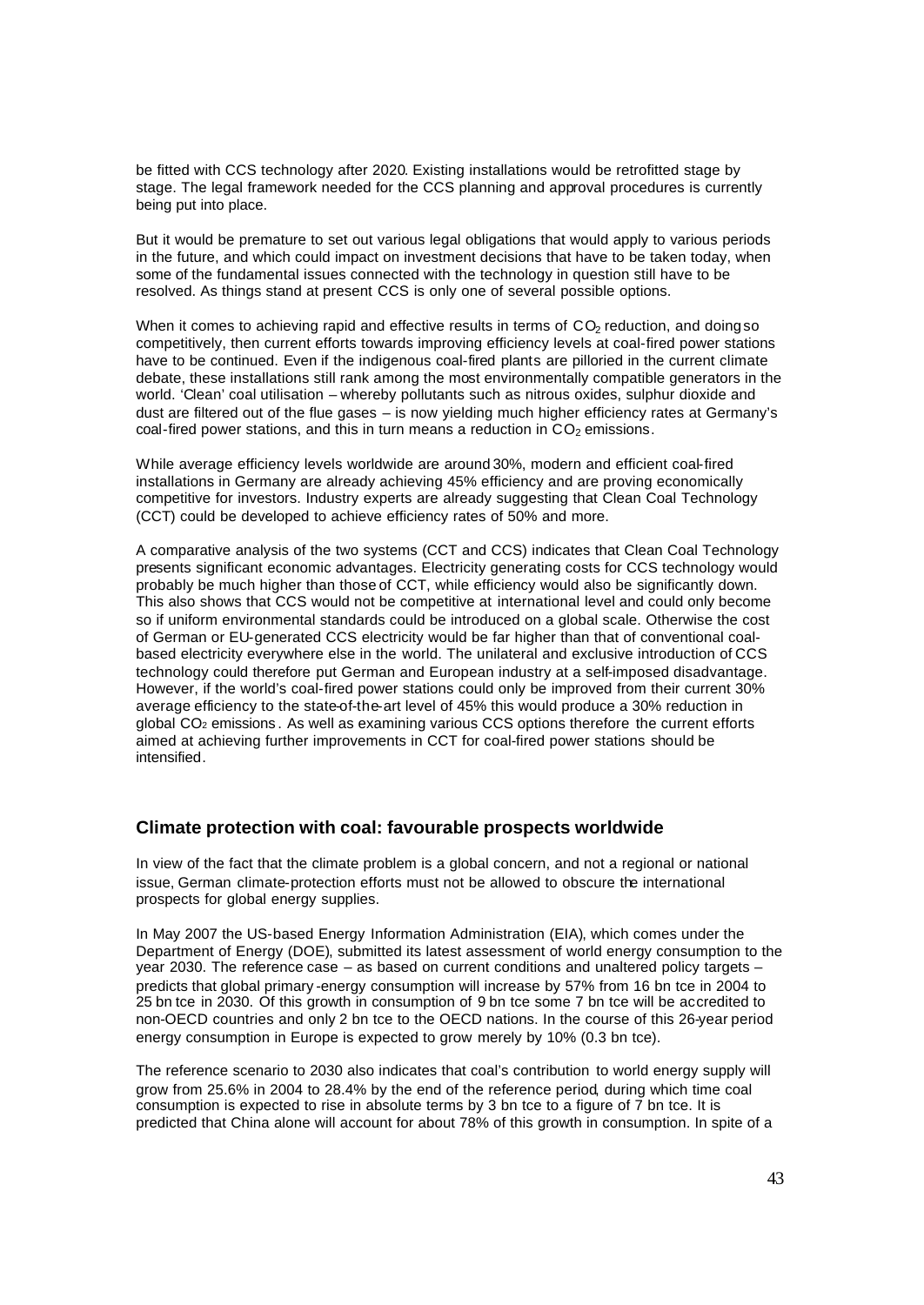rise in consumption of 2.5 bn tc by 2030 oil's share of the global energy market is expected to decline by about 2%, while gas is set to improve its position by at least 1%. In absolute terms coal consumption is therefore expected to surpass that of gas.

According to US forecasts for the period to 2030 coal will improve on its current dominant position in the world power generating market, increasing its share from 41% in 2004 to 45% in 2030, with electricity production set to grow twofold to 13,650 TWh. Only gas-fired power generation is expected to increase at an even faster pace during the same period, with a predicted growth rate of nearly 130%. However, with a 24% share of the generating market in 2030 gas will still be lagging far behind coal as a power generating fuel.

The reference scenario and the two case variants with alternative estimates for economic growth and energy price trends also examine the development of  $CO<sub>2</sub>$  emissions, which as a consequence of an anticipated global population growth of some two billion are expected to be 43 - 77% above the 2004 emission levels of 26.9 bn t CO2, or 81 - 125% above 1990 levels. Without a globally coordinated climate strategy these figures put Germany's individual attempts at cutting back on CO<sub>2</sub> emissions into a certain perspective.

On 14 March the prestigious Massachusetts Institute of Technology (MIT) published a widelyreported study on the future of coal as a global fuel. Assuming a 'business as usual' scenario it is projected that coal consumption will more than quadruple between 2000 and 2050. Coal's contribution to global CO<sub>2</sub> emissions, which is expected to be in the region of 62 bn t CO<sub>2</sub> by 2050, would therefore increase from 38% in 2000 to 50% by the end of the period. Recognising that action is needed to contain greenhouse-gas emissions in the long term the MIT study uses a highly-complex model with two alternative assumptions for nuclear energy use (limited application and expansive application) in order to investigate the long-term hypothetical development pathways for coal consumption under the technological premises of CCT with CCS and without CCS. It is shown that global CO<sub>2</sub> emissions to 2050 can be stabilised at a level of  $26 - 32$  million t CO<sub>2</sub>, whereby global coal consumption in the very long term would still be above the levels recorded for the year 2000, barring an expansive development of nuclear power and the renunciation of CCS technology. Yet even then world coal consumption in 2050 would still be 78% of its 2000 level.

The study considers that CCS would be a very practical technological option for reducing greenhouse gases in the very long term, adding that much research and development work still remains to be done before such a technology can be put in place. It also recognises the need for a legal framework that would include insurance arrangements to cover the risk of possible leakage during the  $CO<sub>2</sub>$  storage operation, this to be backed as far as possible by government guarantees.

The study shows that emissions reduction and global coal utilisation are not mutually exclusive. On the contrary: even while recognising the need for effective climate protection measures there is no alternative to large-scale coal utilisation if the wo rld is to embrace sustainable development. Climate protection therefore should and must be practised in partnership with coal and not in conflict with it.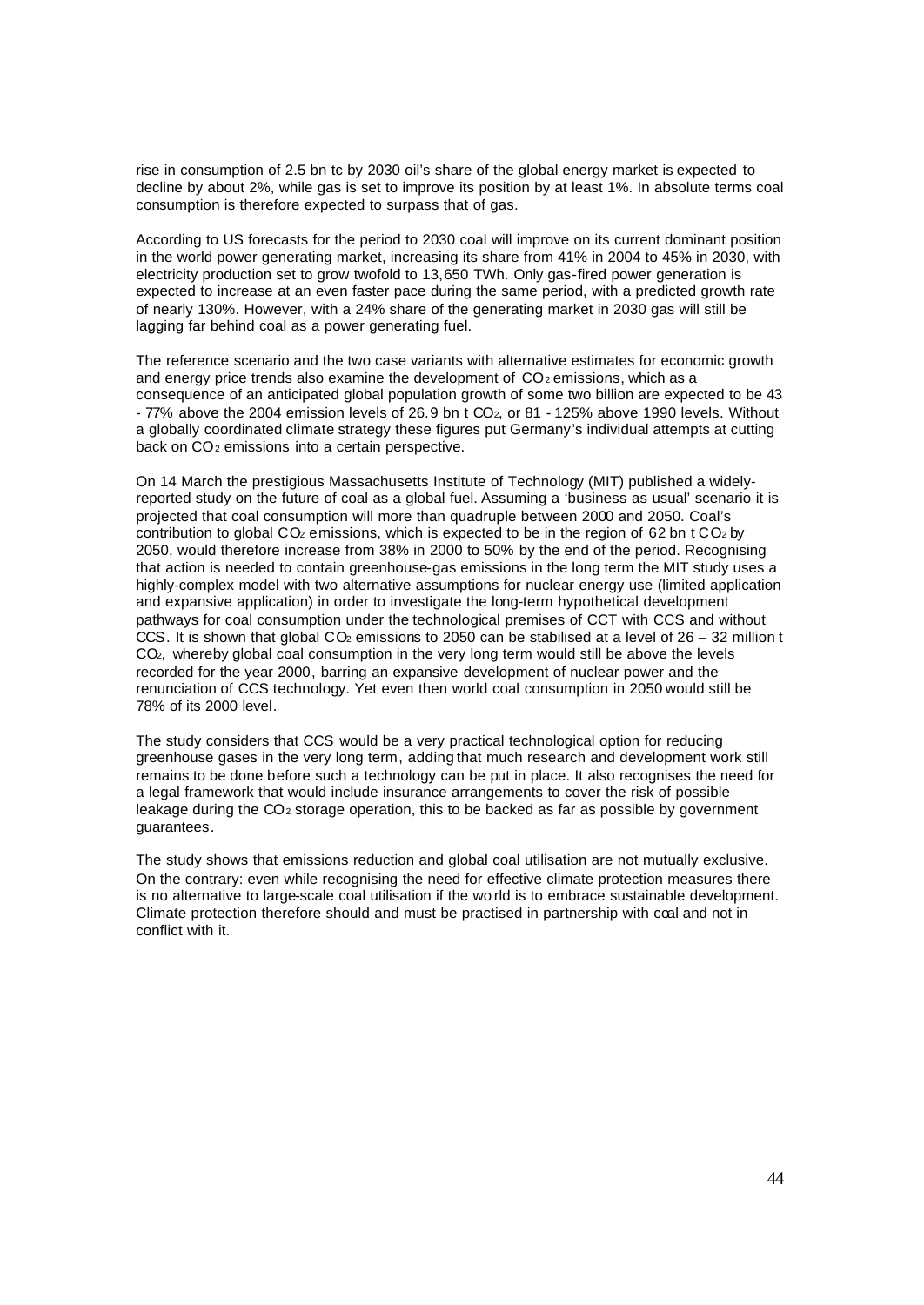# **RAW MATERIALS AND SECURITY OF SUPPLY**

# **German industry is calling for a security of supply strategy for raw materials**

German industry and Government politicians are increasingly recognising that security of supply is vital if industry is to stay competitive in the global marketplace, and that Germany and other industrialised nations currently risk falling behind the international competition. Security in the provision of raw materials is increasingly becoming one of the most important political and economic themes of our age.

At the first Raw-Materials Summit in the spring of 2005 the Federal Go vernment and Federation of German Industries (BDI) agreed to work closely together to develop an appropriate rawmaterials strategy for Germany that could be followed by both the political and the business communities. Following-on from this Chancellor Merkel used the second BDI Raw-Materials Conference of 20 March 2007 to announce the setting-up of a raw-materials security strategy for Germany. The focus of this conference was on mineral and metallurgical resources, since these materials had previously not been afforded the same status as security of energy resources – but were equally indispensable. Yet the boundaries between energy resources and raw materials can sometimes be blurred. For example, coke is a raw material for the German steel industry, but then so is iron ore. What is indisputable is that action is urgently required in the natural-resources sector in general.

During the raw-materials crisis of 2004/2005 warnings were already being sounded of the economic risks of an excessive reliance on imports of both energy resources and minerals. In 2005, following the shortages and price hikes that had just driven coking coal and coke into previously uncharted territory for purchasers, the German Hard Coal Association commissioned the prestigious EEFA Institute to produce a study on the use of raw materials as a structural factor for industry. This investigation set out to examine the sectoral cost effects and job losses that would be incurred throughout Germany as a result of a twofold increase in the price of raw materials. This premise was then rapidly overtaken by real events, as some international commodity prices recorded a sixfold increase on the base-year figure.

German production has fallen by 0.6% and GDP by 0.4%, because of the price and cost impact of an increase in commodity prices since 2001. According to the latest figures from the BDI this has already cost the country nearly 140,000 jobs and has pushed unemployment up by 0.4%. Moreover, without security of raw-materials supply the entire industrial capacity of Germany could be threatened. This would affect not only industrial production for the domestic market but also the export position of German industry.

In all likelihood Germany will have to cede the title of 'export world champion' to China sometime this year. And if the country is to continue to play in the premier league it is essential to ensure a competitive and reliable supply of raw materials and resources to the German export sector and to the sub-contractors and suppliers that are associated with it. It has to be remembered in this context that according to general estimates from various expert bodies the current movement of raw-material prices is not just a passing phenomenon. Temporary market flutters will do nothing to alter the upward trend and structural problems affecting energy and commodity supplies as the market attempts to keep pace with the rapid growth in demand.

# **Growing world population – rising demand for raw materials and energy**

As the International Energy Agency (IEA) reports in its World Energy Outlook 2006, global population growth correlates with the rise in primary energy consumption. According to the United Nations' Report 'World Population Prospects: The 2006 Revision' (UNPD, 2007) the world's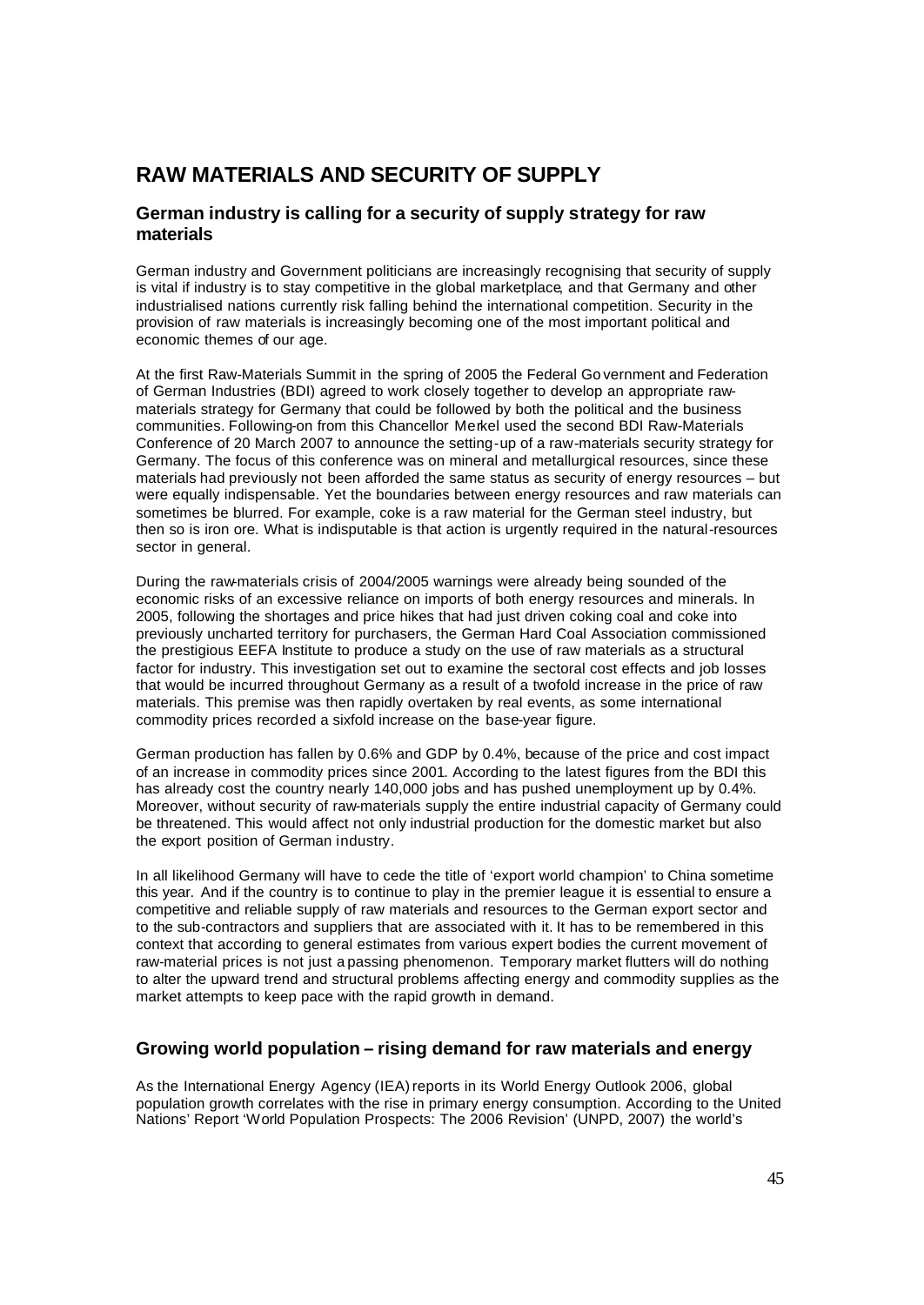population is growing by an average of 1% a year and is expected to increase from an estimated 6.4 billion in mid-2004 to over 8 billion by the year 2030. At the same time the annual growth rates of the industrialised countries (OECD) will be halved from 0.8% per year for the 1990 to 2004 period to 0. 4% per year by 2030. The annual growth rate will also fall in the developing nations, and China and India are included in this group, but here annual growth to 2030 will still be in the region of 1. 2% per year – which is still three times more than that of the industrialised world. According to the IEA reference scenario global energy consumption will increase 1.6% year on year to 2030, which is slightly above the rate of population growth. More than 70% of this predicted rise in consumption will take place in the developing nations, with China alone accounting for 30% of it.

According to estimates by the US Department of Energy (DOE) the industrialised countries will still be responsible for more than half of global primary energy consumption (57%) in 2030. In 1990, by comparison, this group accounted for nearly 70% of all the energy consumed on the planet. When set against the reference year 1990 we are already beginning to see a gradual reversal of roles between the industrialised and the developing nations in respect of primary energy consumption.

# **Raw materials and energy – vital resources for combating hunger and poverty**

Although some emerging nations are beginning to bring their living standards and levels of prosperity into line with that of the industrialised world, the goods and commodities of this world are still as unequally distributed as ever. A large part of the world's population still has no access to clean drinking water, to adequate food supplies or to electricity. According to an assessment by the Federal Ministry for Economic Cooperation and Development (BMZ) more than 20% of the world's population is living on less than one dollar a day and more than half (52.8%) has to survive on less than two dollars a day. According to the twelfth BMZ report on the Federal Government's development policy nearly 20% of the world's citizens have no access to better sources of water supply. The IEA's World Energy Outlook 2006 shows that the global rate of electrification – currently standing at 75% or more – is primarily focussed on urban areas. This means that in 2005 about two billion people still had no or very limited access to electrical power.

Access to energy is and will remain an essential factor in combating hunger and poverty. A reliable supply of competitively-priced energy is essential for productive activity to be carried out on an industrial scale in order to ensure the sustainable provision of basic needs and to create employment opportunities along with adequate economic growth. Great efforts have already been made to contain global poverty, but the problem has still to be fully resolved. If the world's population is to be provided with sufficient food, water and energy there must be adequate capacity for production and a commensurate level of global economic growth.

The global economy grew by about 5.3% in 2004, this representing the highest rate of economic expansion since 1973. The IEA has estimated that the annual rate of global economic growth during the period 2004 to 2030 will be +3.4%. The most dynamic rate of growth during this reference period, put at some 5.5% a year, will be recorded by the Chinese economy. According to this projection China will take over from the United States sometime around 2015 as the country with the world's strongest economy. During the same period the annual rate of economic growth in the developing nations will generally be in the region of +4.7% per year, which is about twice the average rate of expansion of the industrialised countries (OECD: +2.2%/a).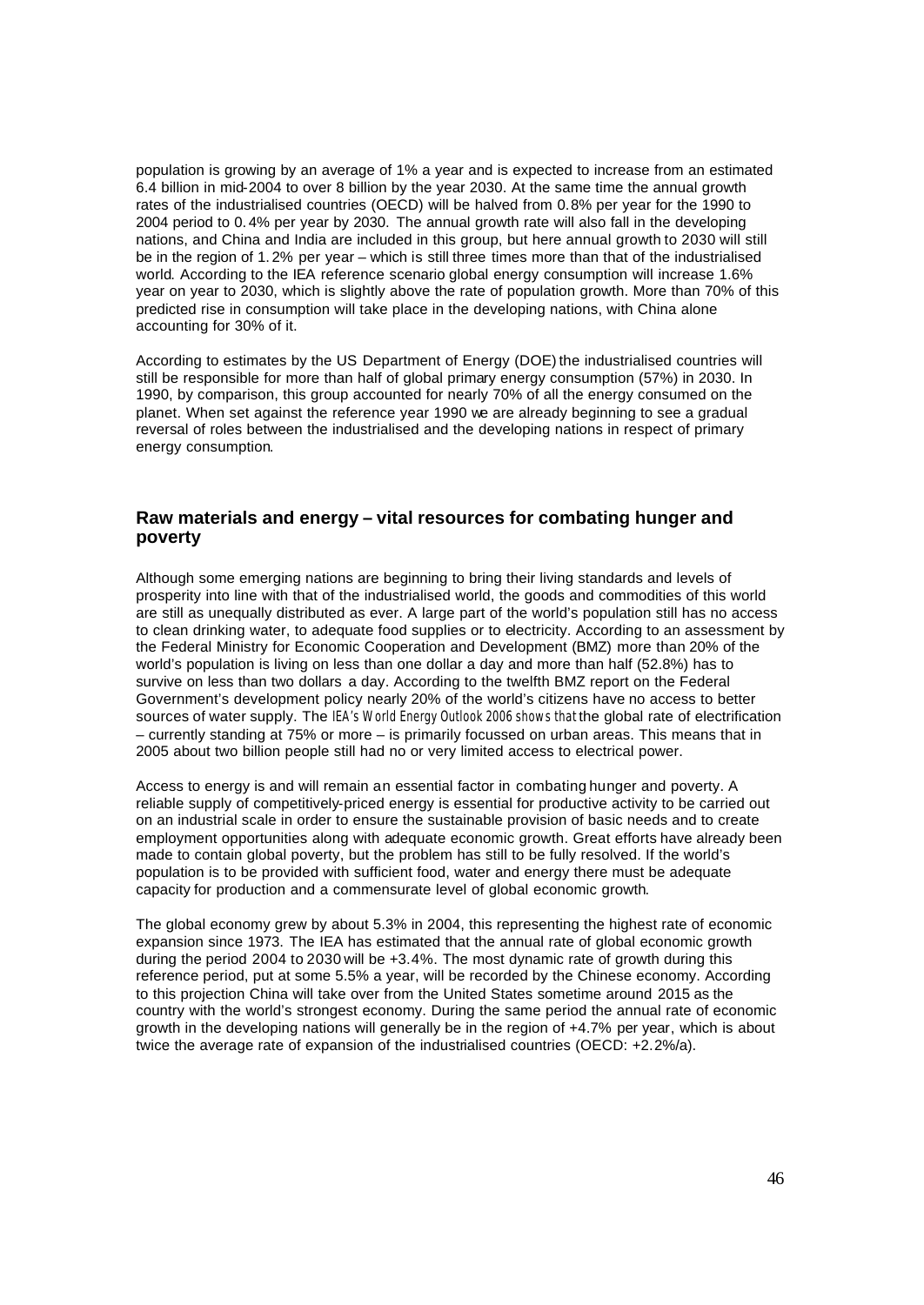# **BRIC countries and developing nations want to be part of the affluent society**

The industrialised countries will increasingly have to adjust to the fact that the depleting resources that over the years have helped secure their economic prosperity now have to be shared with the aspiring and emerging nations, and particularly Brazil, Russia, India and China, and that at some point in the future this will also apply to an increasing degree to many of today's developing countries whose economic catch-up is just commencing. And it is what the US investment bank Goldman Sachs has referred to as the 'BRIC countries' that will be at the head of the queue in demanding a slice of the prosperity cake. These states have a huge backlog demand combined with an enormous appetite for consumer goods and raw materials. At the same time they have vast natural resources of their own and are now major suppliers on the international commodities markets: Brazil is the world's most important producer of iron ore, while Russia has huge oil and gas reserves that has made it a much sought-after business partner for western Europe and increasingly for Asia too. China and India have the world's largest coal deposits and are already in the throes of massive economic expansion. China also provides about 60% of all the coking coal currently available on the international export market.

The often very favourable conditions that exist in these countries for the establishment of industry – namely reliable and favourable supplies of energy and raw materials, low taxation, a high level of state funding, good transport links and a huge sales market with massive future potential – have meant that international companies are increasingly relocating production to these regions. This in turn generates an even higher demand for raw materials in the countries concerned. Unlike many of the industrialised nations the BRIC countries, and especially China, began taking steps well ahead of the raw-materials crisis to devise basic strategies aimed at ensuring security of supply in energy and raw materials.

The BRIC countries are now challenging the economic dominance of the industrialised world to an increasing degree. For example, while the USA – in terms of its share of total global revenue in 2006 – was still well ahead of China in respect of oil consumption and  $CO<sub>2</sub>$  emissions, it has already been overtaken by the latter in many other areas, including raw steel production, coal consumption and coal output.

## **China: now the number-one absorber of raw materials**

Many international statistics still portray China as a developing nation, even though the country currently has the largest foreign exchange reserves in the world of about 1.3 trillion US dollars. Many industrialised nations have already stopped sending development aid to China (including Sweden) or are currently discussing such an action. Even Germany is debating whether the aid sent to China each year should be discontinued.

The Government of the People's Republic of China bases its economic policy on a series of tenand five-year plans and therefore is able to think well ahead of events. While centrally planned economies have certainly had their pitfalls in the past, this approach also delivers benefits – and will continue to do so – for those countries with this form of economic system. China anticipated energy and raw-materials shortages at home and consequently on the international commodities markets too, and laid plans to deal with the problem. Since the mid-1990s China has been busy securing itself long-term access to key raw materials all over the world. It has been estimated that the country invested more than a trillion (one thousand billion) US dollars in projects of this kind prior to 2006. While China effectively has abundant natural resources of its own, the country's rapid and massive economic expansion has meant that even this can no longer satisfy its huge appetite for raw materials.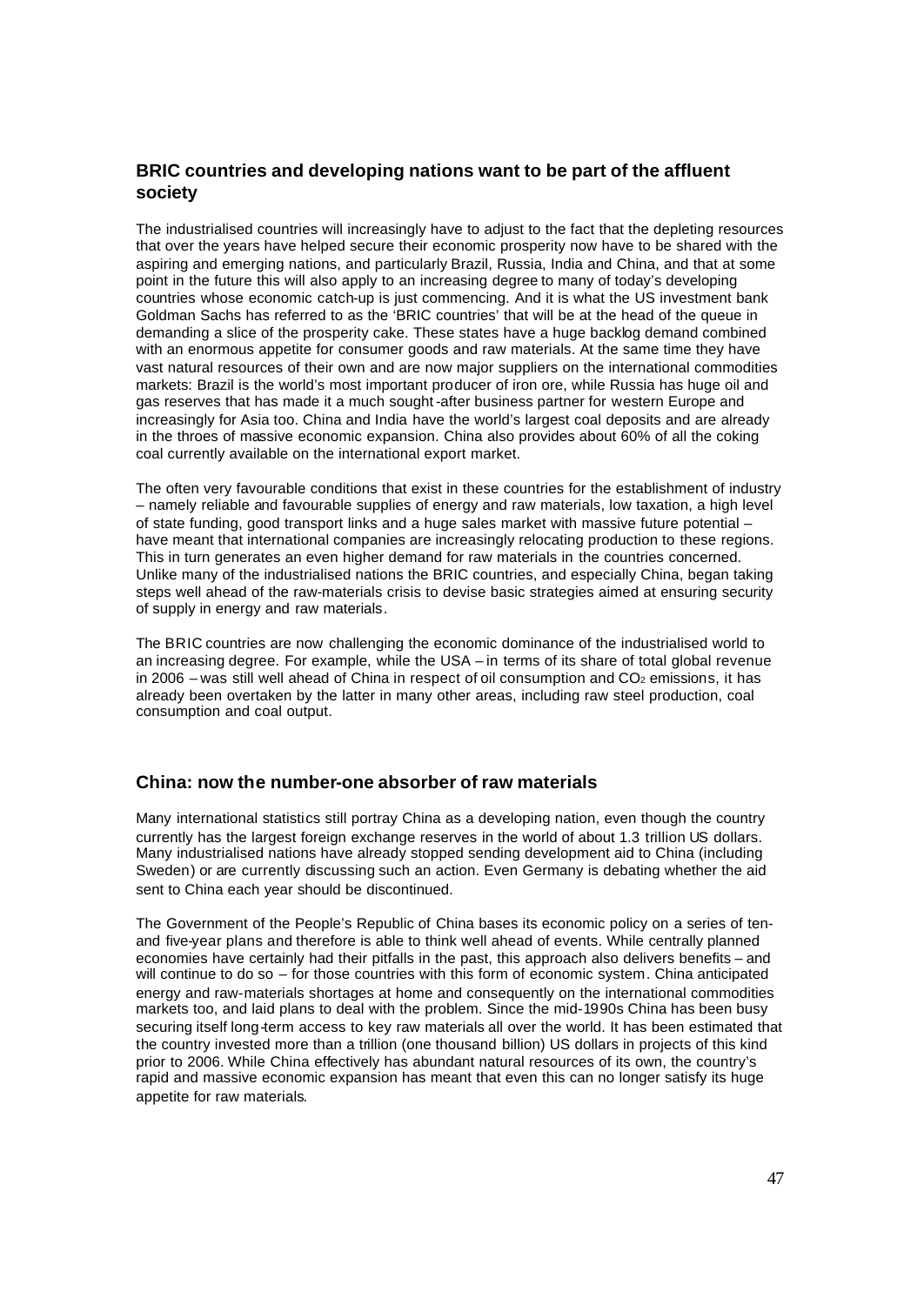China is therefore switching from being a net exporter to a net importer in many commodity sectors. With economic growth targeted at 8% a year the Beijing Government has estimated that China's gas production, for example, is no longer sufficient to meet domestic demand. And with the other two fossil fuels oil and coal too we are witnessing a dramatic surge in the excess demand that has been building up around the world. China is now reliant on imports for one third of its energy needs. The Chinese Central Government has therefore declared that global security of resources is now a strategic priority and no effort is being spared in achieving this target. This includes strategic resource partnerships, direct investments and joint ventures with and in certain countries that the industrialised nations have tended to avoid due to human-rights issues and other (moral) reservations.

China is therefore involved in mining and drilling projects in every corner of the globe, including South Sudan, Venezuela, Ecuador, Nigeria and forty other African countries. Bilateral agreements on raw-material deliveries have also been signed with the Russian Federation and Iran. Large-scale projects are also under way to develop and expand raw-materials projects at home. According to IEA predictions, by 2030 China will have invested about 120 billion dollars in developing its oil industry. And the country is increasingly placing its energy supply industry on a broader footing. As well as global diversific ation in the procurement of fossil fuels China is slowly developing a civil nuclear energy programme, investing in coal liquefaction plant and planning nine coastal sites to serve as landing terminals for liquefied natural gas (LNG) that will provide a combined annual capacity of over 26 million tonnes.

# **Price trends in key global resources markets**

The concentrated surge in demand from China and other emerging nations like India is increasingly generating excess demand and capacity shortages on the international energy and commodity markets. Alongside other factors, including speculation and politically motivated situations, the appetite for raw materials being displayed by the newly emergent nations is repeatedly cited as the main reason behind the dynamic price movements in the energy-resource markets. This is also reflected in the prices of Brent Crude (North Sea oil), which is traded on the London International Petroleum Exchange (IPE).

Price trends for internationally traded fossil fuels were for the most part fairly unspectacular for many years up to the price turnaround of 2004, interrupted only by several oil-price shocks. OPEC long contemplated a new basket price of first 60 and then later 70 dollars a barrel (one barrel is equivalent to 159 litres). However, given current price movements this now seems to have been overtaken by events, with some crude oils having already overshot the 80-dollar mark.

A similar trend can also be observed in steam-coal prices. In the middle of this year, for example, the price for steam coal delivered to North West European ports broke through the record that had been set at the end of 2004. While current market imbalances – especially as far as high prices are concerned – will obviously be evened -out again as part of the cyclical process, the price of this commodity, like that of other energy resources, will continue to see-saw upwards in the long term.

International freight charges have now developed to a degree that has made them a significant factor in CIF coal prices. The global resources boom is now being accompanied by cyclical shortages of seaborne freight capacity. Temporary full-capacity usage of port facilities combined with disruptions to loading due to strikes and technical problems can affect ship turnaround times both in and outside the ports and this in turn quickly impacts on freight charges because of the international interdependence between freight markets.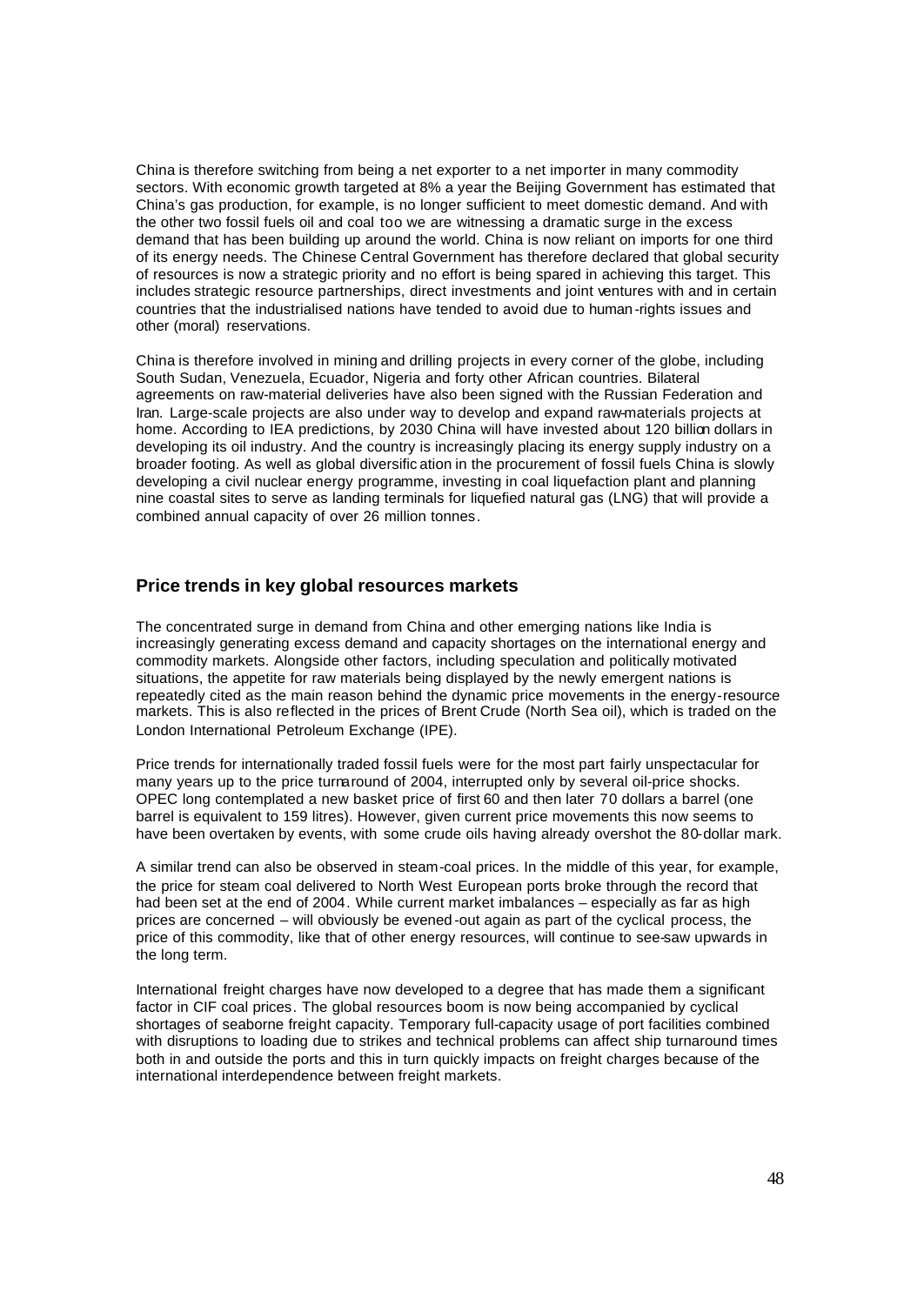Internationally active mining corporations like BHP Billiton and Rio Tinto are now making huge profits. However, while 'the raw-materials boom' is also increasingly acting as an incentive for venture capitalists to invest in this highly speculative business, for consumers it means ever greater uncertainty about supply bottlenecks and price hikes.

# **Growing tensions in the raw materials and energy supply markets**

The concerns of consumer countries about the future reliability of affordable energy and raw materials combined with the economic and power-policy interests of the supplier nations are now causing growing tensions between the states concerned. Market observers and political analysts are already talking of a new 'Cold War'. In retrospect it is now clear that the raw-materials crisis that developed in early- and mid-2004 was already smouldering for some time beneath the surface of political and economic events. Emerging market countries like China and Russia understood well before the industrialised nations that security of supply in energy and raw materials is a strategic responsibility and at the same time discovered that their abundance of raw materials could be used as a political lever against those that were dependent on such supplies.

The risks associated with such a high reliance on one supplier were demonstrated by last year's stand-off over high gas prices between Ukraine and Russia, which resulted in the latter temporarily sus pending gas deliveries to its neighbour. And a short time later Russia behaved in a similar fashion to Belarus , also in an attempt to enforce higher prices. Both these countries had agreed short-term supply contracts with Russia at prices well below the market level, but had few gas storage facilities of their own and no fallback options. Legally speaking Russia was clearly justified in raising its prices, but the manner in which it set about this raised quite a number of questions in the EU. The Community's own oil and gas reserves will soon run out and its current high level of dependence on imports will increase to 70 - 80% in about twenty years time and will continue to grow thereafter. Coal is in fact the only resource that Europe has in abundant supply.

Russia now meets about 50% of the EU's demand for imported gas and about 30% of its oil requirements. The EU's response to this has mainly taken the form of increased renewables usage and improved energy-efficiency and energy-saving measures, while there are also some initial signs of a gradual return to indigenous resources. And Europe is looking towards other energy suppliers too. In order to increase the diversification of gas supply sources the EU is proposing to build a 3,000 km-long Nabucco pipeline to connect to the gas deposits of the Caspian region and the Middle East. Russia, concerned at the possible loss of its supply monopoly on Turkmen and Uzbek gas, is opposed to these plans. Several pipeline projects are currently being developed in order to make the Nabucco operation obsolete. And the row has now been joined by Turkey, which is planning to construct a pipeline to the Iranian South Pars field – one of the world's largest gas deposits. The Turkish pipeline could eventually link up with the Nabucco pipeline. However, the USA is strongly opposed to this project, as it wants to keep Iran politically and economically isolated because of the latter's nuclear programme. This particular example demonstrates one thing: attitudes are hardening; the 'competition for raw materials' and the 'battle for resources' – as some journals, including *Der Spiegel* and *DIE ZEIT*, reported earlier in 2007 – are now becoming more predatory and there are no holds barred.

## **Energy reserves and consumption: oil, gas and coal**

In their current projections for the year 2030 many internationally active institutions, including the International Energy Agency (IEA), the World Energy Council (WEC) and the US Department of Energy (DOE), calculate that fossil fuels – namely coal, lignite, gas and oil – will be responsible for meeting as much as 90% of the world's energy needs, and this in spite of the massive budgets allocated for the development of renewables and other alternative forms of energy. This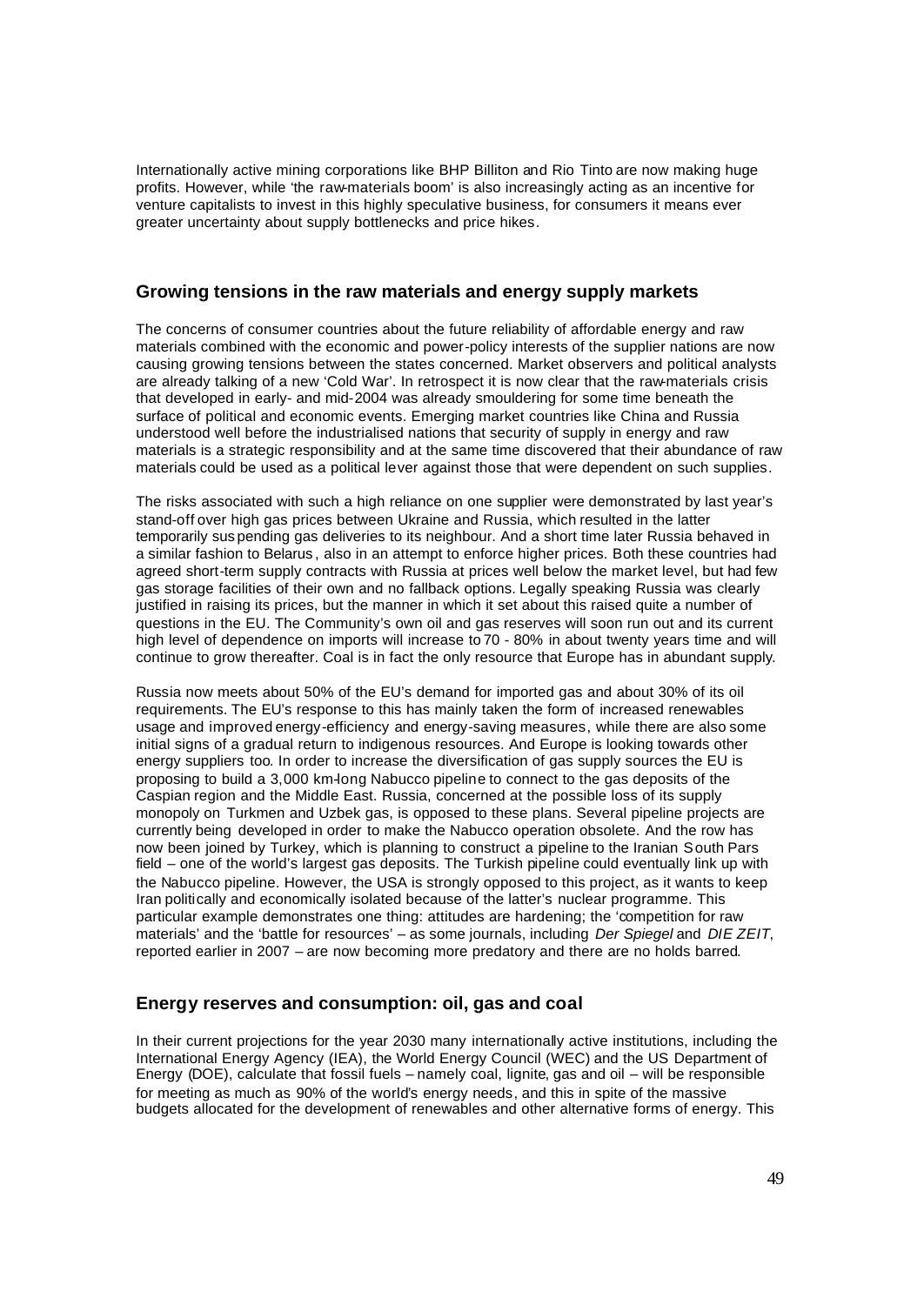raises the question as to the lifespan of these key energy resources. If world energy consumption were to remain unchanged at 2006 levels it is estimated that coal reserves, that is to say those deposits that are economically recoverable under current conditions, would have a static lifespan of some 150 years. Current estimates give gas reserves a life expectancy of about 60 years and oil about 40 years. However these lifespan calculations will vary over time as a function of current market-price trends and consumption patterns and ac cording to worldwide exploration activities. As prices rise these reserves will then also include various deposits that were previously known to exist but had not been economically recoverable at earlier price levels – such as the Canadian oil sands that can be used as a source of heavy oil. While the factor of static lifespan is of great psychological significance, it says nothing about the actual and temporary availability of a particular energy resource.

## **Geostrategic risks for oil and gas supplies**

The geostrategic distribution of these resources is of very great significance, especially as far as the temporary availability of oil and gas is concerned. There is now a growing tendency around the world for oil and gas companies to be nationalised, a development that has a direct impact on their productivity. This has recently happened in Russia, Bolivi a, Venezuela, Argentina and Algeria. Add to this the fact that the available deposits are now increasingly being concentrated in a few countries where the political situation is anything but stable. The consumer countries' own reserves of oil and gas are gradually becoming depleted. Germany's indigenous deposits, which currently account for about 15% of national gas consumption and almost 3% of oil usage, will only last for a few more decades. This compares with the situation in the UK, which has already become a net importer of oil and gas. In Norway the gas supply companies are now embarking on a costly venture to develop the Arctic region, which is thought to contain about one quarter of the world's as-yet undiscovered oil and gas deposits.

The world's oil reserves are already largely located in politically unstable regions. More than 70% of the planet's oil reserves and about 40% of the world gas reserves are to be found in the socalled 'strategic ellipse' – a zone stretching from the Persian Gulf to the Caspian Sea. More than 70% of the fourteen leading oil-exporting states are now classified as politically unstable. Political crises and conflicts in these countries very quickly result in major supply shortages and dramatic price hikes on the different world markets. In spite of their immense oil deposits OPEC only contributed about 38% of global oil production in 2006. As alternative sources of supply – for example in the EU and in the United States – gradually near depletion, OPEC's share of the market will rise considerably in the years ahead.

While global coal reserves are much more widely distributed across the Continents, this resource too is largely controlled by just a few countries. Two thirds of the world's solid fuel reserves are to be found beneath the soil of four major powers: the USA, China, Russia and India.

#### **Alternative uses for raw materials: coal hydrogenation**

From the current perspective it would seem that future supplies of oil and gas will come under increasing threat. Coal hydrogenation is now enjoying a global revival as countries seek possible alternatives to oil in the transport sector. One year ago, aware of the growing importance of coal liquefaction, the IEA organised a 'coal to liquids' workshop that turned out to be a very popular event indeed.

In spite of an increase in OPEC production levels US oil prices climbed above the historic 80 \$/b mark in September 2007. This record high hit Germany and other countries especially hard, as the German economy is not only dependent on crude-oil imports from Russia and the OPEC states but also has to import processed crude along with fuel oil, petrol and diesel. As there is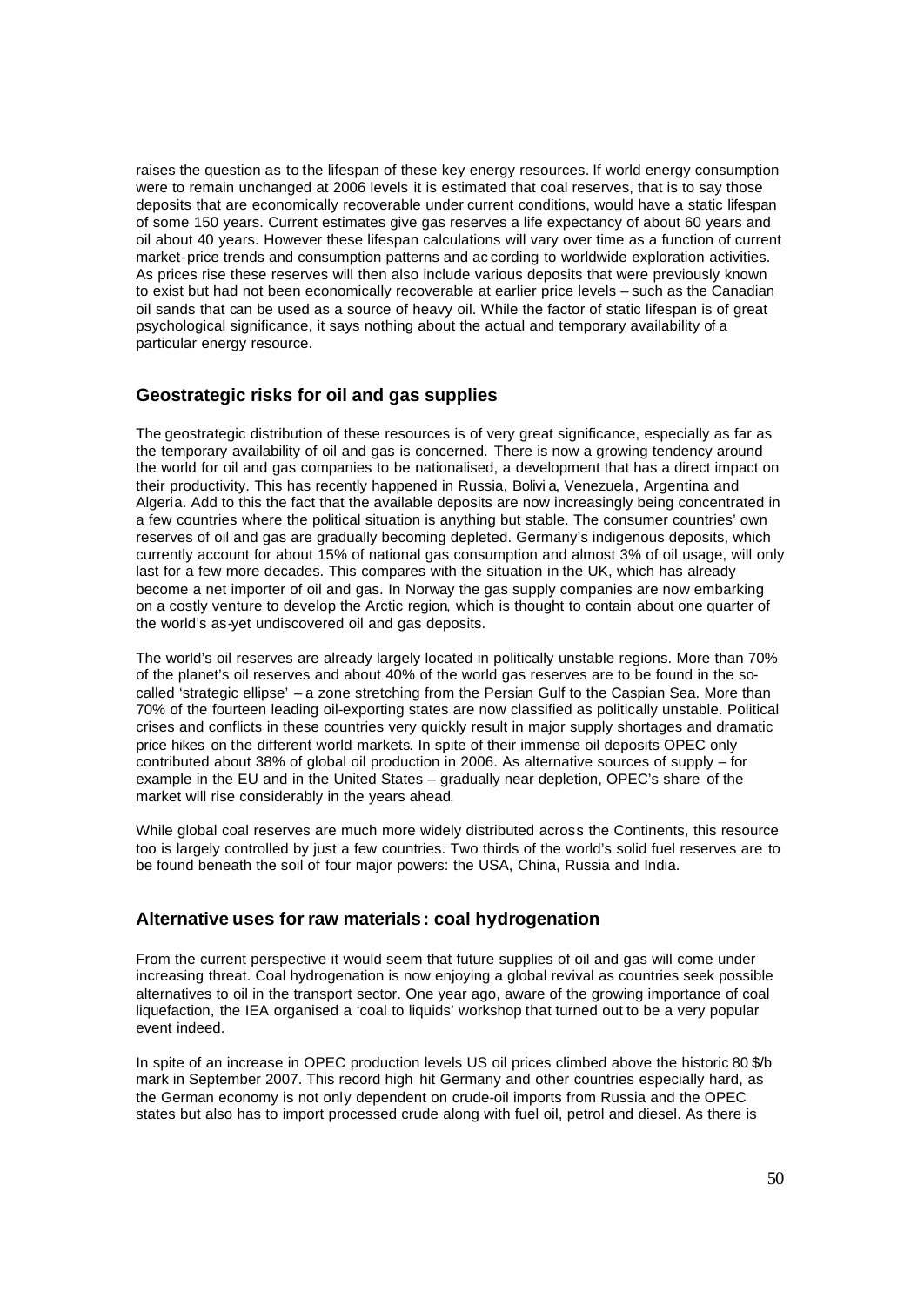every likelihood of long-term shortages of oil, alternative fuels now need to be developed before it is too late. The current focus is on coal liquefaction. This technique was first developed in Germany in the 1930s and was then revived by the Federal Government in the 1970s, after the first oil crisis, when several pilot plants were built. However, the oil-price collapse of the mid - 1980s meant that in Germany this process never developed into industrial-scale coal refining. The last of the pilot plants operated by Deutsche Montan Technologie GmbH (DMT) were dismantled and sold to China in 2004.

The Chinese energy group Shenhua is now planning to build a coal liquefaction plant in Inner Mongolia that will be set-up to produce about 5 million tonnes of petrol, kerosene, diesel and other fuels from a 9.7 million-tonne coal feedstock. It is claimed that this operation will be competitive when crude-oil prices reach 20 US \$/b and that other plants will follow. The Chinese Government believes that this industrial project – which represents about  $\epsilon$  2.45 bn in investment capital and is the first direct coal hydrogenation plant (Bergius process) ever to be built – will make a significant contribution to China's domestic energy structure. Incidentally, the contract to supply high-performance pumps for the new plant was awarded to the Swabian-based company URACA in June 2005. The coal liquefaction process, which has been the subject of many years of research, is capable of yielding various liquid hydrocarbons - such as petrol and diesel fuels, methanol (as an admixture to petrol) and coal-oil for heating – and this technique could help Germany and the EU reduce its reliance on crude oil on a permanent basis. Coal is the most abundantly available of the world's fossil fuels and while Europe has very little oil of its own Germany and the EU in general have access to huge indigenous coal reserves. Of course producing motor fuels from oil is at present more cost-effective and generates fewer CO<sup>2</sup> emissions than when using coal. Yet the question of whether Europe will again invest in coal liquefaction and gasification is not merely a matter of economics. If the infrastructure is not there and the technical know-how migrates elsewhere additional incentives will be needed to make up the lost ground. It is therefore all the more important to reactivate German research and development in this field if we are not to completely squander the 'coal-oil' option that is provided by our most important natural energy resource – coal.

# **The great white hope: underground coal gasification**

Underground coal gasification (UCG, also known as in-situ gasification) is another possible option. The origins of this technique, which have always generated a certain amount of interest at times of energy shortage, can be traced right back to the nineteenth century. The first experimental bases were laid in 1912, while the former USSR developed the process from 1934 to 1940 and even used it to some degree in some smaller deposits right up to the 1950s.

The system disappeared almost completely with the oil surplus of the 1960s, but was revived after the first oil crisis of 1972 and was developed to commercial status in the USA in the 1980s, based on experience acquired in the USSR and elsewhere. However the sudden easy availability of natural gas meant that industrial-scale UCG was again blocked.

High and volatile energy prices, combined with the continuing debate as to whether oil and gas have reached or even gone beyond their 'mid depletion point', now again seem to have focussed attention on UCG – a 'new' technology that was developed to commercial viability many years ago. Put in simple terms, this technique allows coal to be converted underground, and in a controlled manner, into synthesis (natural) gas.

A number of boreholes are drilled to access the underground coal deposits. Reagents such as water and oxygen are then injected into the target zone and the gasification process initiated by means of a trigger ignition under high pressure. The resulting product, which is referred-to as 'syngas', is delivered to the surface preparation plant via a vertical producer and is then refined for use as a power-station fuel, as a feedstock for the chemicals industry or as a constituent in the 'coal to liquids' process.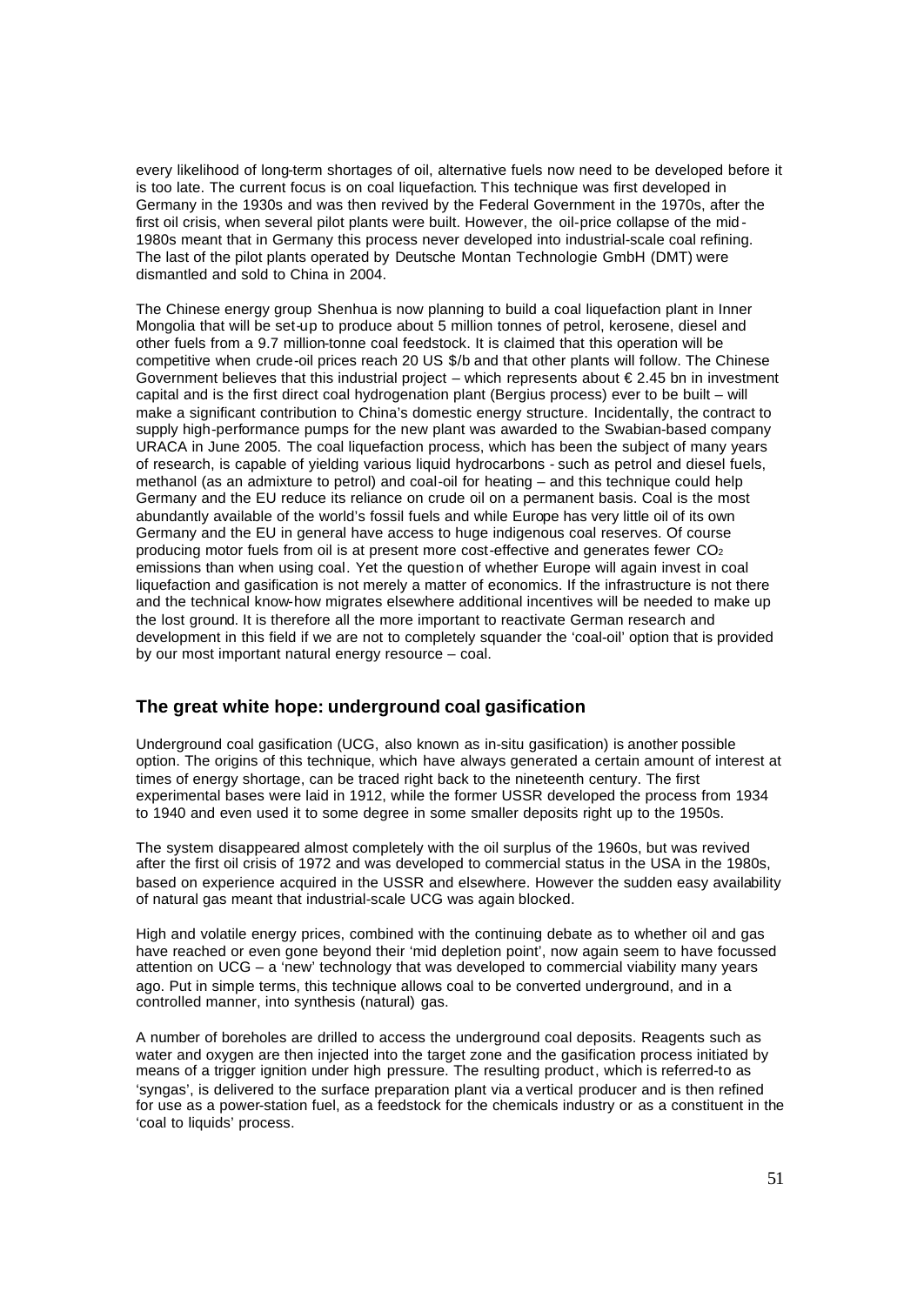Part of the CO<sub>2</sub> gas produced during UCG can be re-injected into the cavities left by the gasification process. Some of the CCS projects being carried out under the EU's Sixth Framework Research Programme are also investigating CO2 storage possibilities of this kind.

The highly-advanced drilling technology that has been developed by the oil and gas industry, and the extensive experience acquired by the deep-mined coal industry with its wealth of know-how, provide ideal foundations for an underground coal gasification in dustry – which is reliable, economically viable and ecologically sustainable – to be developed on a large-scale industrial basis.

In recent years the United States, the former USSR and a number of western European countries have been carrying out research and development into underground coal gasification. The technology has now been developed to full commercial status and the coal deposits of these countries are most likely to be the target for full-scale UCG.

Since 1974 the European Union, for example, has funded research projects aimed at the gasification of deep-lying deposits of high-grade coal that are not accessible for conventional mining. The ultimate objective is to produce a high-quality gas for use in industry. Trials carried out in an anthracite deposit at Thulin (Belgium) – using both guided lateral drilling and deviated drilling – succeeded in producing high -grade gas from a depth of 860 metres. After ignition the gasification process traversed the UCG cavity at a pressure of 20 to 30 bar; this test gasified about 340 tonnes of coal. Bituminous coal has also been gasified in the USA (Pricetown) and in the Russian Federation (Lisichansk).

Lignitic coals have proved to be the most reactive, while anthracite coals tend to react more slowly. Research has shown that because of volumetric increase coals with high coking, caking and swelling capacity are unsuitable for underground gasification.

There are several reasons why UCG has still not been developed on a full commercial scale. Two of the main obstacles at present are that very precise information is needed on each individual area of deposits and on the adjacent strata, while initiating and controlling the underground gasification process itself is still a lengthy and extremely complex chemical and physical operation. Another problem concerns the permeability (pore space and fissuring) of the deposits and the need to keep these pathways open so that the synthesis gas can be extracted. Add to this the need to prevent undesirable gas emissions and to avoid ground-water contamination, all of which requires a highly-developed mining know-how.

Up until now the easy availability and affordability of other fuels have rendered UCG unnecessary. But all this could change fundamentally at some point in the future.

Underground coal gasification is now essentially based on the use of directional wells, which provides better control of the deposits and allows gas quality to be regulated.

A number of projects at various stages of experimentation and production are currently under way around the world. In addition to those already mentioned in the USA and the Russian Federation China too is actively engaged in this area and at present has five such projects up and running, some producing process steam and some fuel gas and electricity. An Australian pilot plant is now capable of generating about  $90,000$  m<sup>3</sup> of gas an hour with a calorific value of 5.23 MJ/m<sup>3</sup>. It is planned to use the gas as fuel for a 40-megawatt downstream power station that will generate about 280 MWh of electricity a year. In a second development phase the UCG gas is to be converted into diesel fuel using the Fischer-Tropsch process; the cost of this operation has been estimated at 17 - 18 US\$/t. A plant of this type has been in operation at Ang ren in Uzbekistan since 1959, where the synthesis gas is used as power-station fuel.

It has been estimated that there are about 240 billion tonnes of solid-fuel reserves that cannot be extracted by conventional means, of which some 210 billion tonnes are coal. About 30% of these